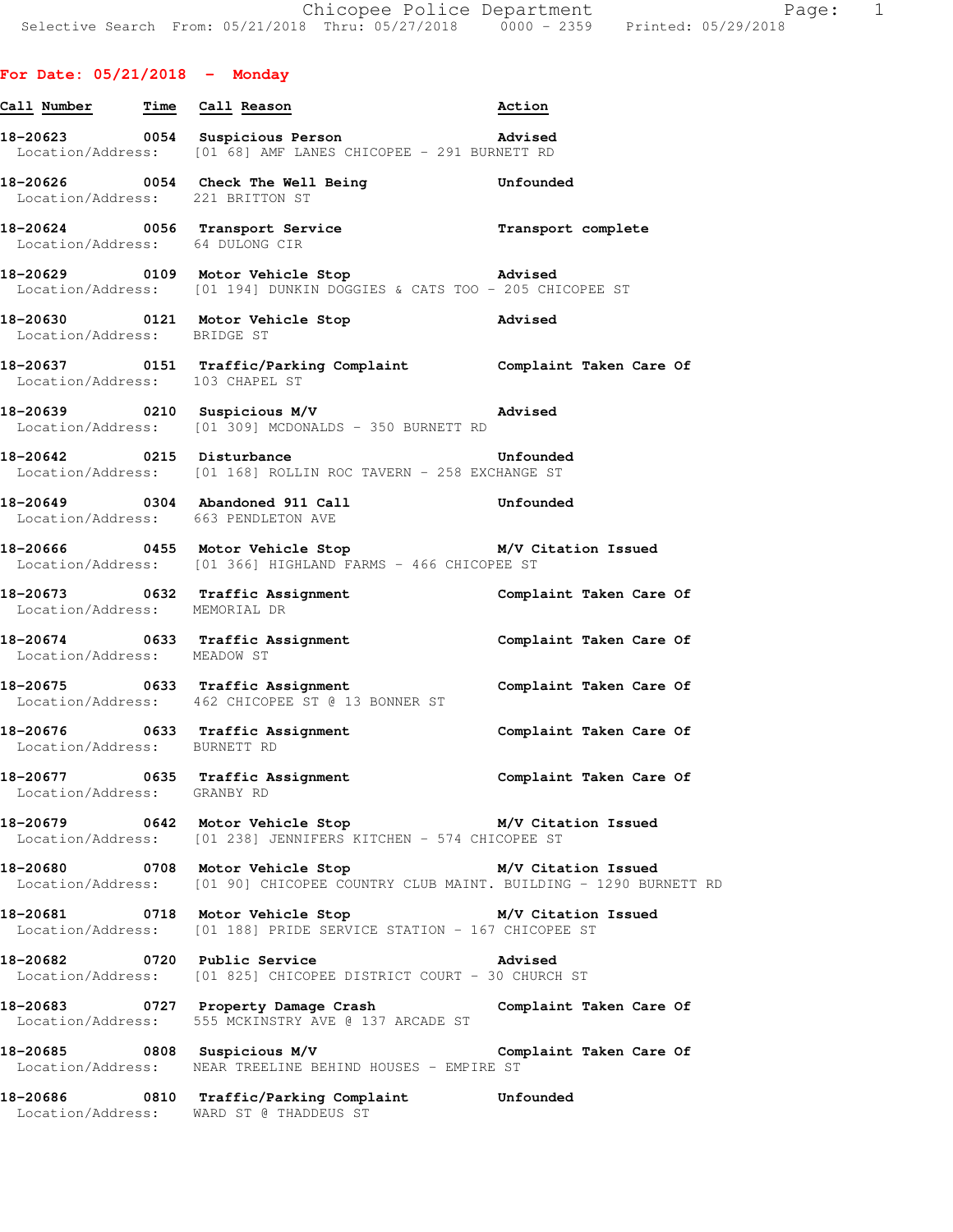|                                | Chicopee Police Department<br>Selective Search From: 05/21/2018 Thru: 05/27/2018 0000 - 2359 Printed: 05/29/2018                                  |             |
|--------------------------------|---------------------------------------------------------------------------------------------------------------------------------------------------|-------------|
|                                | 18-20687 0814 Transport Service Transport complete<br>Location/Address: DULONG CIR                                                                |             |
|                                | 18-20688 0815 Car Wash 18-2068 Complaint Taken Care Of<br>Location/Address: [01 448] SOFT TOUCH AUTO WASH - 1469 GRANBY RD                        |             |
|                                | 18-20690 0819 Juvenile Complaint<br>Location/Address: [01 838] CHICOPEE ACADEMY @SELSER 6-12 - 12 DARE WAY                                        |             |
|                                | Location/Address: [01 448] SOFT TOUCH AUTO WASH - 1469 GRANBY RD                                                                                  |             |
|                                | 18-20691 0829 Car Wash Complaint Taken Care Of Location/Address: [01 448] SOFT TOUCH AUTO WASH - 1469 GRANBY RD                                   |             |
|                                | 18-20692 0836 Suspicious Person Complaint Taken Care Of<br>Location/Address: LAFOND DR @ TOLPA CIR                                                |             |
|                                | 18-20693 0841 MAIL RUN Complaint Taken Care Of<br>Location/Address: [01 368] CITY HALL ANNEX - 274 FRONT ST                                       |             |
|                                | 18-20694 0856 THREATS MADE <b>San American Separation Adde</b><br>Location/Address: [01 1100] BURY APARTMENTS CHICOPEE HOUSING - 335 EAST MAIN ST |             |
|                                | 18-20695 0900 Traffic/Parking Complaint Complaint Taken Care Of<br>Location/Address: 123 LAWRENCE RD                                              |             |
| Location/Address: SPRING ST    | 18-20696 0903 Traffic/Parking Complaint Complaint Taken Care Of                                                                                   |             |
|                                | 18-20699 		 0922 Suspicious Person 		 Complaint Taken Care Of<br>Location/Address: 87 PENDLETON AVE                                               |             |
|                                | 18-20700 0928 Larceny Complaint Past 18-20700 Neport Made<br>Location/Address: 45 MEETINGHOUSE RD                                                 |             |
|                                | 18-20701 0942 Traffic/Parking Complaint Appears Secure After Che<br>Location/Address: [01 644] STOP & SHOP SUPERMARKET - 672 MEMORIAL DR          |             |
|                                | 18-20704 0956 Suspicious Person<br>Location/Address: 33 LOOMIS CT                                                                                 |             |
|                                | 18-20706 1017 Traffic/Parking Complaint Appears Secure After Che<br>Location/Address: [01 1252] MARSHALL'S - 591P MEMORIAL DR                     |             |
|                                | 18-20707 1017 Check The Well Being Complaint Taken Care Of<br>Location/Address: [01 719] PRICE RITE - 1600 MEMORIAL DR                            |             |
| Location/Address: 305 BROADWAY | 18-20708 1020 Missing Person                                                                                                                      | Report Made |
|                                | 18-20709 1033 Traffic Assignment Arrest<br>Location/Address: 115 CHICOPEE ST @ 84 E MEADOW ST                                                     |             |
|                                | 18-20710 1034 Traffic/Parking Complaint Unfounded<br>Location/Address: [01 719] PRICE RITE - 1600 MEMORIAL DR                                     |             |
|                                | 18-20711 1034 Traffic/Parking Complaint Appears Secure After Che<br>Location/Address: [01 938] HOME DEPOT - 655 MEMORIAL DR                       |             |
|                                | 18-20712 1043 Traffic/Parking Complaint Appears Secure After Che<br>Location/Address: [01 638] BJS WHOLESALE FOOD WAREHOUSE - 650 MEMORIAL DR     |             |
|                                | 18-20713 1046 Traffic/Parking Complaint Appears Secure After Che<br>Location/Address: [01 919] BIG Y WORLD CLASS MARKETS - 650 MEMORIAL DR        |             |
| 18-20714 1046 THREATS MADE     | Location/Address: [01 838] CHICOPEE ACADEMY @SELSER 6-12 - 12 DARE WAY                                                                            | Report Made |
|                                |                                                                                                                                                   |             |

**18-20715 1053 Larceny Complaint Past Report Made**  Location/Address: [01 938] HOME DEPOT - 655 MEMORIAL DR

Page:  $2 \atop 18$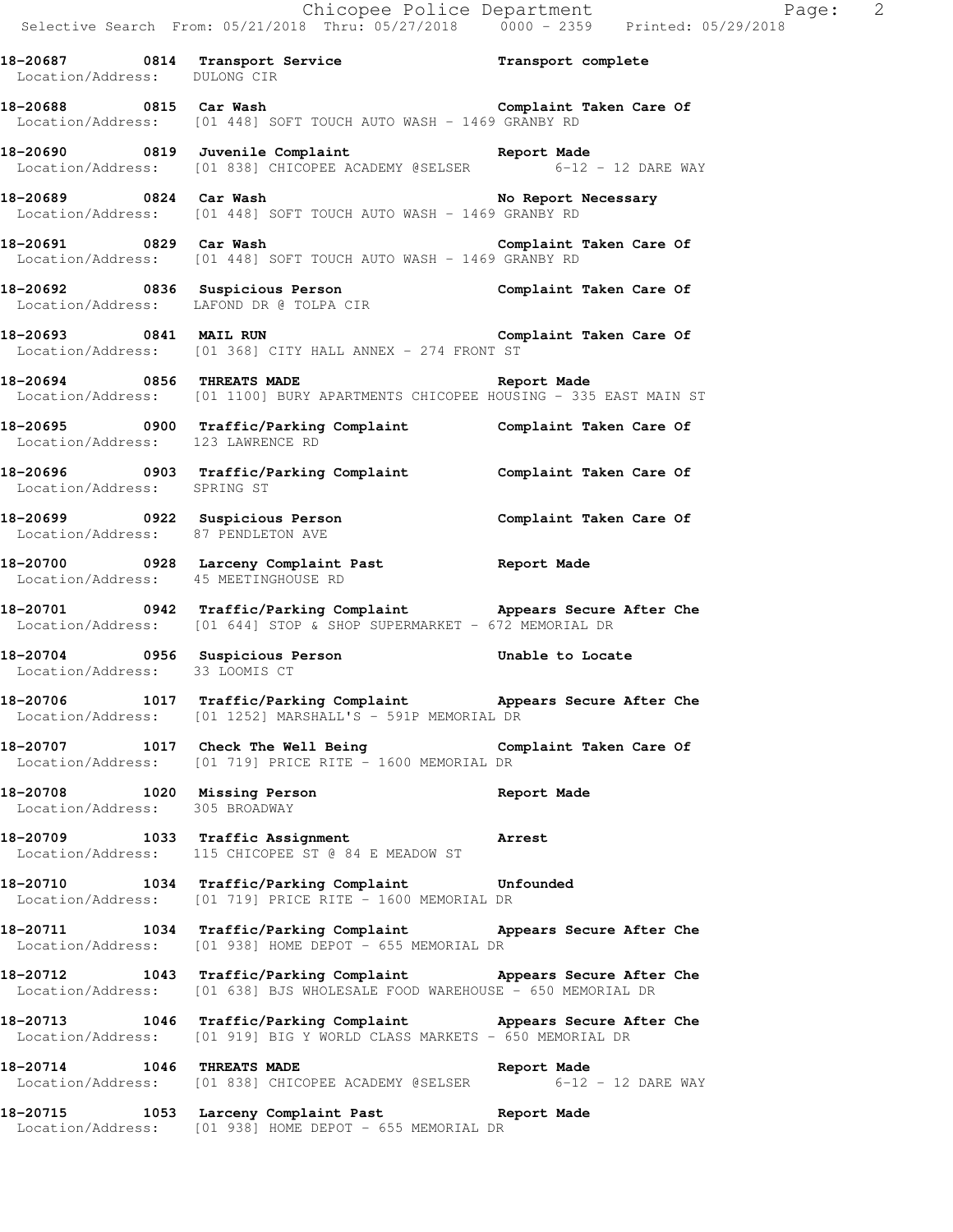**18-20717 1101 Larceny Complaint Past Report Made** 

 Location/Address: 55 GAYLORD ST **18-20722 1124 Disturbance Unfounded**  Location/Address: 1328 MEMORIAL DR Apt. #7D **18-20724 1141 Property Damage Crash Report Made**  Location/Address: [01 592] SUNOCO - F.L. ROBERTS - 500 MONTGOMERY ST **18-20727 1159 Larceny Complaint Past Report Made**  Location/Address: [01 565] MCDONALDS - 777 MEADOW ST **18-20726 1200 THREATS MADE Report Made**  Location/Address: [01 838] CHICOPEE ACADEMY @SELSER 6-12 - 12 DARE WAY **18-20728 1202 Motor Vehicle Stop M/V Citation Issued**  Location/Address: 17 BROADWAY @ 133 EAST MAIN ST **18-20729 1215 Sudden Death Report Made**  Location/Address: 127 EASTERN DR **18-20730 1220 Assault & Battery Complaint Arrest**  Location/Address: [01 838] CHICOPEE ACADEMY @SELSER 6-12 - 12 DARE WAY **18-20731 1221 Property Damage Crash Report Made**  Location/Address: 547 GRATTAN ST @ 9 TRILBY AVE **18-20733 1230 Larceny Complaint Past Report Made**  Location/Address: [01 1533] PRIDE TRUCK STOP - 363 BURNETT RD **18-20736 1241 Check The Well Being Advised**  Location/Address: [01 860] MASON MANOR APTS. - 265 NEW LUDLOW RD Apt. #C5 **18-20735 1246 Traffic/Parking Complaint Complaint Taken Care Of**  Location/Address: SPRINGFIELD ST @ EXCHANGE ST **18-20738 1249 Suspicious Person Unable to Locate**  Location/Address: 146 FARNSWORTH ST **18-20740 1301 Check The Well Being Advised**  Location/Address: 42 STEWART ST **18-20741 1326 Assist Ambulance ASSIST GIVEN**  Location/Address: 56 WILLIAM ST **18-20745 1411 Disturbance Unable to Locate**  Location/Address: CHESTNUT ST @ SCHOOL ST **18-20746 1412 Malicious Damage-Past Criminal Complaint Reque**  Location/Address: [01 2049] SUPER SAVER LAUNDROMAT - 199 EXCHANGE ST **18-20747 1419 Neighbor/Landlord Dispute Advised**  Location/Address: 27 STATE ST **18-20748 1428 Assault & Battery Complaint Report Made**  Location/Address: [01 842] DUPONT MEM MID SCHOOL, 1ST SGT. KEVIN A. - 650 FRONT ST **18-20749 1445 Larceny Complaint Past Report Made**  Location/Address: [01 2053] MERCEDES-BENZ OF SPRINGFIELD - 295 BURNETT RD 18-20750 1505 Larceny Complaint Past **No Report Necessary**  Location/Address: 58 SKEELE ST **18-20752 1527 Missing Person Unable to Locate**  Location/Address: NEAR BEMIS - CHICOPEE ST **18-20754 1533 Suspicious Person Unable to Locate**  Location/Address: [01 1272] FAMILY DOLLAR #1972 - 209 EXCHANGE ST

**18-20756 1547 Assault & Battery Complaint Unfounded**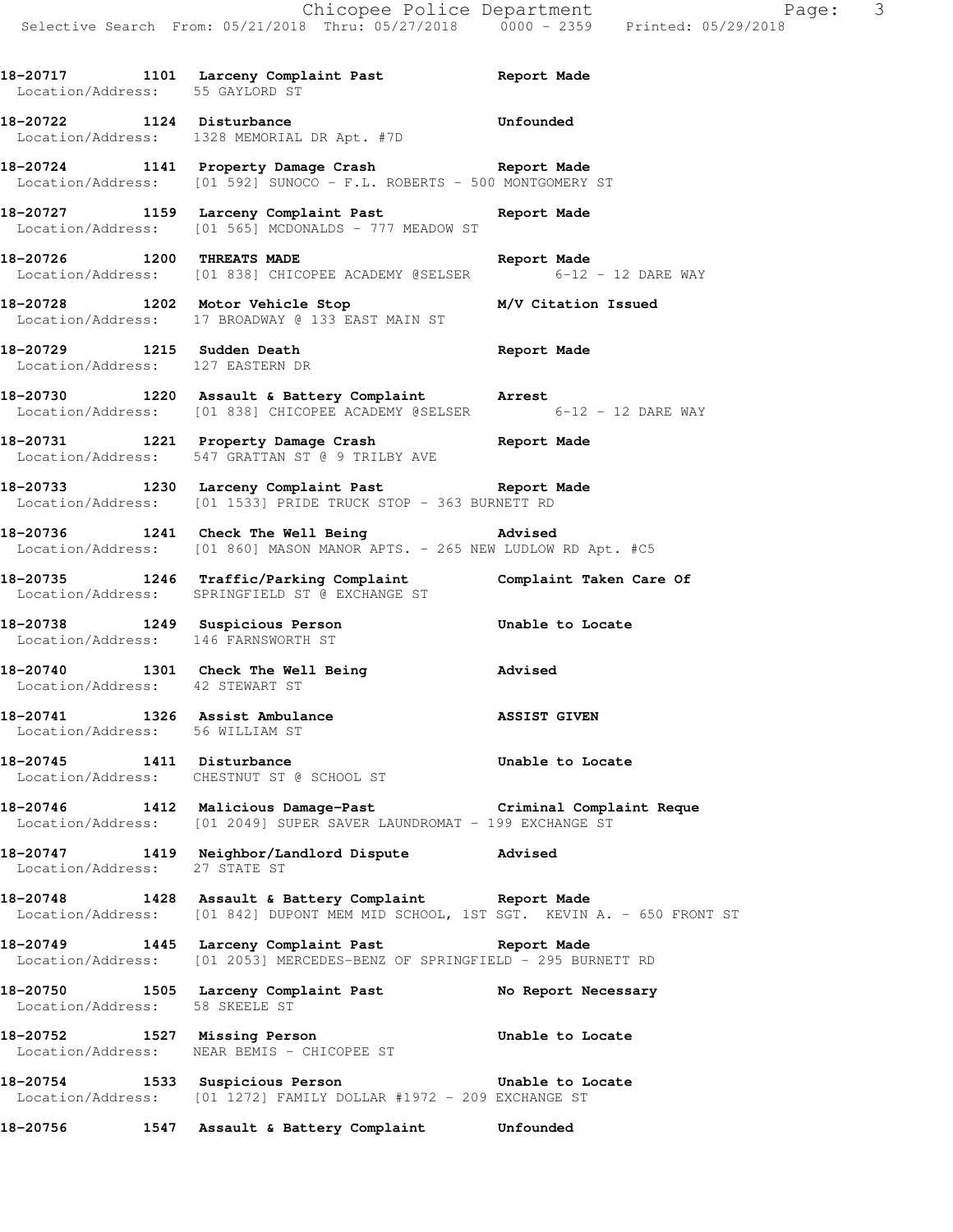|                                                                | E Chicopee Police Department<br>Selective Search From: 05/21/2018 Thru: 05/27/2018 0000 - 2359 Printed: 05/29/2018                 | Page: 4                 |
|----------------------------------------------------------------|------------------------------------------------------------------------------------------------------------------------------------|-------------------------|
| Location/Address: BRIDGE ST                                    |                                                                                                                                    |                         |
|                                                                | 18-20757 1550 51a Check Child's Welfare Unfounded<br>Location/Address: [01 857] SZOT PARK - 97 SGT TRACY DR                        |                         |
|                                                                | 18-20758 1559 Traffic/Parking Complaint Unable to Locate<br>Location/Address: [01 1501] MAGGIO'S PIZZA - 582 CHICOPEE ST           |                         |
|                                                                | 18-20760 1612 Check The Well Being<br>Location/Address: 71 WEST ST Apt. #104                                                       | <b>Advised</b>          |
| Location/Address: 110 CHURCH ST                                | 18-20759 1615 HAZMAT INCIDENT NO ASSIST GIVEN                                                                                      |                         |
|                                                                | 18-20762 1628 Neighbor/Landlord Dispute Advised<br>Location/Address: [01 39] MAC ARTHUR TERRACE APARTMENTS - 70 BROADWAY Apt. #128 |                         |
| Original Call #: 18-20760                                      | 18-20761 1629 Check The Well Being 30 Advised<br>Location/Address: 71 WEST ST Apt. #104                                            |                         |
|                                                                | 18-20763 1636 Motor Vehicle Stop 3 Arrest<br>Location/Address: [01 1958] SABON LATINO RESTAURANT - 872 MEADOW ST                   |                         |
|                                                                | 18-20769 1729 Disturbance 2001 18-20769<br>Location/Address: [01 318] CABOT LIQUOR STORE INC - 220 EXCHANGE ST                     |                         |
|                                                                | 18-20770 1736 Drug/Narcotic Activity 18-20770<br>Location/Address: [01 2016] WESTOVER JOB CORP CENTER - 103 JOHNSON RD             |                         |
|                                                                | 18-20771 1750 Prisoner Lunch 18-20771<br>Location/Address: [01 413] FALLS PIZZA - 103 MAIN ST                                      |                         |
| Location/Address: 106 TAYLOR ST                                | 18-20773 1837 Neighbor/Landlord Dispute Advised                                                                                    |                         |
|                                                                | 18-20774 1841 Property Damage Crash Report Made<br>Location/Address: 270 EAST MAIN ST Apt. #R REA                                  |                         |
|                                                                | 18-20775 1841 Check The Well Being 30 Movised<br>Location/Address: 71 WEST ST Apt. #104                                            |                         |
|                                                                | 18-20776 1848 Transport Service<br>Location/Address: [02] TERRY THOMAS - 280 TINKHAM RD                                            | Complaint Taken Care Of |
|                                                                | 18-20777 1853 Assist Other Police Department<br>Location/Address: WILLAMANSETT BRIDGE - CHICOPEE ST                                | Unable to Locate        |
| 18-20778 1915 Prisoner Lunch                                   | Location/Address: [01 413] FALLS PIZZA - 103 MAIN ST                                                                               | Complaint Taken Care Of |
| Location/Address: 26 BOILEAU TER                               | 18-20780 1931 Check The Well Being                                                                                                 | Unable to Locate        |
| 18-20781 1941 Public Service<br>Location/Address: 62 OHIO AVE  |                                                                                                                                    | Complaint Taken Care Of |
| 18-20782 1946 Drug Overdose<br>Location/Address: 180 ROLF AVE  |                                                                                                                                    | <b>ASSIST GIVEN</b>     |
|                                                                | 18-20783 1946 Undesirable<br>Location/Address: [01 305] CUMBERLAND FARMS - 37 MONTCALM ST                                          | Complaint Taken Care Of |
|                                                                | 18-20784 1948 Traffic/Parking Complaint Unfounded<br>Location/Address: 27 BENOIT CIR Apt. #B                                       |                         |
| Location/Address: 28 BRAYS ST                                  | 18-20785 2000 Abandoned 911 Call                                                                                                   | <b>Advised</b>          |
| 18-20787 2016 Loud Music<br>Location/Address: 51 SHAW PARK AVE |                                                                                                                                    | Advised                 |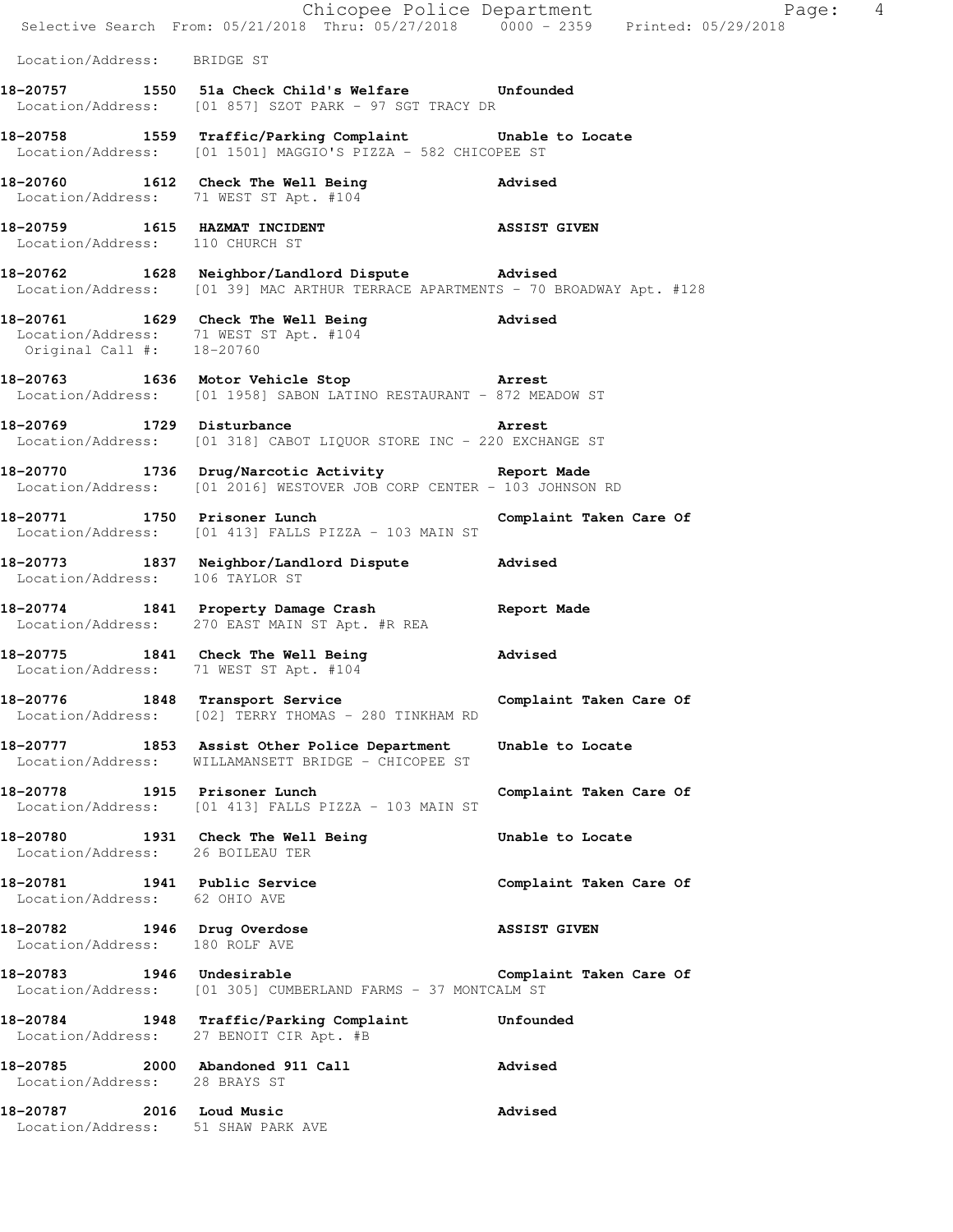18-20788 2021 Transport Service **Complaint Taken Care Of** Location/Address: [02] TERRY THOMAS - 280 TINKHAM RD Original Call #: 18-20776

**18-20789 2045 Undesirable Advised**  Location/Address: [01 368] CITY HALL ANNEX - 274 FRONT ST

**18-20790 2053 Check The Well Being Advised**  Location/Address: 26 BOILEAU TER

**18-20792 2103 Assist Ambulance ASSIST GIVEN**  Location/Address: [01 1272] FAMILY DOLLAR #1972 - 209 EXCHANGE ST

**18-20793 2103 Property Damage Crash Report Made**  Location/Address: [01 718] CVS 693 - 1616 MEMORIAL DR

**18-20794 2105 Disturbance Unfounded**  Location/Address: 77 ELM ST Apt. #3R

**18-20795 2110 Suspicious M/V Unable to Locate**  Location/Address: 15 LACHINE ST @ 480 EAST ST

**18-20796 2115 Animal Complaint Unfounded**  Location/Address: 192 MONTGOMERY ST

**18-20798 2121 Animal Complaint Advised**  Location/Address: 21 YORK ST Apt. #3FL

**18-20799 2126 Neighbor/Landlord Dispute Advised**  Location/Address: 198 CHICOPEE ST

**18-20800 2132 Assist Ambulance ASSIST GIVEN**  Location/Address: [01 1839] MCDONALDS - 639 MEMORIAL DR

**18-20802 2144 Disturbance Unfounded**  Location/Address: 77 ELM ST Apt. #3R Original Call #: 18-20794

**18-20803 2150 Motor Vehicle Stop Advised**  Location/Address: [01 671] PLANET FITNESS - 1183 MEMORIAL DR

**18-20804 2156 Animal Complaint Report Made**  Location/Address: 21 YORK ST Apt. #3FL Original Call #: 18-20798

**18-20806 2303 Transport Service Transport complete**  Location: [02] MERCY MEDICAL CENTER

**18-20807 2315 Assist Ambulance ASSIST GIVEN**  Location/Address: 21 STANLEY DR

**18-20808 2343 Disturbance Complaint Taken Care Of**  Location/Address: [01 574] PRIDE - 27 MONTGOMERY ST

## **For Date: 05/22/2018 - Tuesday**

**18-20812 0026 Suspicious Person Unable to Locate**  Location/Address: [01 873] ST PATRICK CHURCH - 319 BROADWAY

**18-20811 0027 Motor Vehicle Stop M/V Citation Issued**  Location/Address: 631 JAMES ST

**18-20813 0033 Assist Ambulance ASSIST GIVEN**  Location/Address: 69 MCKINSTRY AVE Apt. #B

**18-20822 0116 Suspicious M/V Advised**  Location/Address: [01 854] SARAH JANE PARK - 21 VIVIAN ST

**18-20830 0142 Traffic/Parking Complaint Complaint Taken Care Of**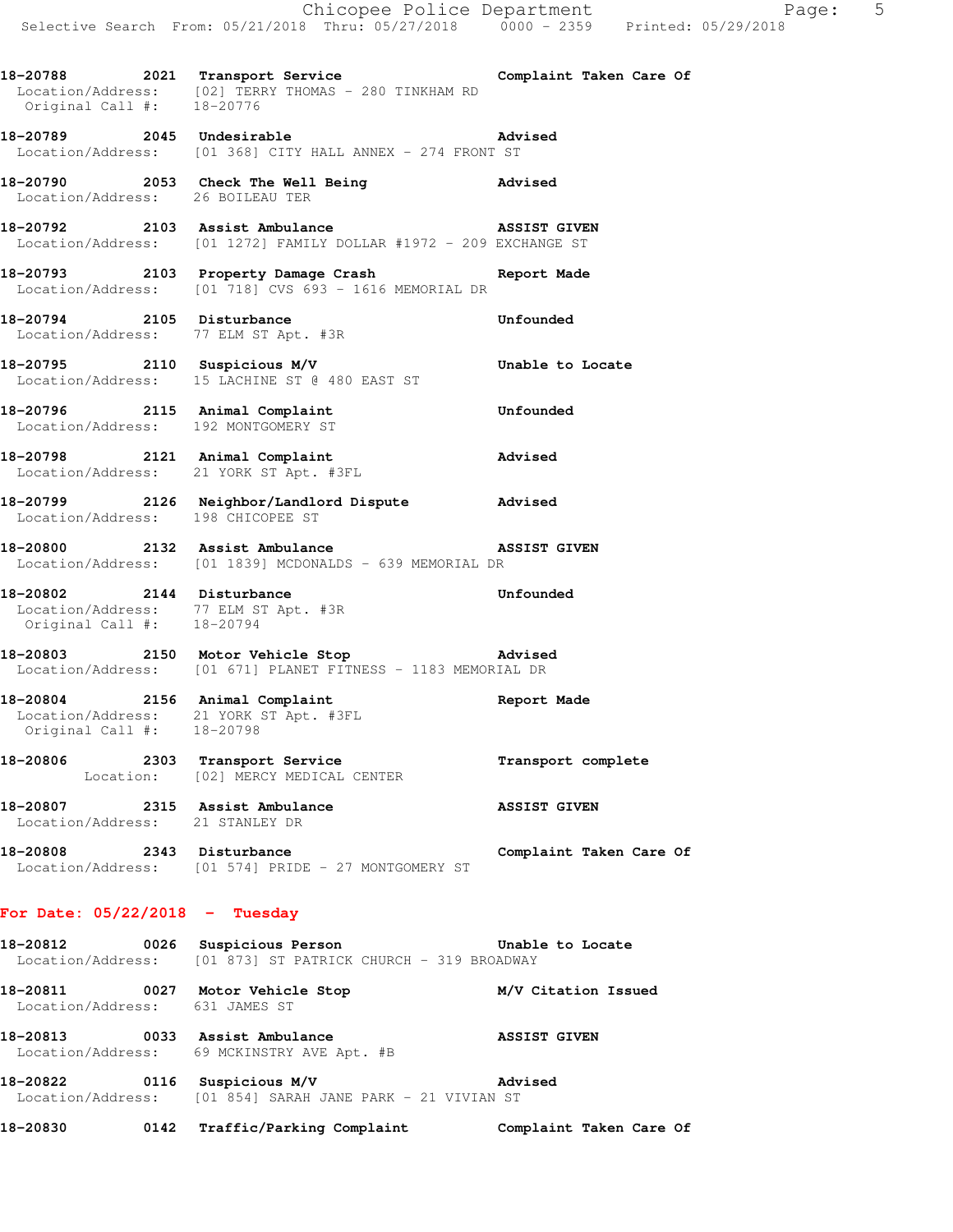|                                                                 | E Chicopee Police Department<br>Selective Search From: 05/21/2018 Thru: 05/27/2018 0000 - 2359 Printed: 05/29/2018                                   | Page: 6                 |
|-----------------------------------------------------------------|------------------------------------------------------------------------------------------------------------------------------------------------------|-------------------------|
| Location/Address: 103 CHAPEL ST                                 |                                                                                                                                                      |                         |
|                                                                 | Location/Address: [01 1600] 733 BAR & GRILL - 733 CHICOPEE ST                                                                                        |                         |
|                                                                 | 18-20838 		 0218 Disturbance 		 Complaint Taken Care Of<br>Location/Address: [01 276] SUNOCO A PLUS MINI MART - 1031 CHICOPEE ST                     |                         |
| 18-20857 0410 Disturbance                                       | Location/Address: 2 BEAUDOIN CT Apt. #3FL                                                                                                            | Advised                 |
| Location/Address: BURNETT RD                                    | 18-20859 0448 Check The Well Being The Unable to Locate                                                                                              |                         |
|                                                                 | 18-20865 0529 Suspicious M/V<br>Location/Address: CLAIRMONT AVE @ GRAHAM DR<br>Location/Address: CLAIRMONT AVE @ GRAHAM DR                           |                         |
|                                                                 | 18-20864   0531   Motor Vehicle Stop   M/V Citation Issued<br>Location/Address: 954   MCKINSTRY AVE                                                  |                         |
|                                                                 | 18-20867 1890 0542 Motor Vehicle Stop 1890 M/V Citation Issued<br>Location/Address: [01 334] CHICOPEE MOOSE FAMILY CENTER - 244 FULLER RD            |                         |
|                                                                 | 18-20868 0602 Motor Vehicle Stop M/V Citation Issued<br>Location/Address: [01 938] HOME DEPOT - 655 MEMORIAL DR                                      |                         |
|                                                                 | 18-20869 0604 Motor Vehicle Stop 30 Movised<br>Location/Address: [01 1298] ONDRICK NATURAL EARTH - 729 FULLER RD                                     |                         |
|                                                                 | 18-20870 0613 Motor Vehicle Stop M/V Citation Issued<br>Location/Address: CHICOPEE ST @ SHEPHERD ST                                                  |                         |
|                                                                 | Location/Address: [01 1639] SALTER COLLEGE - 645 SHAWINIGAN DR                                                                                       |                         |
| Location/Address: MEMORIAL DR                                   |                                                                                                                                                      |                         |
| Location/Address: FRONT ST                                      | 18-20876 0628 Traffic Assignment 10 Complaint Taken Care Of                                                                                          |                         |
| Location/Address: EAST MAIN ST                                  | 18-20874 0629 Traffic Assignment 18-2007 Complaint Taken Care Of                                                                                     |                         |
|                                                                 | 18-20875 0630 Traffic Assignment 18-2007 Complaint Taken Care Of<br>Location/Address: [01 839] STEFANIK SCHOOL, GENERAL. JOHN J. K-5 - 720 MEADOW ST |                         |
| 18-20877 0631 Traffic Assignment<br>Location/Address: GRANBY RD |                                                                                                                                                      | Unable to Locate        |
|                                                                 | 18-20878 0631 Traffic Assignment<br>Location/Address: 462 CHICOPEE ST @ 13 BONNER ST                                                                 | Complaint Taken Care Of |
| Location/Address: MEMORIAL DR                                   | 18-20879 0636 Traffic Assignment                                                                                                                     | Complaint Taken Care Of |
| Location/Address: MEADOW ST                                     | 18-20880 0640 Traffic Assignment                                                                                                                     | Complaint Taken Care Of |
|                                                                 | 18-20881 0642 Undesirable<br>Location/Address: [01 1027] DUNKIN DONUTS - 820 MEMORIAL DR                                                             | Complaint Taken Care Of |
|                                                                 | Location/Address: [01 843] CHICOPEE COMP HIGH SCHOOL - 617 MONTGOMERY ST                                                                             |                         |
|                                                                 | 18-20885 0731 Motor Vehicle Stop 6 M/V Citation Issued<br>Location/Address: 506 CHICOPEE ST @ 13 NARRAGANSETT BLVD                                   |                         |
|                                                                 | 18-20887 0745 Transport Service 6 SERVED IN HAND<br>Location/Address: [01 825] CHICOPEE DISTRICT COURT - 30 CHURCH ST                                |                         |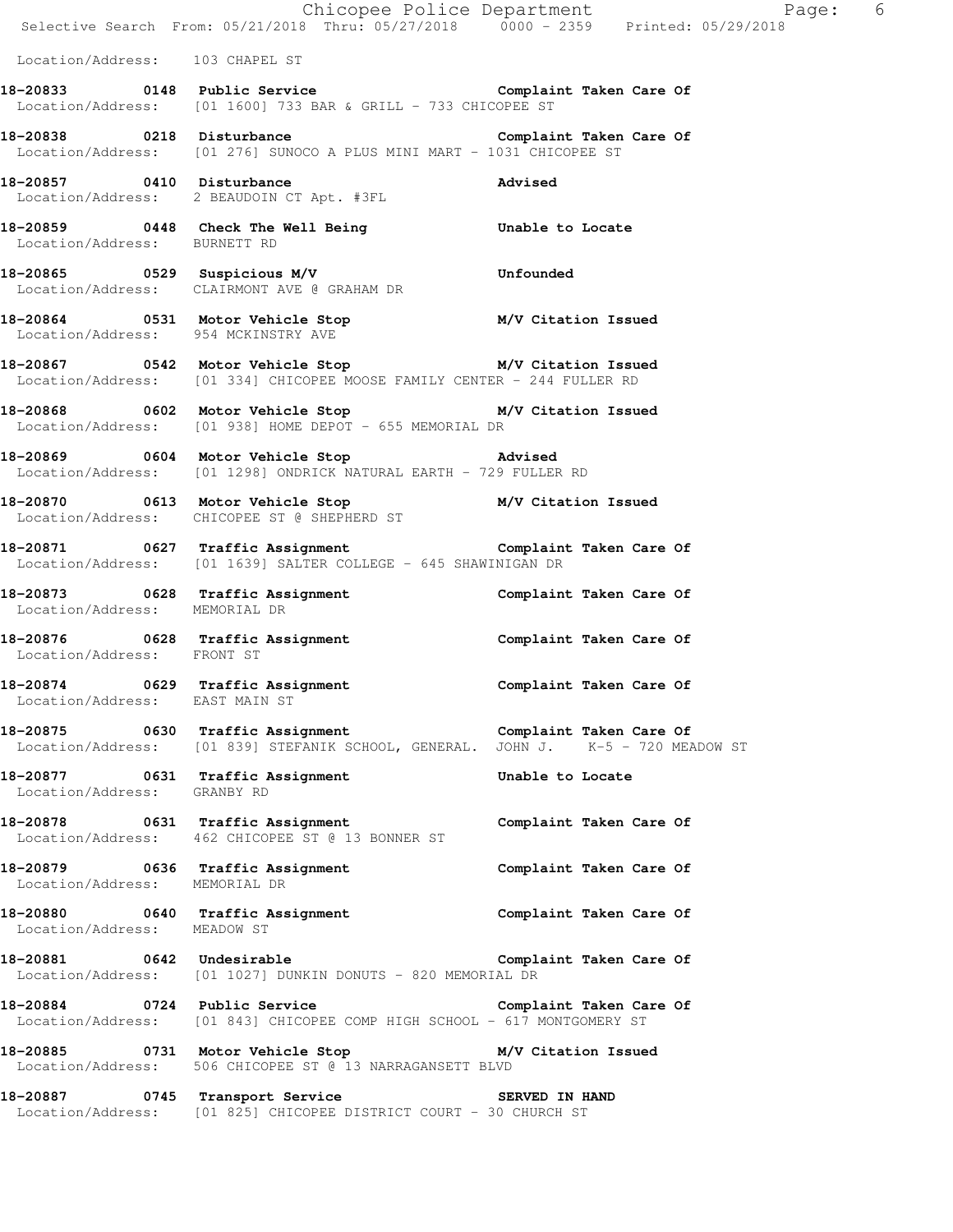|                                    | Selective Search From: 05/21/2018 Thru: 05/27/2018 0000 - 2359 Printed: 05/29/2018                                                            | Chicopee Police Department Page: 7 |
|------------------------------------|-----------------------------------------------------------------------------------------------------------------------------------------------|------------------------------------|
|                                    | 18-20888 0815 Transport Service Transport complete<br>Location/Address: [01 825] CHICOPEE DISTRICT COURT - 30 CHURCH ST                       |                                    |
|                                    | 18-20889 0816 Traffic/Parking Complaint Complaint Taken Care Of<br>Location/Address: PARTRIDGE LN @ PENDLETON AVE                             |                                    |
| Location: 280 TINKHAM RD           | 18-20890 0820 Transport Service Transport Complete                                                                                            |                                    |
| Location/Address: CHICOPEE ST      | 18-20891 0822 Traffic Assignment 18-20891 Arrest                                                                                              |                                    |
|                                    | 18-20892 0823 Traffic/Parking Complaint Advised<br>Location/Address: 90 RIVERS AVE                                                            |                                    |
|                                    | 18-20893 0833 Traffic/Parking Complaint Complaint Taken Care Of Location/Address: SPRING ST                                                   |                                    |
|                                    | 18-20896 0912 Undesirable<br>Location/Address: 10 RIVERVIEW TER Apt. #3FL                                                                     | Advised                            |
| Location/Address: 111 WOODLAWN ST  | 18-20897 0928 Suspicious M/V Complaint Taken Care Of                                                                                          |                                    |
| Location/Address: 36 ROOSEVELT AVE | 18-20898 0942 Property Damage Crash Report Made                                                                                               |                                    |
|                                    | 18-20899 0952 Motor Vehicle Stop M/V Citation Issued<br>Location/Address: 1041 MEMORIAL DR @ 591 PENDLETON AVE                                |                                    |
|                                    | 18-20900 1006 Traffic/Parking Complaint Appears Secure After Che<br>Location/Address: [01 644] STOP & SHOP SUPERMARKET - 672 MEMORIAL DR      |                                    |
|                                    | 18-20901 1015 Traffic/Parking Complaint Appears Secure After Che<br>Location/Address: [01 638] BJS WHOLESALE FOOD WAREHOUSE - 650 MEMORIAL DR |                                    |
| 18-20902 1016 Public Service       | <b>Advised</b><br>Location/Address: [01 715] TD BANK NA - 693 MEMORIAL DR                                                                     |                                    |
|                                    | 18-20907 1047 Abandoned/Found Property Advised<br>Location/Address: [01 1884] ROBERT & JACQUELINE LAKOTA - 622 JAMES ST                       |                                    |
|                                    | 18-20908 1119 Personal Injury Crash Report Made<br>Location/Address: [01 363] HOME STYLE CAFE - WESTOVER RD @ DONOHUE RD                      |                                    |
|                                    | 18-20909 1131 Motor Vehicle Stop Advised<br>Location/Address: 7 LOVELAND TER @ 184 CAREW ST                                                   |                                    |
|                                    | 18-20910 1144 Personal Injury Crash Neport Made<br>Location/Address: [01 1190] 99 RESTAURANT & PUBS - 555 MEMORIAL DR                         |                                    |
|                                    | 18-20912 1202 Traffic/Parking Complaint Unfounded<br>Location/Address: [01 661] LIQUORS 44 - 1461 MEMORIAL DR                                 |                                    |
|                                    | 18-20914 1239 Warrant Service Neport Made<br>Location/Address: [01 78] CHICOPEE SELF STORAGE - 657 MEADOW ST Apt. #B23                        |                                    |
| Location/Address: 64 EMMET ST      | 18-20917 1305 Public Service                                                                                                                  | Complaint Taken Care Of            |
| Location/Address: 34 DEANE ST      | 18-20918 1318 Firearms Investigation Report Made                                                                                              |                                    |
|                                    | 18-20920 1351 Shoplifter 1997 No Report Necessary<br>Location/Address: [01 1272] FAMILY DOLLAR #1972 - 209 EXCHANGE ST                        |                                    |
|                                    | 18-20921 1407 Public Service<br>Location/Address: 2021 MEMORIAL DR @ 53 NEW LUDLOW RD                                                         | Complaint Taken Care Of            |
|                                    | 18-20922 1413 DPW/CELD/WATER NOTIFIED Complaint Taken Care Of Location/Address: 2021 MEMORIAL DR @ 53 NEW LUDLOW RD                           |                                    |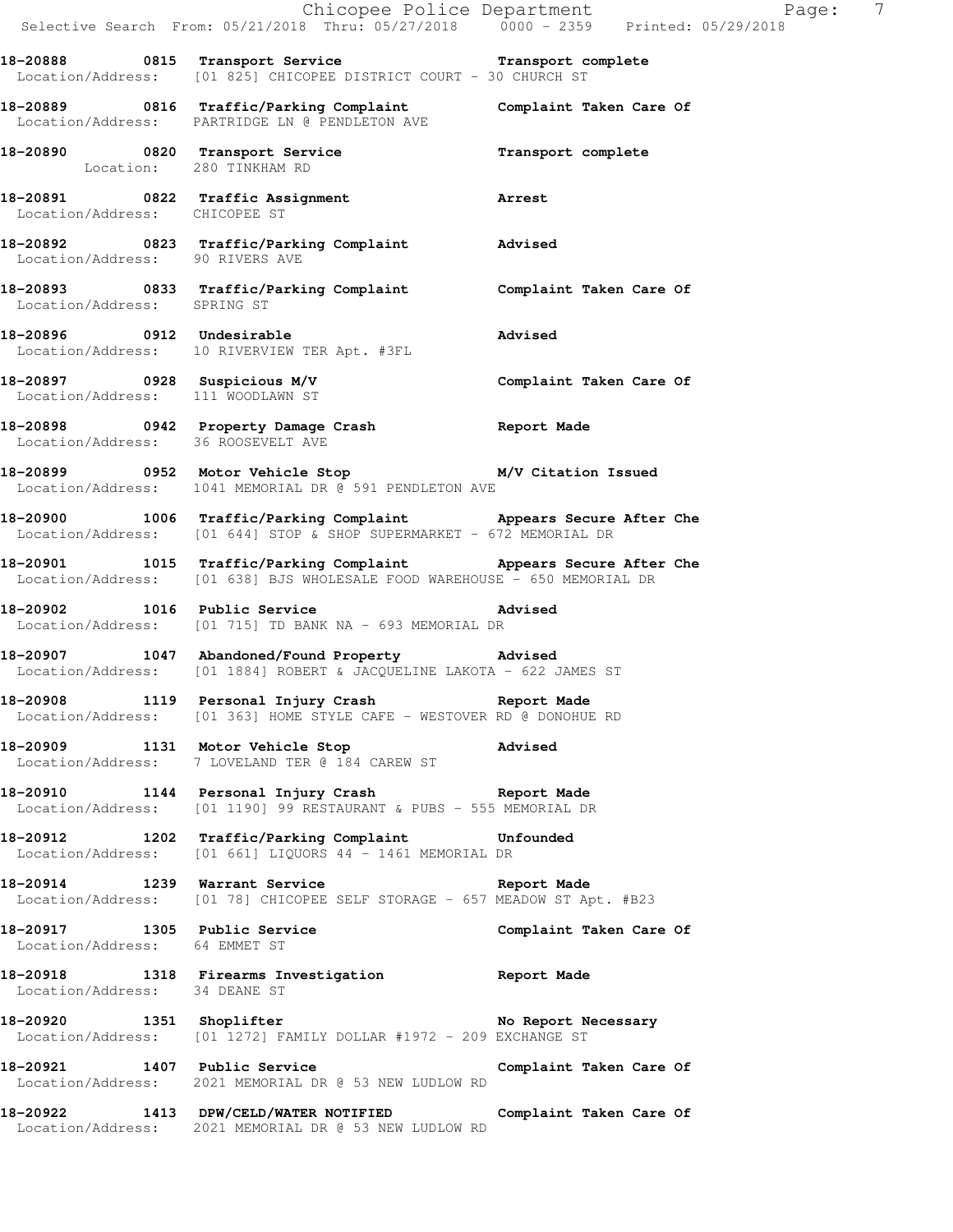**18-20923 1416 Traffic/Parking Complaint Complaint Taken Care Of** 

**18-20924 1424 Traffic/Parking Complaint Unfounded**  Location/Address: [01 661] LIQUORS 44 - 1461 MEMORIAL DR **18-20925 1429 MAIL RUN Complaint Taken Care Of**  Location/Address: [01 368] CITY HALL ANNEX - 274 FRONT ST **18-20927 1457 Traffic/Parking Complaint Appears Secure After Che**  Location/Address: [01 938] HOME DEPOT - 655 MEMORIAL DR **18-20929 1505 Public Service ASSIST GIVEN**  Location/Address: 31 SERGEANT AVE **18-20930 1505 Traffic/Parking Complaint Appears Secure After Che**  Location/Address: [01 1191] WALMART - 591 MEMORIAL DR **18-20931 1508 Assist Ambulance ASSIST GIVEN**  Location/Address: [01 990] RIVER VALLEY COUNSELING CENTER - 249 EXCHANGE ST **18-20932 1521 Suspicious Person Advised**  Location/Address: [01 677] SPEEDWAY - 1423 MEMORIAL DR **18-20935 1551 Malicious Damage-Past Advised**  Location/Address: [01 1519] MONTCALM HEIGHTS - 419 MONTCALM ST Apt. #410M **18-20936 1553 Check The Well Being Complaint Taken Care Of**  Location/Address: 490 CHICOPEE ST @ 12 MELVIN ST **18-20937 1556 Traffic/Parking Complaint Complaint Taken Care Of**  Location/Address: VOLPE DR **18-20938 1602 Undesirable Unable to Locate**  Location/Address: [01 318] CABOT LIQUOR STORE INC - 220 EXCHANGE ST **18-20940 1635 Neighbor/Landlord Dispute Advised**  Location/Address: 87 BEVERLY ST Apt. #1FL **18-20941 1640 Traffic/Parking Complaint Complaint Taken Care Of**  Location/Address: PROSPECT ST **18-20943 1708 Service of a Summons SERVED IN HAND**  Location/Address: 245 BROADWAY **18-20944 1712 Stolen M/V L/P Report Report Made**  Location/Address: 84 PENDEXTER AVE **18-20946 1724 Disabled Motor Vehicle Appears Secure After Che**  Location/Address: 26 CHICOPEE ST @ 43 GRANBY RD **18-20949 1726 Disabled Motor Vehicle Appears Secure After Che**  Location/Address: 43 GRANBY RD @ 26 CHICOPEE ST

**18-20948 1728 Disabled Motor Vehicle Complaint Taken Care Of**  Location/Address: 26 CHICOPEE ST @ 43 GRANBY RD

Location/Address: 4 MURPHY CT

**18-20950 1734 Service of a Summons NOT SERVED**  Location/Address: 38 ALVORD AVE

**18-20951 1740 Drug Overdose Report Made**  Location/Address: [04] SE SECTOR - 818 CHICOPEE Apt. #5

18-20956 1800 Loud Music **1800 Loud Music Unable to Locate**  Location/Address: 79 NEWELL ST **18-20958 1810 Malicious Damage-Past Advised**  Location/Address: 820 MCKINSTRY AVE

**18-20960 1833 Traffic Assignment Unfounded**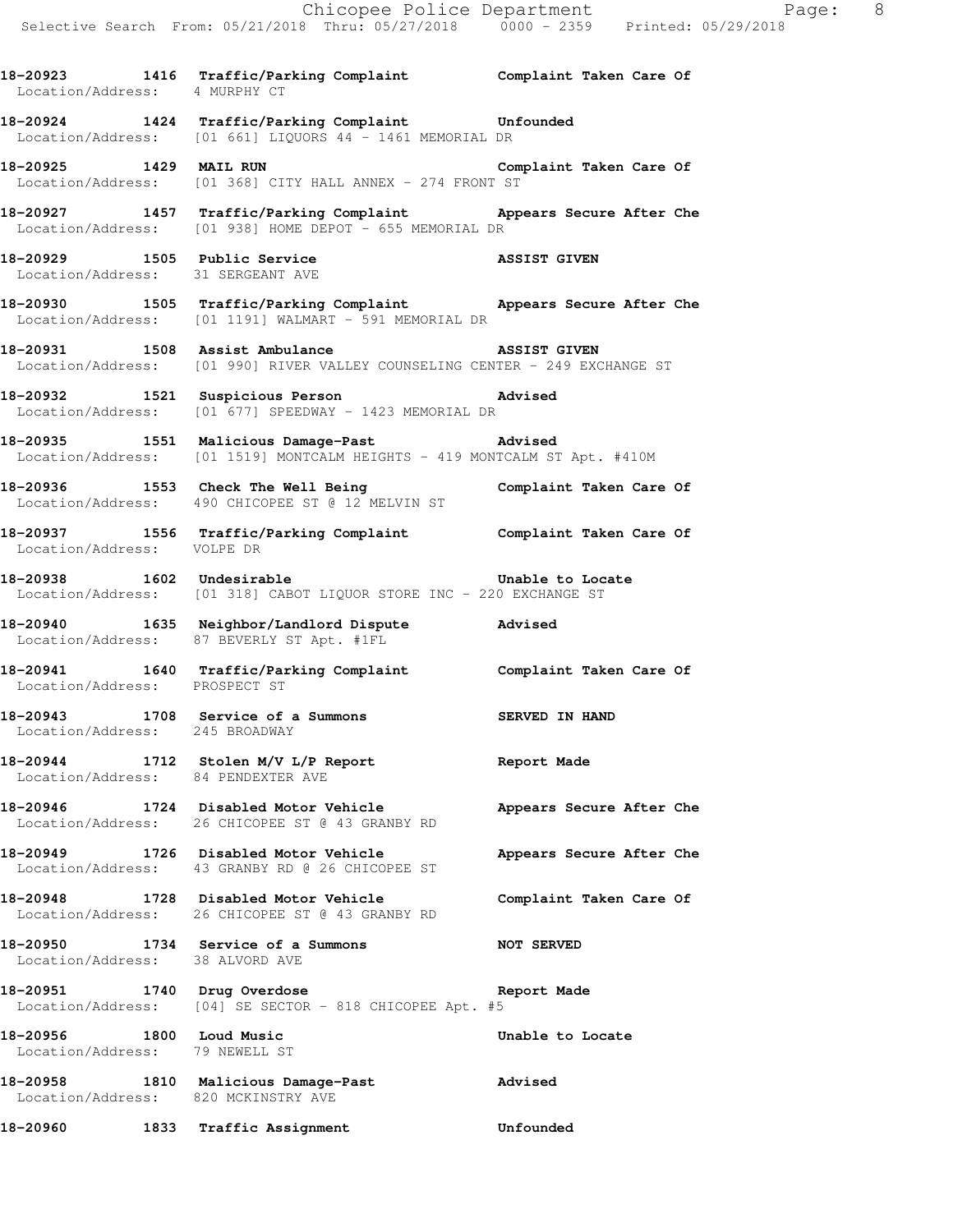|                                        | E Chicopee Police Department<br>Selective Search From: 05/21/2018 Thru: 05/27/2018 0000 - 2359 Printed: 05/29/2018                              | Page: 9        |  |
|----------------------------------------|-------------------------------------------------------------------------------------------------------------------------------------------------|----------------|--|
|                                        | Location/Address: [01 1893] WILLIAMS PARK - 880 BURNETT RD                                                                                      |                |  |
| Location/Address: KAVENEY ST           | 18-20961 1842 Traffic/Parking Complaint Complaint Taken Care Of                                                                                 |                |  |
| Location/Address: 26 MOORE ST          | 18-20963 1909 DPW/CELD/WATER NOTIFIED Complaint Taken Care Of                                                                                   |                |  |
| Location/Address: 79 NEWELL ST         | 18-20965 1924 Loud Music                                                                                                                        | Advised        |  |
| Location/Address: 44 LOMBARD ST        | 18-20966 1945 51a Check Child's Welfare Report Made                                                                                             |                |  |
| Location/Address: 1595 WESTOVER RD     | 18-20970 1954 Motor Vehicle Stop M/V Citation Issued                                                                                            |                |  |
|                                        | 18-20971 2001 Service of a Summons<br>Location/Address: 38 ALVORD AVE                                                                           | SERVED IN HAND |  |
| Location/Address: 44 LOMBARD ST        | 18-20972 2009 Investigation/DB 0fficer Canceled                                                                                                 |                |  |
|                                        | 18-20974 2037 Abandoned/Found Property Complaint Taken Care Of<br>Location/Address: [01 318] CABOT LIQUOR STORE INC - 220 EXCHANGE ST           |                |  |
| Location/Address: ST JAMES AVE         | 18-20976 2104 Motor Vehicle Stop 30 Movised                                                                                                     |                |  |
| Location/Address: 55 MAPLE ST          | 18-20978 2108 Abandoned/Found Property Unable to Locate                                                                                         |                |  |
| Location/Address: 335 GRATTAN ST       | 18-20979 2116 Breaking & Entering in progres Appears Secure After Che                                                                           |                |  |
|                                        | 18-20981 2146 Harassing Phone Calls<br>Location/Address: 100 DUCHARME AVE Apt. #2FL                                                             | Report Made    |  |
|                                        | 18-20983 2151 Property Damage Crash<br>Location/Address: [01 542] DUGOUT - 134 MEADOW ST                                                        | Report Made    |  |
| 18-20986<br>Location/Address: BROADWAY | 2255 Motor Vehicle Stop                                                                                                                         | Advised        |  |
|                                        | 18-20987 2309 Suspicious Person bunfounded<br>Location/Address: CHUCKS YARD BY THE RIVER - EXCHANGE ST                                          |                |  |
| Location/Address: 699 PLAINFIELD ST    | 18-20988 2316 Property Damage Crash Unfounded                                                                                                   |                |  |
| For Date: $05/23/2018$ - Wednesday     |                                                                                                                                                 |                |  |
|                                        | 18-21007 0121 Assist Ambulance Massisted other Agency<br>Location/Address: [01 1519] MONTCALM HEIGHTS - 419 MONTCALM ST Apt. #301M              |                |  |
| Location/Address: 103 CHAPEL ST        | 18-21014 0212 Traffic/Parking Complaint Complaint Taken Care Of                                                                                 |                |  |
|                                        | 18-21015 0215 Check The Well Being The Report Made<br>Location/Address: [01 497] MOTEL 6 - 36 JOHNNY CAKE HOLLOW RD Apt. #242                   |                |  |
|                                        | 18-21022 0249 Motor Vehicle Stop M/V Citation Issued<br>Location/Address: [01 1160] CHICOPEE LIBRARY-EMILY PARTYKA CENTER BRANCH - 449 FRONT ST |                |  |
|                                        | 18-21027 0302 Missing Person 2008 Report Made<br>Location/Address: [01 869] KIELBANIA RESIDENCE - 44 PEARL ST                                   |                |  |
| Location/Address: 28 RUSSELL TER       | 18-21033 0328 Assist Ambulance Massisted other Agency                                                                                           |                |  |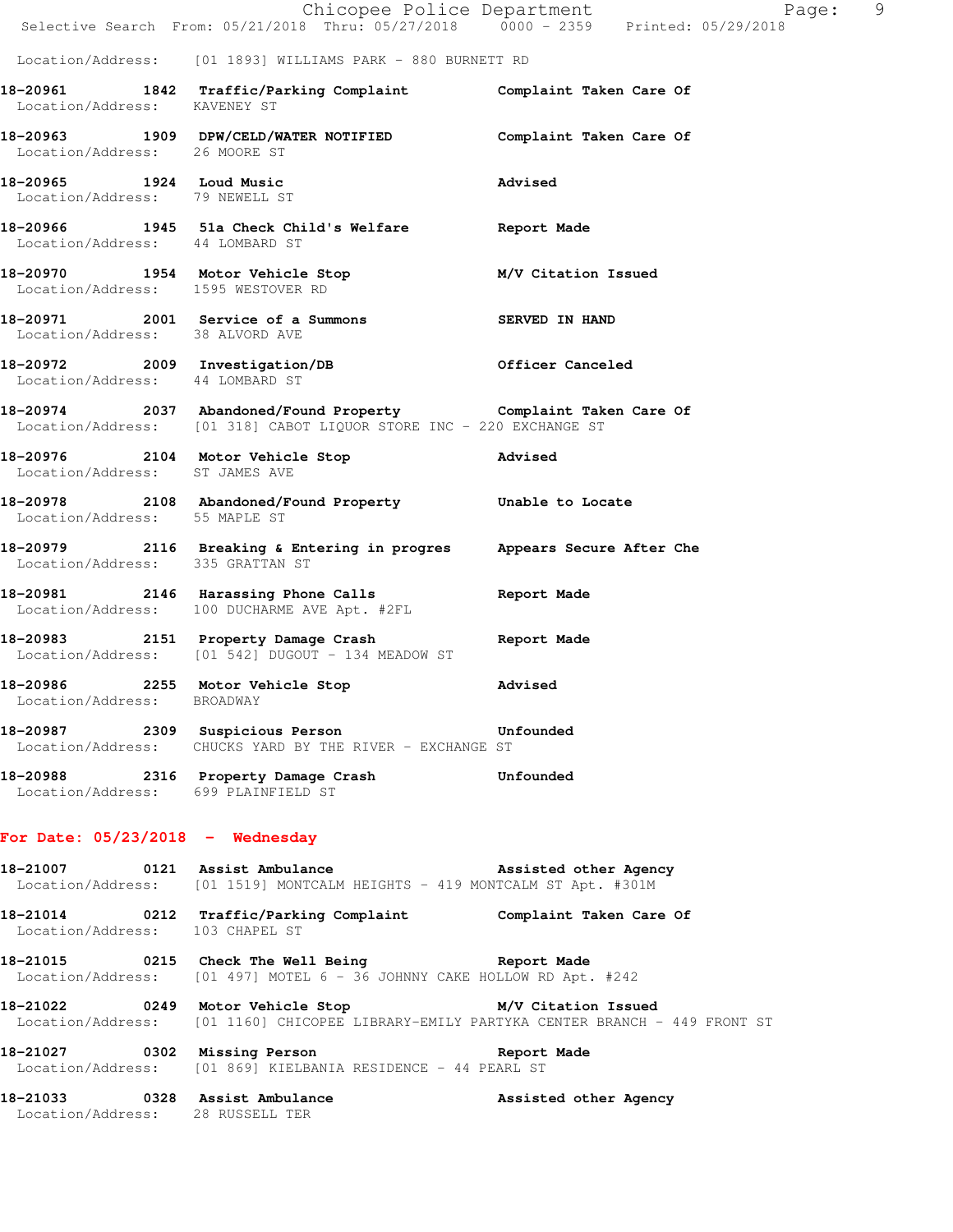**18-21044 0415 Motor Vehicle Stop M/V Citation Issued**  Location/Address: 892 CHICOPEE ST

**18-21046 0431 Missing Person Complaint Taken Care Of**  Location/Address: [01 869] KIELBANIA RESIDENCE - 44 PEARL ST Original Call #: 18-21027

**18-21049 0438 Traffic/Parking Complaint City Ordinance Violation**  Location/Address: 593 CHICOPEE ST @ 21 NASSAU ST

**18-21050 0449 Motor Vehicle Stop M/V Citation Issued**  Location/Address: 930 MEMORIAL DR

**18-21051 0451 Motor Vehicle Stop Advised**  Location/Address: [01 1036] DUNKIN DONUTS - 953 FRONT ST

**18-21052 0500 Motor Vehicle Stop M/V Citation Issued**  Location/Address: [01 1328] SHERWIN WILLIAMS - 544 MEMORIAL DR

**18-21060 0525 Assist Ambulance ASSIST GIVEN**  Location/Address: 23 LAGADIA ST

**18-21064 0551 Motor Vehicle Stop Advised**  Location/Address: 684 MONTGOMERY ST

**18-21065 0557 Motor Vehicle Stop M/V Citation Issued**  Location/Address: CHICOPEE ST

18-21067 **0604** Service of a Summons **NOT SERVED** Location/Address: 357 HAMPDEN ST Apt. #1FL

**18-21068 0608 Motor Vehicle Stop M/V Citation Issued**  Location/Address: 8 PHILATHEA ST @ 1143 GRATTAN ST

**18-21071 0615 Open Door/Window Appears Secure After Che**  Location/Address: 42 FRONT ST

**18-21072 0621 Motor Vehicle Stop M/V Citation Issued**  Location/Address: 542 MONTGOMERY ST

**18-21073 0626 Traffic Assignment Complaint Taken Care Of**  Location/Address: 884 EAST MAIN ST

**18-21074 0627 Traffic Assignment M/V Citation Issued**  Location/Address: INGHAM ST @ IRENE ST

**18-21075 0629 Motor Vehicle Stop M/V Citation Issued**  Location/Address: 884 EAST MAIN ST

**18-21076 0629 Traffic Assignment Complaint Taken Care Of**  Location/Address: BURNETT RD

**18-21077 0631 Motor Vehicle Stop M/V Citation Issued**  Location/Address: 41 IRENE ST

**18-21078 0634 Traffic Assignment Complaint Taken Care Of**  Location/Address: [01 843] CHICOPEE COMP HIGH SCHOOL - 617 MONTGOMERY ST

**18-21079 0636 Traffic Assignment Complaint Taken Care Of**  Location/Address: MEMORIAL DR

**18-21081 0639 Motor Vehicle Stop M/V Citation Issued**  Location/Address: CHICOPEE ST

**18-21082 0640 Traffic Assignment Complaint Taken Care Of**  Location/Address: STONINA DR

18-21083 **18-21083** 0643 Traffic Assignment **Complaint Taken Care Of** Location/Address: STONINA DR

**18-21084 0646 Motor Vehicle Stop M/V Citation Issued**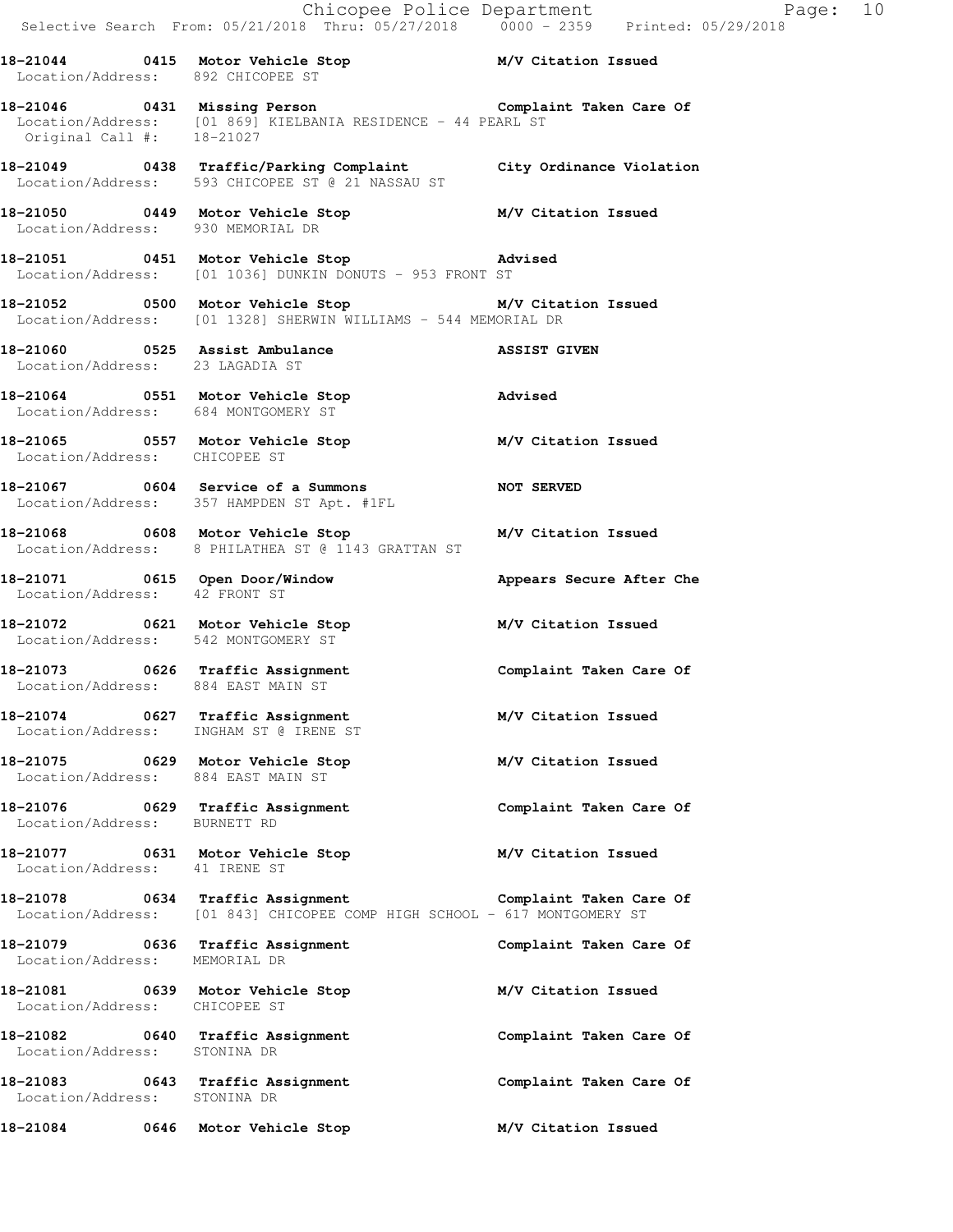|                                                                 | E<br>Chicopee Police Department<br>Selective Search From: 05/21/2018 Thru: 05/27/2018 0000 - 2359 Printed: 05/29/2018                                     | Page: 11                |
|-----------------------------------------------------------------|-----------------------------------------------------------------------------------------------------------------------------------------------------------|-------------------------|
| Location/Address: 884 EAST MAIN ST                              |                                                                                                                                                           |                         |
|                                                                 | 18-21085 0646 Motor Vehicle Stop Advised<br>Location/Address: 87 MEADOW ST @ 15 HOPE ST                                                                   |                         |
|                                                                 | Location/Address: [01 702] JIFFY LUBE - 2017 MEMORIAL DR                                                                                                  |                         |
|                                                                 | 18-21089 0700 Motor Vehicle Stop M/V Citation Issued<br>Location/Address: 884 EAST MAIN ST                                                                |                         |
|                                                                 | 18-21093 0719 Public Service Complaint Taken Care Of<br>Location/Address: [01 825] CHICOPEE DISTRICT COURT - 30 CHURCH ST                                 |                         |
| 18-21095 0719 Trespasser<br>Location/Address: 18 WHEATLAND AVE  |                                                                                                                                                           | SERVED IN HAND          |
|                                                                 | 18-21094 0720 Service of a Summons SERVED IN HAND<br>Location/Address: 636 CHICOPEE ST Apt. #2A                                                           |                         |
|                                                                 | 18-21096 0726 Motor Vehicle Stop 318-21096<br>Location/Address: 254 MONTGOMERY ST @ 19 COLONIAL CIR                                                       |                         |
|                                                                 | 18-21097 0727 Service of a Summons<br>Location/Address: 1 EMERSON ST Apt. #1R<br>1 EMERSON ST Apt. #1R                                                    |                         |
| Location/Address: STONINA DR                                    | 18-21098 0731 Motor Vehicle Stop M/V Citation Issued                                                                                                      |                         |
|                                                                 | 18-21099 0736 Service of a Summons NOT SERVED<br>Location/Address: 828 CHICOPEE ST Apt. #7                                                                |                         |
| Location/Address: 192 MONTGOMERY ST                             | 18-21100 0739 Motor Vehicle Stop M/V Citation Issued                                                                                                      |                         |
| 18-21107 0828 Car Wash                                          | Complaint Taken Care Of<br>Location/Address: [01 448] SOFT TOUCH AUTO WASH - 1469 GRANBY RD                                                               |                         |
|                                                                 | 18-21109 0830 Traffic/Parking Complaint Complaint Taken Care Of<br>Location/Address: [01 670] CUMBERLAND FARMS - 1061 MEMORIAL DR                         |                         |
|                                                                 | 18-21110 0832 Traffic/Parking Complaint Complaint Taken Care Of<br>Location/Address: [01 579] MARTINS, KATHERINE L - 1095 CHICOPEE ST                     |                         |
| 18-21112 0838 Car Wash                                          | Location/Address: [01 448] SOFT TOUCH AUTO WASH - 1469 GRANBY RD                                                                                          | Complaint Taken Care Of |
|                                                                 | 18-21115 0844 Traffic/Parking Complaint Unable to Locate<br>Location/Address: 72 ROSS AVE                                                                 |                         |
| Location/Address: SARATOGA AVE                                  | 18-21117 0848 Property Damage Crash Report Made                                                                                                           |                         |
|                                                                 | 18-21119 0850 Motor Vehicle Stop<br>Location/Address: 420 EAST ST @ 319 BEAUCHAMP TER                                                                     | M/V Citation Issued     |
| Location/Address: 95 NEWBURY ST                                 | 18-21121 0852 Suspicious Person advised                                                                                                                   |                         |
|                                                                 | 18-21123 0853 Abandoned/Found Property Report Made<br>Location/Address: [01 1232] CITY TIRE - 1385 MEMORIAL DR                                            |                         |
| Location/Address: 24 QUARTUS ST                                 | 18-21124 0854 Check The Well Being Complaint Taken Care Of                                                                                                |                         |
|                                                                 | 18-21127 0919 Traffic/Parking Complaint Complaint Taken Care Of<br>Location/Address: [01 1577] CHICOPEE MARKETPLACE (CENTRO PROPERTIES) - 591 MEMORIAL DR |                         |
| 18-21129 0933 Public Service<br>Location/Address: 18 PATRICK ST |                                                                                                                                                           | Report Made             |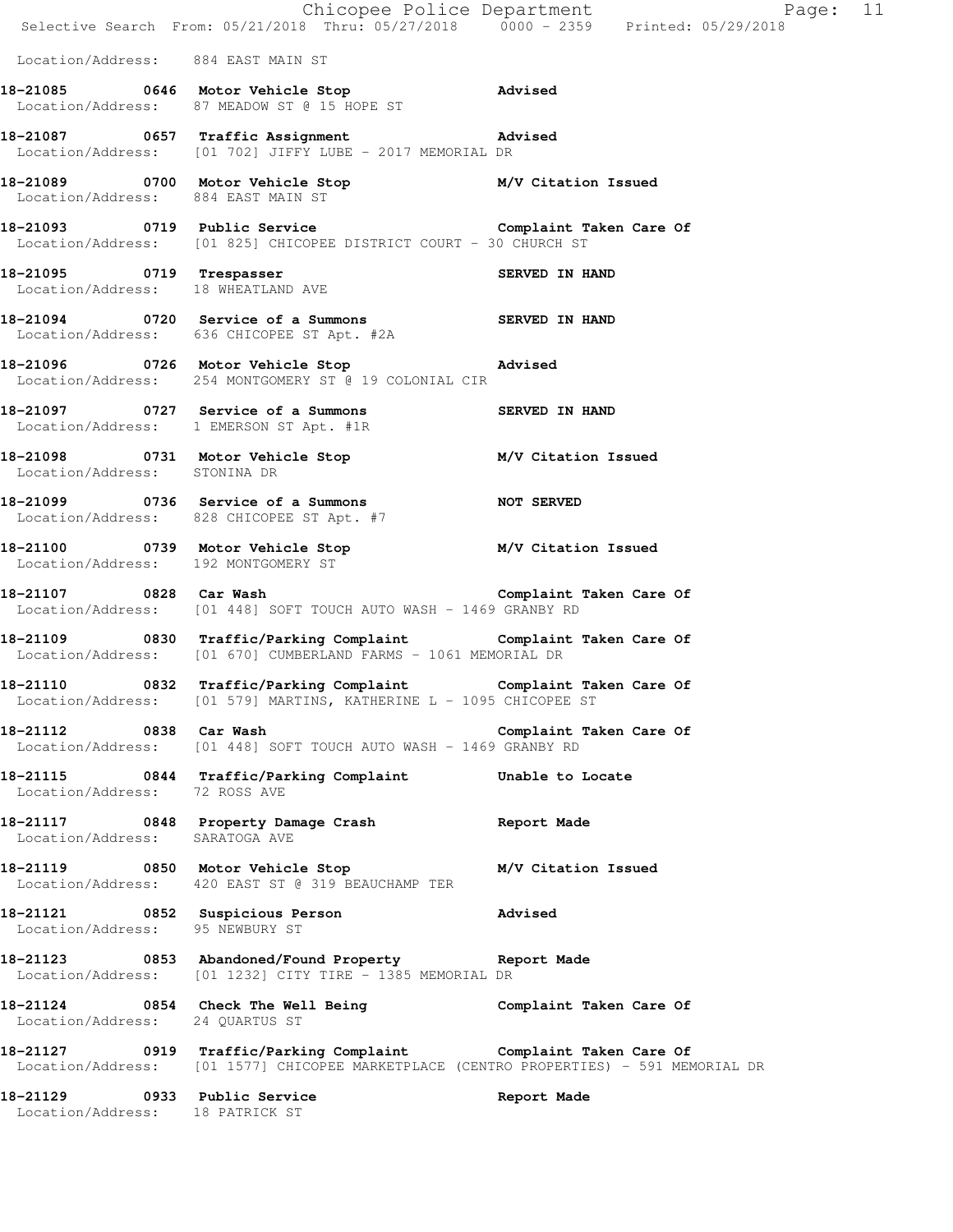Chicopee Police Department Page: 12 Selective Search From: 05/21/2018 Thru: 05/27/2018 0000 - 2359 Printed: 05/29/2018

**18-21130 0937 Suspicious Person Unfounded**  Location/Address: 102 CARRIAGE RD

**18-21131 0944 Traffic Assignment Complaint Taken Care Of**  Location/Address: 53 MADISON ST @ 89 WASHINGTON ST

Location/Address: LAGADIA ST

**18-21135 1004 Suspicious Person Advised** 

**18-21136 1021 Traffic Assignment Complaint Taken Care Of**  Location/Address: 161 CHICOPEE ST @ 11 WILSON AVE

**18-21139 1031 Animal Complaint Advised**  Location/Address: 55 CORTLAND ST

**18-21141 1047 Man Down ASSIST GIVEN**  Location/Address: 674 MONTGOMERY ST

**18-21143 1059 Traffic Assignment Complaint Taken Care Of**  Location/Address: MOORE ST @ BENNETT ST

**18-21146 1120 Motor Vehicle Stop Criminal Complaint Reque**  Location/Address: 654 PENDLETON AVE @ 14 FERNWOOD ST

**18-21147 1123 Motor Vehicle Stop Advised**  Location/Address: 700 MONTGOMERY ST

**18-21148 1132 Motor Vehicle Stop M/V Citation Issued**  Location/Address: 700 MONTGOMERY ST

**18-21149 1158 Motor Vehicle Stop Criminal Complaint Reque**  Location/Address: 1576 WESTOVER RD

**18-21150 1159 Motor Vehicle Stop M/V Citation Issued**  Location/Address: 700 MONTGOMERY ST

**18-21151 1200 Motor Vehicle Stop M/V Citation Issued**  Location/Address: 793 SHERIDAN ST @ 17 HOLIDAY CIR

**18-21153 1204 Assault & Battery Complaint Report Made**  Location/Address: 94 RIVERVIEW TER

**18-21154 1208 Motor Vehicle Stop M/V Citation Issued**  Location/Address: 103 MAIN ST @ 18 BROADWAY

**18-21155 1208 Traffic/Parking Complaint Complaint Taken Care Of**  Location/Address: [01 919] BIG Y WORLD CLASS MARKETS - 650 MEMORIAL DR

**18-21156 1220 Motor Vehicle Stop M/V Citation Issued**  Location/Address: SHERIDAN ST @ CELEBRATION CIR

**18-21158 1228 Motor Vehicle Stop M/V Citation Issued**  Location/Address: 1041 MEMORIAL DR @ 591 PENDLETON AVE

**18-21159 1228 Firearms/Shots Fired Unfounded**  Location/Address: 5 NASH ST Apt. #B

**18-21160 1247 Motor Vehicle Stop M/V Citation Issued**  Location/Address: 805 MEMORIAL DR @ 1537 WESTOVER RD

**18-21162 1255 Traffic/Parking Complaint Complaint Taken Care Of**  Location/Address: MAIN ST

**18-21163 1302 Traffic/Parking Complaint M/V Citation Issued**  Location/Address: [01 1191] WALMART - 591 MEMORIAL DR

**18-21165 1315 Assist Ambulance Report Made**  Location/Address: [01 1037] CHICOPEE MEMORIAL STATE PARK - 570 BURNETT RD

**18-21166 1324 Traffic Assignment Complaint Taken Care Of**  Location/Address: 53 MADISON ST @ 89 WASHINGTON ST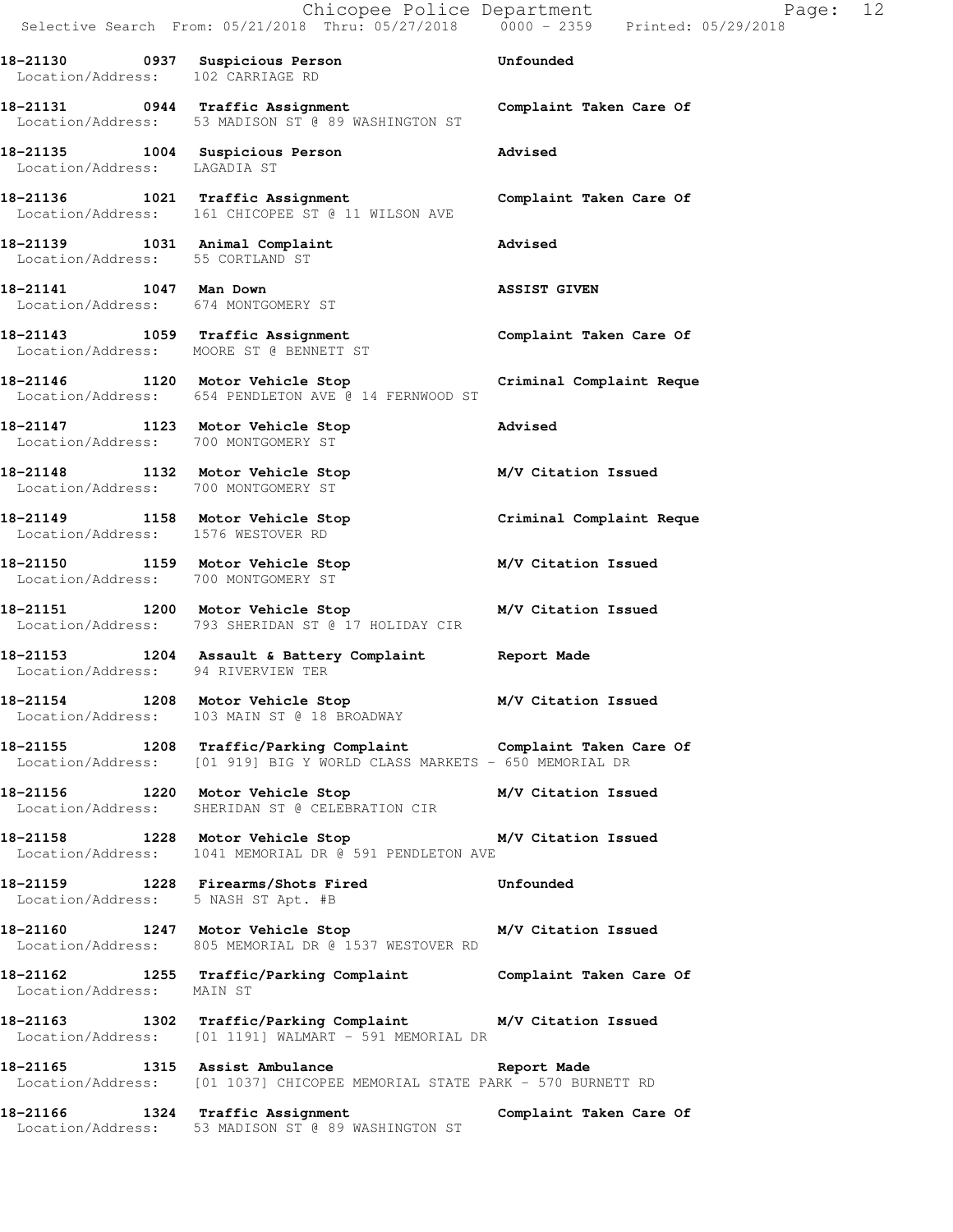|                                                           |                                                                                                                                                      | Chicopee Police Department<br>Selective Search From: 05/21/2018 Thru: 05/27/2018 0000 - 2359 Printed: 05/29/2018 |
|-----------------------------------------------------------|------------------------------------------------------------------------------------------------------------------------------------------------------|------------------------------------------------------------------------------------------------------------------|
|                                                           | 18-21168 1335 Traffic/Parking Complaint Complaint Taken Care Of Location/Address: [01 722] PROSPECT ENTERPRISES (PROPERTY OWNER) - 1600 MEMORIAL DR  |                                                                                                                  |
|                                                           | 18-21169 1350 Personal Injury Crash Report Made<br>Location/Address: [01 1658] THE APARTMENTS AT AMES PRIVILEGE - 1 SPRINGFIELD ST                   |                                                                                                                  |
|                                                           | 18-21170 1355 Traffic/Parking Complaint Complaint Taken Care Of<br>Location/Address: [01 660] OCEAN STATE JOB LOT - 1451 MEMORIAL DR                 |                                                                                                                  |
| Location/Address: 76 MARGUERITE ST                        | 18-21171 1400 Check The Well Being NSSIST GIVEN                                                                                                      |                                                                                                                  |
|                                                           | 18-21174 1404 Animal Complaint Complaint Unable to Locate<br>Location/Address: [01 1191] WALMART - 591 MEMORIAL DR                                   |                                                                                                                  |
|                                                           | 18-21175 1408 Traffic/Parking Complaint Complaint Taken Care Of<br>Location/Address: [01 843] CHICOPEE COMP HIGH SCHOOL - ROLF AVE                   |                                                                                                                  |
|                                                           | 18-21176   1414   Undesirable   Complaint Taken Care Of Location/Address: 117 LORRAINE ST                                                            |                                                                                                                  |
|                                                           | 18-21177 1419 Traffic Assignment 18-21177 1419 1417 Traffic Assignment<br>Location/Address: 161 CHICOPEE ST @ 11 WILSON AVE                          |                                                                                                                  |
|                                                           | 18-21178 1422 Traffic/Parking Complaint Complaint Taken Care Of<br>Location/Address: [01 61] ST JOAN/ ST GEORGE SCHOOL - 589 GRATTAN ST @ 7 PERCY ST |                                                                                                                  |
|                                                           | 18-21180   1424   MAIL RUN   Complaint Taken Care Of Location/Address: [01 368] CITY HALL ANNEX - 274 FRONT ST                                       |                                                                                                                  |
|                                                           | 18-21182 1431 Traffic/Parking Complaint Complaint Taken Care Of<br>Location/Address: [01 836] LAMBERT - LAVOIE SCHOOL K-5 - 99 KENDALL ST            |                                                                                                                  |
|                                                           | 18-21184 1434 Shoplifter<br>Location/Address: [01 1191] WALMART - 591 MEMORIAL DR                                                                    | Arrest                                                                                                           |
|                                                           | 18-21185 1439 Suspicious M/V Complaint Taken Care Of<br>Vicinity of: 227 CENTER ST @ 5 HAMPDEN ST                                                    |                                                                                                                  |
|                                                           | 18-21186 1446 Property Damage Crash No Report Necessary<br>Location/Address: [01 2040] ARBORS KIDS AT CHICOPEE - 999 MEMORIAL DR                     |                                                                                                                  |
|                                                           | 18-21187 1453 Breaking & Entering-Report Unfounded<br>Location/Address: REAR - 16 ABBEY ST Apt. #1FL                                                 |                                                                                                                  |
| 18-21188 1515 Car Wash<br>Location/Address:               | $[01 448]$ SOFT TOUCH AUTO WASH - 1469 GRANBY RD                                                                                                     | Complaint Taken Care Of                                                                                          |
|                                                           | 18-21189 1515 Identity Fraud/Theft 1997 Report Made<br>Location/Address: [01 25] FAIRHAVEN APARTMENTS CHICOPEE HOUSING - 400 BRITTON ST              |                                                                                                                  |
| Location/Address: 59 WEST ST Apt. #1R                     | 18-21190 1520 Breaking & Entering in progres Complaint Taken Care Of                                                                                 |                                                                                                                  |
|                                                           | 18-21191 1523 Check The Well Being<br>Location/Address: 180 BEAUCHAMP TER Apt. #6                                                                    | Complaint Taken Care Of                                                                                          |
| 18-21192 1523 Trespasser<br>Location/Address: 25 DEPOT ST |                                                                                                                                                      | Complaint Taken Care Of                                                                                          |
|                                                           | 18-21193 1530 Transport Service<br>Location: BAYSTATE MEDICAL CENTER                                                                                 | Complaint Taken Care Of                                                                                          |
| Location/Address: 82 MEETINGHOUSE RD                      | 18-21196 1537 Assault & Battery Complaint Report Made                                                                                                |                                                                                                                  |
| 18-21197 1603 Car Wash                                    | Location/Address: [01 448] SOFT TOUCH AUTO WASH - 1469 GRANBY RD                                                                                     | Complaint Taken Care Of                                                                                          |
| 18-21199                                                  | 1622 Car Wash                                                                                                                                        | Complaint Taken Care Of                                                                                          |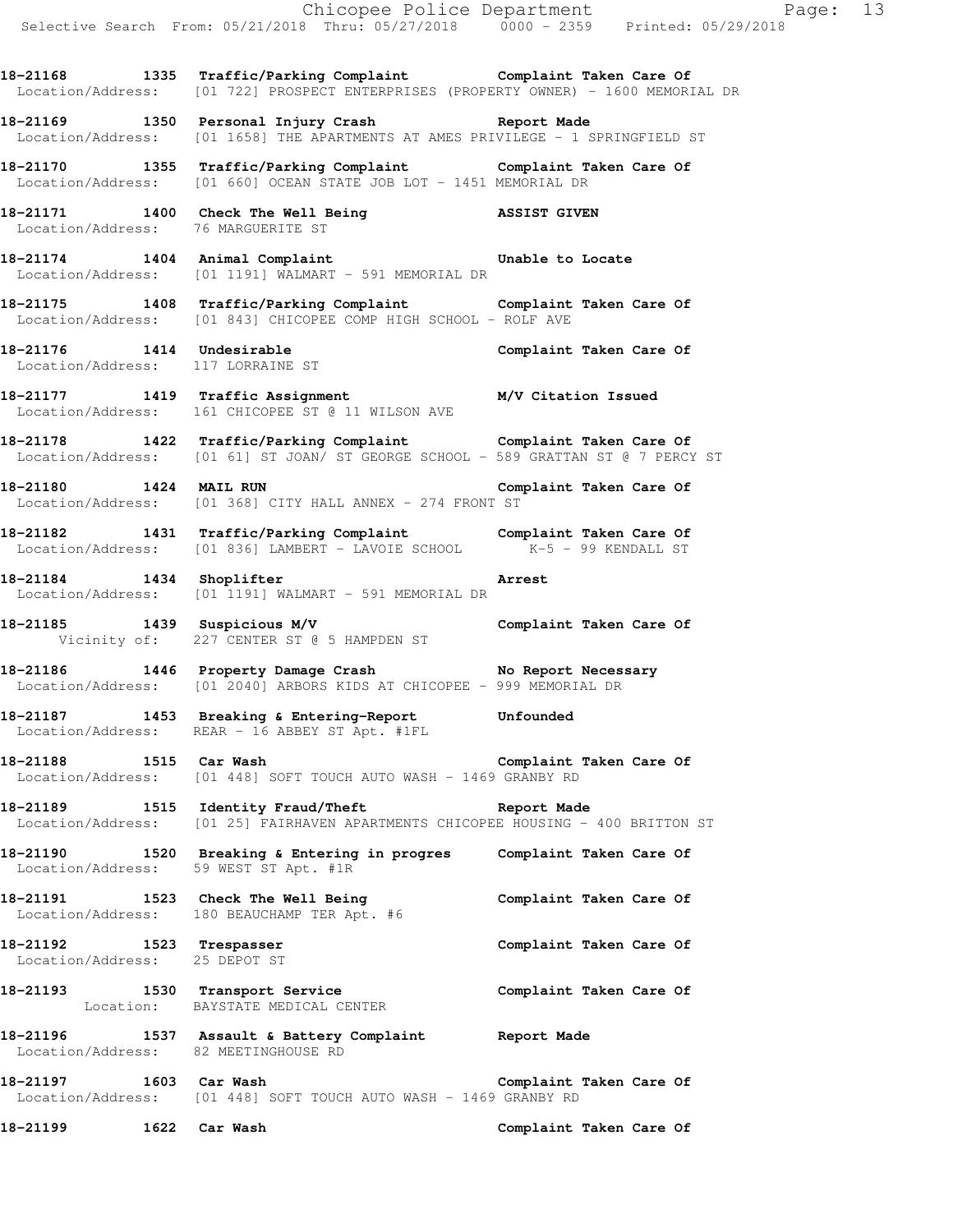|                                      | Chicopee Police Department<br>Selective Search From: 05/21/2018 Thru: 05/27/2018 0000 - 2359 Printed: 05/29/2018              | Page: 14                |
|--------------------------------------|-------------------------------------------------------------------------------------------------------------------------------|-------------------------|
|                                      | Location/Address: [01 448] SOFT TOUCH AUTO WASH - 1469 GRANBY RD                                                              |                         |
| Location/Address: 33 SOUTH ST        |                                                                                                                               |                         |
|                                      | 18-21203 1718 Suspicious Person Complaint Taken Care Of<br>Location/Address: [01 2050] FAMILY DOLLAR - 251 MEADOW ST          |                         |
| Location/Address: 216 SPRINGFIELD ST | 18-21204 1723 Check The Well Being 3SSIST GIVEN                                                                               |                         |
|                                      | 18-21207 1823 Motor Vehicle Stop M/V Citation Issued<br>Location/Address: FULLER RD @ OAKHILL CIR                             |                         |
| Location/Address: PATRICK ST         | 18-21208 1830 Suspicious M/V Complaint Taken Care Of                                                                          |                         |
|                                      | 18-21210 1836 Service of a Summons SERVED IN HAND<br>Location/Address: 357 HAMPDEN ST Apt. #1FL                               |                         |
|                                      | 18-21209 1837 Property Damage Crash Report Made<br>Location/Address: [01 1350] ENTRANCE TO HOME DEPOT - MEMORIAL DR           |                         |
|                                      | 18-21211 1848 Service of a Summons Unable to Locate<br>Location/Address: 351 SPRINGFIELD ST Apt. #2                           |                         |
|                                      | 18-21212 1848 Assist Ambulance ASSIST GIVEN<br>Location/Address: [01 59] ST ROSE CHURCH - 600 GRATTAN ST                      |                         |
|                                      | 18-21216 1904 Service of a Summons SERVED IN HAND<br>Location/Address: 160 SOUTH ST Apt. #2                                   |                         |
|                                      | 18-21217 1910 Disabled Motor Vehicle ASSIST GIVEN<br>Location/Address: [01 651] ST STANISLAUS CEMETERY - 800 MONTGOMERY ST    |                         |
| Location/Address: 22 HOWARD ST       | 18-21218 1917 Service of a Summons SERVED IN HAND                                                                             |                         |
| Location/Address: 151 APPLEWOOD DR   | 18-21219 1919 Assist Ambulance                                                                                                | <b>ASSIST GIVEN</b>     |
|                                      | 18-21221 1933 Service of a Summons<br>Location/Address: 472 FRONT ST Apt. #2                                                  | SERVED IN HAND          |
| Location/Address: 11 SERGEANT AVE    | 18-21229 1937 Service of a Summons SERVED IN HAND                                                                             |                         |
|                                      | 18-21222 1944 Assist Ambulance<br>Location/Address: 16 AMERICA ST Apt. #6                                                     | <b>ASSIST GIVEN</b>     |
|                                      | 18-21223 1948 Traffic/Parking Complaint Unable to Locate<br>Location/Address: [01 856] NASH FIELD PARK - 90 CALL ST           |                         |
|                                      | 18-21225 2006 Disturbance<br>Location/Address: [01 660] OCEAN STATE JOB LOT - 1451 MEMORIAL DR                                | Complaint Taken Care Of |
|                                      | 18-21226 2007 Abandoned 911 Call 2008 False Alarm<br>Location/Address: 760 MCKINSTRY AVE Apt. #1                              |                         |
|                                      | 18-21227 2011 Service of a Summons SERVED IN HAND<br>Location/Address: 28 SIMARD DR Apt. #3                                   |                         |
|                                      | 18-21230 2029 Service of a Summons NOT SERVED<br>Location/Address: [01 601] WILLIMANSETT WASTE CO INC - 239 NARRAGANSETT BLVD |                         |
|                                      | 18-21231 2035 Traffic Assignment 18-21231<br>Location/Address: [01 250] WILLIAMS DISTRIBUTING CO. - 880 BURNETT RD            |                         |
|                                      | 18-21232 2043 Motor Vehicle Stop M/V Citation Issued<br>Location/Address: 60 CABOT ST @ 120 SCHOOL ST                         |                         |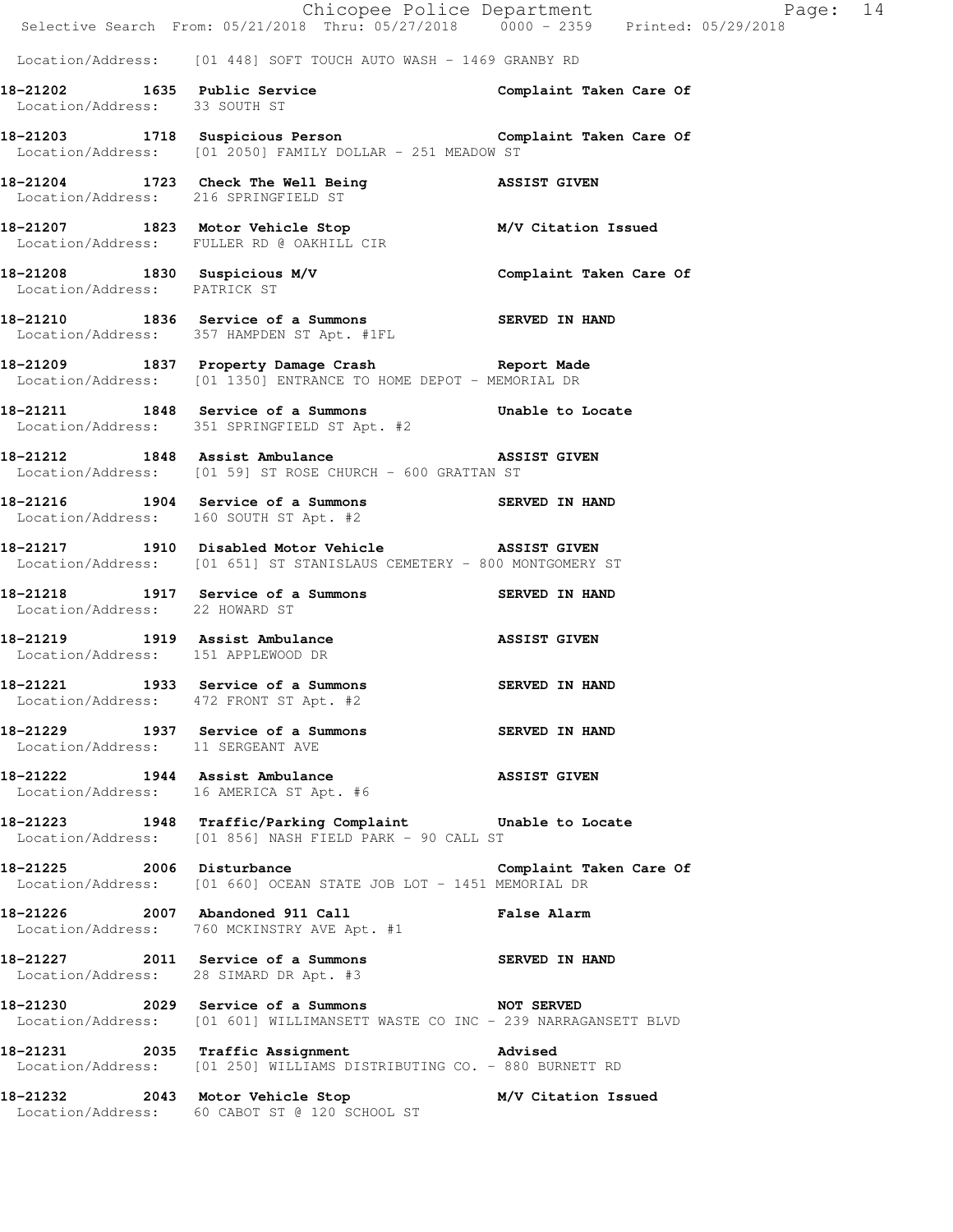Chicopee Police Department Fage: 15 Selective Search From: 05/21/2018 Thru: 05/27/2018 0000 - 2359 Printed: 05/29/2018

18-21233 2058 Assist Ambulance **ASSIST GIVEN** Location/Address: 11 STONINA DR

**18-21235 2127 PRIVATE TOW/REPO Complaint Taken Care Of**  Location/Address: 31 ROSE ST Apt. #1L

**18-21237 2134 Service of a Summons SERVED IN HAND**  Location/Address: 106.5 MEETINGHOUSE RD

**18-21239 2153 Motor Vehicle Stop M/V Citation Issued**  Location/Address: 22 SHERIDAN ST

**18-21241 2224 Assist Ambulance Report Made**  Location/Address: 30 KURTZ ST

**18-21243 2238 THREATS MADE Arrest**  Location/Address: 752 MEMORIAL DR

**18-21244 2252 Abandoned 911 Call Appears Secure After Che**  Location/Address: [01 730] TOWN FAIR TIRE CENTERS INC - 886 MEMORIAL DR

18-21245 2257 Missing Person **No Report Necessary**  Location/Address: 656 MEADOW ST **18-21246 2307 Suspicious M/V Complaint Taken Care Of** 

Location/Address: 41 GLENWOOD ST

**18-21247 2327 Transport Service Transport complete**  Location/Address: [999] 1 MILTON FOUNTAIN WAY

## **For Date: 05/24/2018 - Thursday**

**18-21249 0000 Suspicious M/V Complaint Taken Care Of**  Location/Address: 72 MONROE ST **18-21250 0013 Motor Vehicle Stop M/V Citation Issued**  Location/Address: [01 1289] ALL STAR CAR AND TRUCK RENTAL - 385 MEMORIAL DR

**18-21251 0026 Breaking & Entering-Report Report Made** 

Location/Address: 563 SPRINGFIELD ST

**18-21256 0044 Suspicious M/V Unable to Locate**  Location/Address: 14 PARSHLEY AVE

18-21259 0050 Disturbance **18-21259** Unfounded Location/Address: 77 ELM ST Apt. #2R

**18-21263 0118 Assist Other Police Department Unable to Locate**  Location/Address: 26 ELMER DR

**18-21269 0139 Motor Vehicle Stop M/V Citation Issued**  Location/Address: [01 660] OCEAN STATE JOB LOT - 1451 MEMORIAL DR

**18-21271 0143 Traffic/Parking Complaint Complaint Taken Care Of**  Location/Address: BROADWAY @ ARMORY DR

**18-21272 0144 Traffic/Parking Complaint Complaint Taken Care Of**  Location/Address: 41 GLENWOOD ST

**18-21274 0155 Suspicious M/V Transport complete**  Location/Address: [01 660] OCEAN STATE JOB LOT - 1451 MEMORIAL DR

**18-21278 0211 Assist Other Police Department Unable to Locate**  Location/Address: 26 ELMER DR Original Call #: 18-21263

**18-21280 0215 Motor Vehicle Stop Arrest**  Location/Address: 365 SHAWINIGAN DR

**18-21286 0250 Assist Ambulance False Alarm**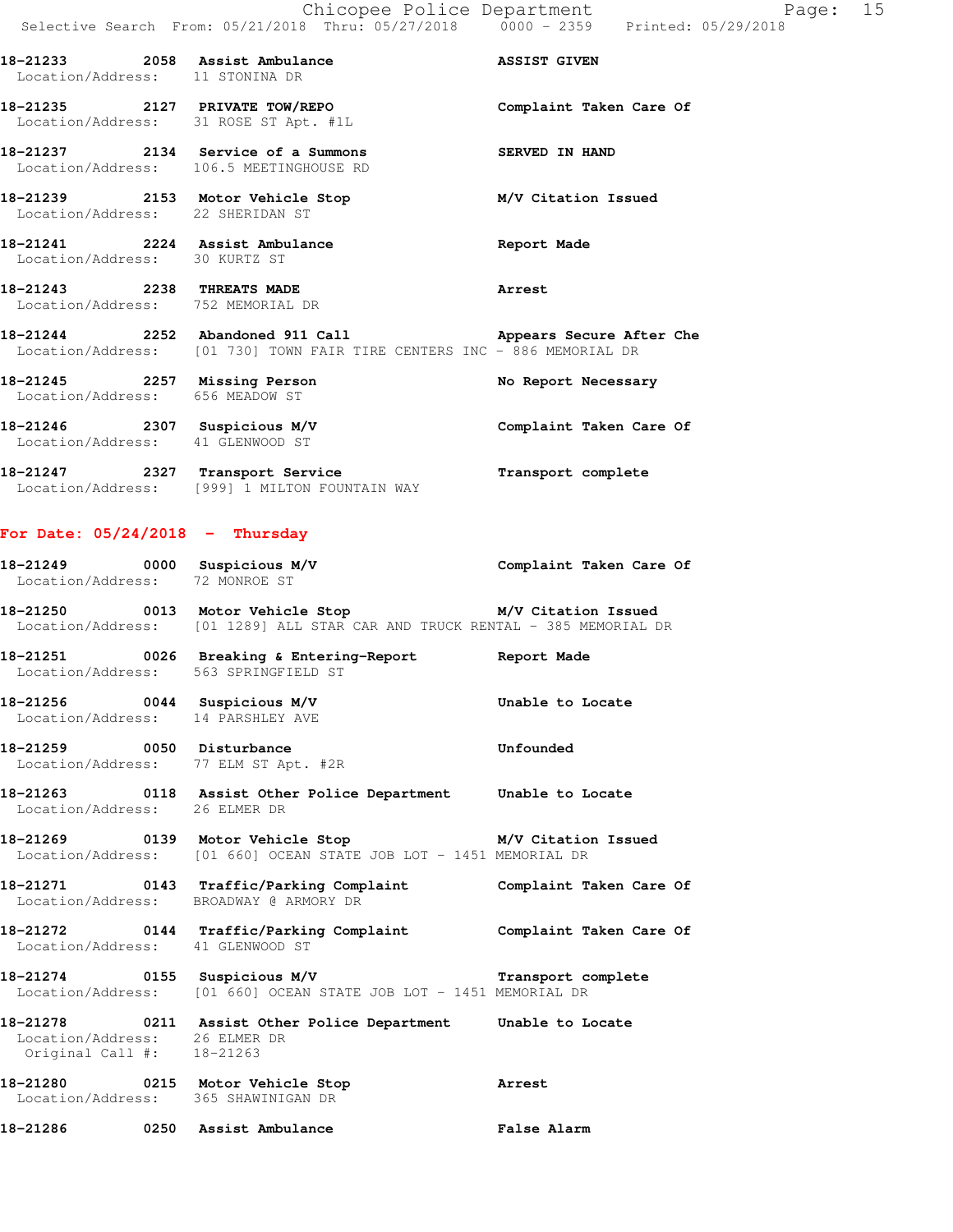|                                                                      | E Chicopee Police Department<br>Selective Search From: 05/21/2018 Thru: 05/27/2018 0000 - 2359 Printed: 05/29/2018                    | Page: 16                 |  |
|----------------------------------------------------------------------|---------------------------------------------------------------------------------------------------------------------------------------|--------------------------|--|
|                                                                      | Location/Address: 132 EAST MAIN ST Apt. #302                                                                                          |                          |  |
| Location/Address: 74 RAVINE ST                                       | 18-21289 0319 Assist Ambulance ASSIST GIVEN                                                                                           |                          |  |
| Location/Address: 179 ARCADE ST                                      | 18-21291 		 0347 Traffic/Parking Complaint 		 Complaint Taken Care Of                                                                 |                          |  |
| 18-21292 0357 Assist Ambulance<br>Location/Address: 33 CHATEAUGAY ST | ASSIST GIVEN                                                                                                                          |                          |  |
| Location/Address: 42 FRONT ST                                        | 18-21299 0434 Open Door/Window                                                                                                        | Appears Secure After Che |  |
|                                                                      | 18-21301 0445 Assist Ambulance<br>Location/Address: 339 FRONT ST Apt. #1                                                              | <b>ASSIST GIVEN</b>      |  |
|                                                                      | 18-21303 0459 Motor Vehicle Stop<br>Location/Address: BUCKLEY BLVD @ BUSH AVE                                                         | M/V Citation Issued      |  |
| 18-21304 0500 Disturbance<br>Location/Address: 55 STEDMAN ST         |                                                                                                                                       | Unable to Locate         |  |
|                                                                      | 18-21316 0527 Traffic/Parking Complaint M/V Citation Issued<br>Location/Address: 7 DWIGHT ST @ 122 FRONT ST                           |                          |  |
|                                                                      | Location/Address: [01 90] CHICOPEE COUNTRY CLUB - 1290 BURNETT RD                                                                     |                          |  |
|                                                                      | 18-21319 		 0551 Motor Vehicle Stop 		 M/V Citation Issued<br>Location/Address: [01 735] ARBYS ROAST BEEF RESTUARANT - 1483 GRANBY RD |                          |  |
|                                                                      | 18-21320 0557 Assist Ambulance<br>Location/Address: 198 CHICOPEE ST Apt. #5                                                           | <b>ASSIST GIVEN</b>      |  |
|                                                                      | 18-21322 0611 Motor Vehicle Stop M/V Citation Issued<br>Location/Address: [01 1578] DOC'S PLACE - 1264 GRANBY RD                      |                          |  |
|                                                                      | 18-21323 0619 Assist Fire <b>ASSIST</b> GIVEN<br>Location/Address: [01 1831] LAFLAMME TRUCKS - 347 MCKINSTRY AVE                      |                          |  |
|                                                                      | 18-21324 0624 Motor Vehicle Stop M/V Citation Issued<br>Location/Address: 882 MCKINSTRY AVE                                           |                          |  |
|                                                                      | 18-21325 0630 Motor Vehicle Stop M/V Citation Issued<br>Location/Address: [01 304] DMS AUTO BODY AND COLLISION - 393 NEW LUDLOW RD    |                          |  |
|                                                                      | 18-21326 0633 Traffic Assignment<br>Location/Address: BEAUCHAMP TER                                                                   | Complaint Taken Care Of  |  |
| Location/Address: SHERIDAN ST                                        | 18-21327 0633 Traffic Assignment Complaint Taken Care Of                                                                              |                          |  |
|                                                                      | 18-21328 0634 Traffic Assignment Complaint Taken Care Of<br>Location/Address: [01 1] MCCELLENDS GARDENS - 123 ACADEMY ST              |                          |  |
| Location/Address: 414 SHERIDAN ST                                    | 18-21329 0642 Motor Vehicle Stop M/V Citation Issued                                                                                  |                          |  |
|                                                                      | 18-21330 0642 Traffic Assignment M/V Citation Issued<br>Location/Address: 53 NEW LUDLOW RD @ 2021 MEMORIAL DR                         |                          |  |
| Location/Address: BEAUCHAMP TER                                      | 18-21331 0652 Traffic Assignment                                                                                                      | Complaint Taken Care Of  |  |
| Location/Address: 405 NEW LUDLOW RD                                  | 18-21332 0654 Motor Vehicle Stop M/V Citation Issued                                                                                  |                          |  |
| Location/Address: STONINA DR                                         | 18-21333 0658 Traffic Assignment                                                                                                      | Complaint Taken Care Of  |  |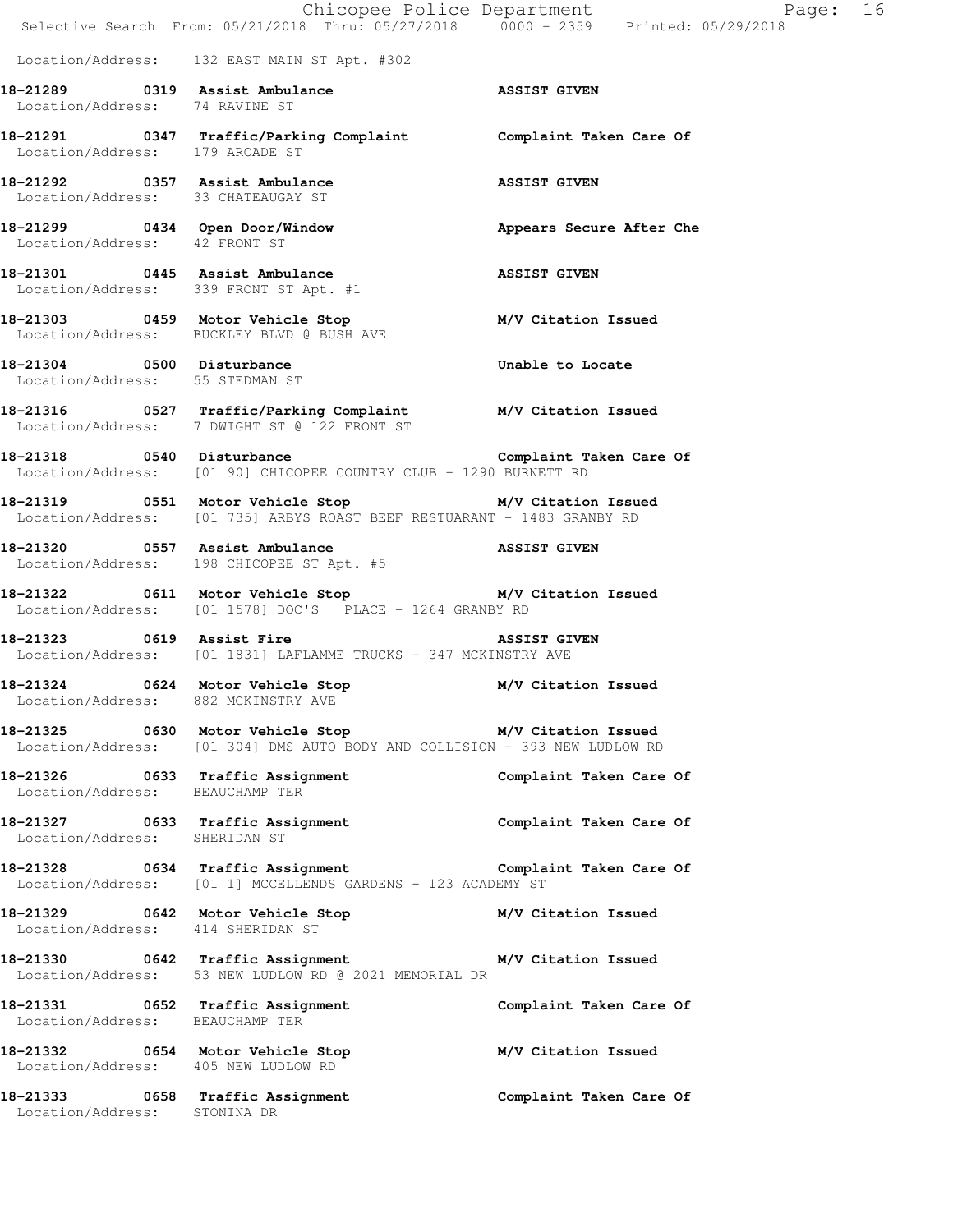|                                   |                                                                                                                                                          | Chicopee Police Department<br>Selective Search From: 05/21/2018 Thru: 05/27/2018 0000 - 2359 Printed: 05/29/2018 |
|-----------------------------------|----------------------------------------------------------------------------------------------------------------------------------------------------------|------------------------------------------------------------------------------------------------------------------|
| Location/Address: 454 SHERIDAN ST | 18-21334 0701 Motor Vehicle Stop 31 Advised                                                                                                              |                                                                                                                  |
| Location/Address: CHICOPEE ST     | 18-21335 0706 Traffic Assignment <b>18-21335</b> appears Secure After Che                                                                                |                                                                                                                  |
| Location/Address: MARION ST       | 18-21337 0707 Public Service 2012 Unable to Locate                                                                                                       |                                                                                                                  |
|                                   | 18-21336 0708 Motor Vehicle Stop M/V Citation Issued<br>Location/Address: 501 GRANBY RD                                                                  |                                                                                                                  |
|                                   | 18-21338 0713 Public Service<br>Location/Address: [01 825] CHICOPEE DISTRICT COURT - 30 CHURCH ST                                                        |                                                                                                                  |
| Location/Address: 59 WILMONT ST   | 18-21340 0725 Service of a Summons SERVED IN HAND                                                                                                        |                                                                                                                  |
|                                   | 18-21345 0811 Disturbance Complaint Taken Care Of<br>Location/Address: [01 1933] SHELL FOOD MART - 197 GROVE ST                                          |                                                                                                                  |
|                                   | 18-21347 0812 Traffic/Parking Complaint Complaint Taken Care Of<br>Location/Address: [01 670] CUMBERLAND FARMS - 1061 MEMORIAL DR                        |                                                                                                                  |
|                                   | 18-21349 0817 Disturbance Complaint Taken Care Of<br>Location/Address: [01 1325] APPLEBEE'S - 597 MEMORIAL DR                                            |                                                                                                                  |
|                                   | 18-21350 0817 Keep The Peace-Others Complaint Taken Care Of<br>Location/Address: [01 839] STEFANIK SCHOOL, GENERAL. JOHN J. K-5 - 720 MEADOW ST          |                                                                                                                  |
|                                   | 18-21353 0831 Traffic/Parking Complaint Complaint Taken Care Of<br>Location/Address: [01 836] LAMBERT - LAVOIE SCHOOL K-5 - 99 KENDALL ST                |                                                                                                                  |
|                                   | 18-21355 0836 Transport Service <b>18-21355</b> Complete<br>Location/Address: [01 825] CHICOPEE DISTRICT COURT - 30 CHURCH ST                            |                                                                                                                  |
|                                   | 18-21356 0836 Disabled Motor Vehicle Contrable to Locate<br>Location/Address: [01 1027] DUNKIN DONUTS - 820 MEMORIAL DR                                  |                                                                                                                  |
|                                   | 18-21367 0912 Traffic/Parking Complaint Unable to Locate<br>Location/Address: 544 EAST MAIN ST @ 21 WILDERMERE ST                                        |                                                                                                                  |
| Location/Address: 65 DAYTON ST    | 18-21366 0913 Service of a Summons                                                                                                                       | SERVED IN HAND                                                                                                   |
| Location/Address: GRANT ST        | 18-21368 0913 Traffic/Parking Complaint Complaint Taken Care Of                                                                                          |                                                                                                                  |
|                                   | 18-21369 0918 Service of a Summons<br>Location/Address: 828 CHICOPEE ST Apt. #7                                                                          | Unable to Locate                                                                                                 |
| Location/Address: 110 SLATE RD    | 18-21370 0922 Firearms Investigation Report Made                                                                                                         |                                                                                                                  |
|                                   | 18-21372 		 0929 Traffic Assignment 		 Complaint Taken Care Of<br>Location/Address: [01 1577] CHICOPEE MARKETPLACE (CENTRO PROPERTIES) - 591 MEMORIAL DR |                                                                                                                  |
| Location/Address: 19 CORNELL AVE  | 18-21373 0929 Suspicious Person 1992 Unable to Locate                                                                                                    |                                                                                                                  |
|                                   | 18-21374 0930 Service of a Summons SERVED IN HAND<br>Location/Address: [01 601] WILLIMANSETT WASTE CO INC - 239 NARRAGANSETT BLVD                        |                                                                                                                  |
|                                   | 18-21375 0938 Motor Vehicle Stop M/V Citation Issued<br>Location/Address: 420 EAST ST @ 319 BEAUCHAMP TER                                                |                                                                                                                  |
| 18-21376 0943 Public Service      | Location/Address: [01 56] WALGREENS - 583 JAMES ST                                                                                                       | Complaint Taken Care Of                                                                                          |
|                                   | 18-21378   0957   Property Damage Crash   No Report Necessary<br>Location/Address: 202 HAMPDEN ST                                                        |                                                                                                                  |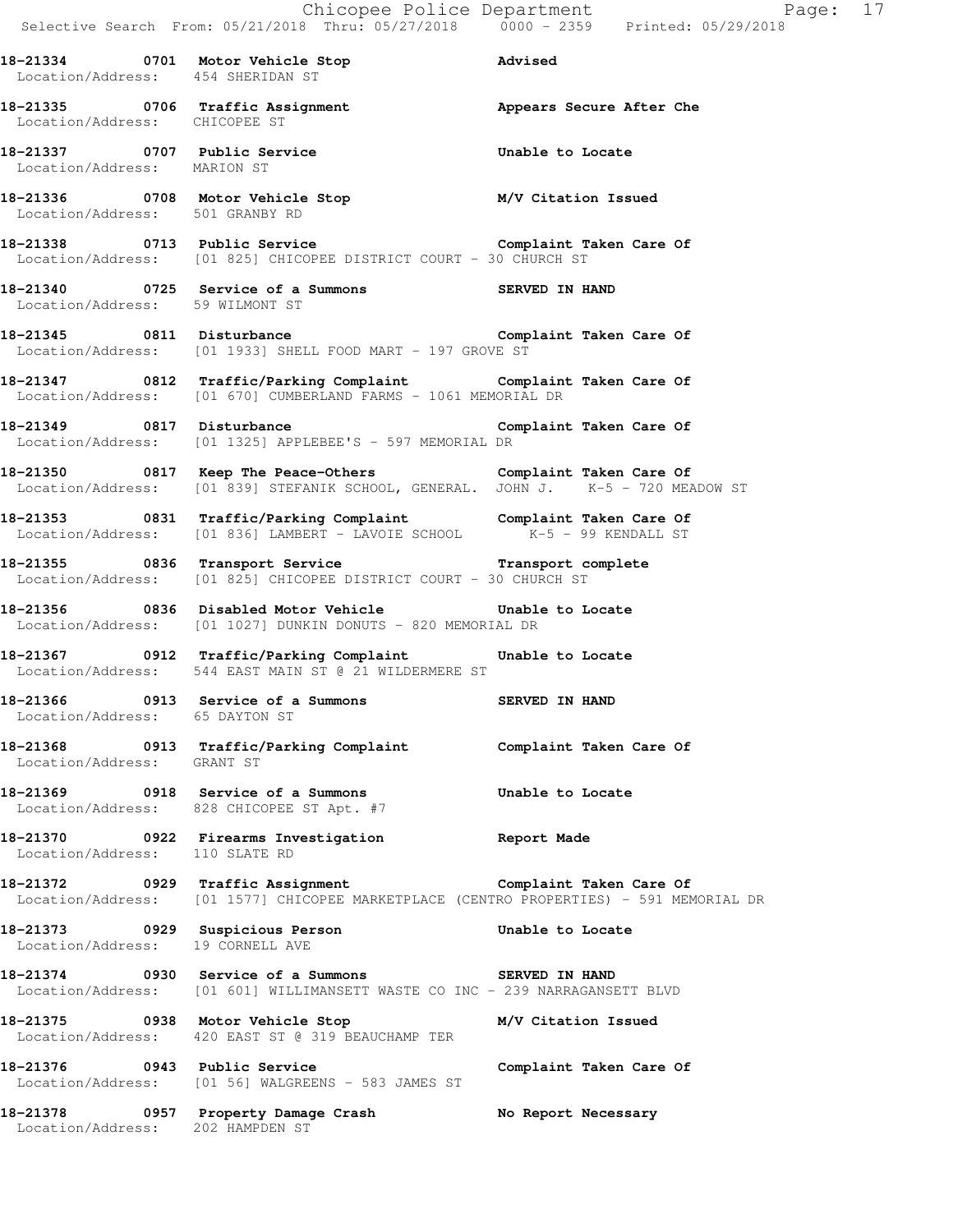**18-21379 1010 Keep The Peace-Others Complaint Taken Care Of**  Location/Address: [01 605] CHICOPEE HOUSING AUTHORITY - 128 MEETINGHOUSE RD

**18-21381 1014 Motor Vehicle Stop Criminal Complaint Reque**  Location/Address: GRANBY RD

**18-21382 1022 Traffic Assignment M/V Citation Issued**  Location/Address: 115 CHICOPEE ST @ 84 E MEADOW ST

**18-21383 1027 Traffic/Parking Complaint Unable to Locate**  Location/Address: 357 BROADWAY

**18-21384 1034 Disturbance Advised**  Location/Address: 46 SIMARD DR Apt. #2

**18-21386 1114 Property Damage Crash Report Made**  Location/Address: [01 1533] PRIDE TRUCK STOP - 363 BURNETT RD

**18-21388 1138 Missing Person Report Made**  Location/Address: 41 AMES AVE

**18-21391 1219 Traffic Assignment Complaint Taken Care Of**  Location/Address: MOORE ST @ BENNETT ST

**18-21392 1240 Traffic Assignment Complaint Taken Care Of**  Location/Address: [01 1577] CHICOPEE MARKETPLACE (CENTRO PROPERTIES) - 591 MEMORIAL DR

**18-21393 1241 Property Damage Crash Report Made**  Location/Address: [01 1400] POPE FRANCIS HIGH SCHOOL - 134 SPRINGFIELD ST

**18-21394 1314 MAIL RUN Complaint Taken Care Of**  Location/Address: [01 368] CITY HALL ANNEX - 274 FRONT ST

**18-21395 1315 Traffic Assignment M/V Citation Issued**  Location/Address: 2021 MEMORIAL DR @ 53 NEW LUDLOW RD

**18-21396 1320 Larceny Complaint Past Report Made**  Location/Address: 201 NARRAGANSETT BLVD

**18-21398 1409 Assist Ambulance ASSIST GIVEN**  Location/Address: 63 CELEBRATION CIR

**18-21399 1417 Traffic Assignment Advised**  Location/Address: [01 839] STEFANIK SCHOOL, GENERAL. JOHN J. K-5 - 720 MEADOW ST

**18-21400 1441 Traffic/Parking Complaint M/V Citation Issued**  Location/Address: [01 1577] CHICOPEE MARKETPLACE (CENTRO PROPERTIES) - 591 MEMORIAL DR

**18-21401 1443 Juvenile Complaint Complaint Taken Care Of**  Location/Address: NONOTUCK AVE @ CASINO AVE

**18-21402 1446 Motor Vehicle Stop Complaint Taken Care Of**  Location/Address: 671 BURNETT RD @ 13 ROBAK DR

**18-21403 1452 Public Service Complaint Taken Care Of**  Location/Address: JAMES ST @ DAVIS RD

**18-21404 1456 Suspicious M/V Complaint Taken Care Of**  Location/Address: 66 GILBERT AVE

**18-21406 1548 Disabled Motor Vehicle Complaint Taken Care Of**  Location/Address: NB, ENTRANCE TO OCEAN STATE JOB LOT - MEMORIAL DR

18-21407 1606 Car Wash **No Report Necessary** Location/Address: [01 448] SOFT TOUCH AUTO WASH - 1469 GRANBY RD

**18-21408 1615 Car Wash Complaint Taken Care Of**  Location/Address: [01 448] SOFT TOUCH AUTO WASH - 1469 GRANBY RD

**18-21410 1624 Assist Ambulance ASSIST GIVEN**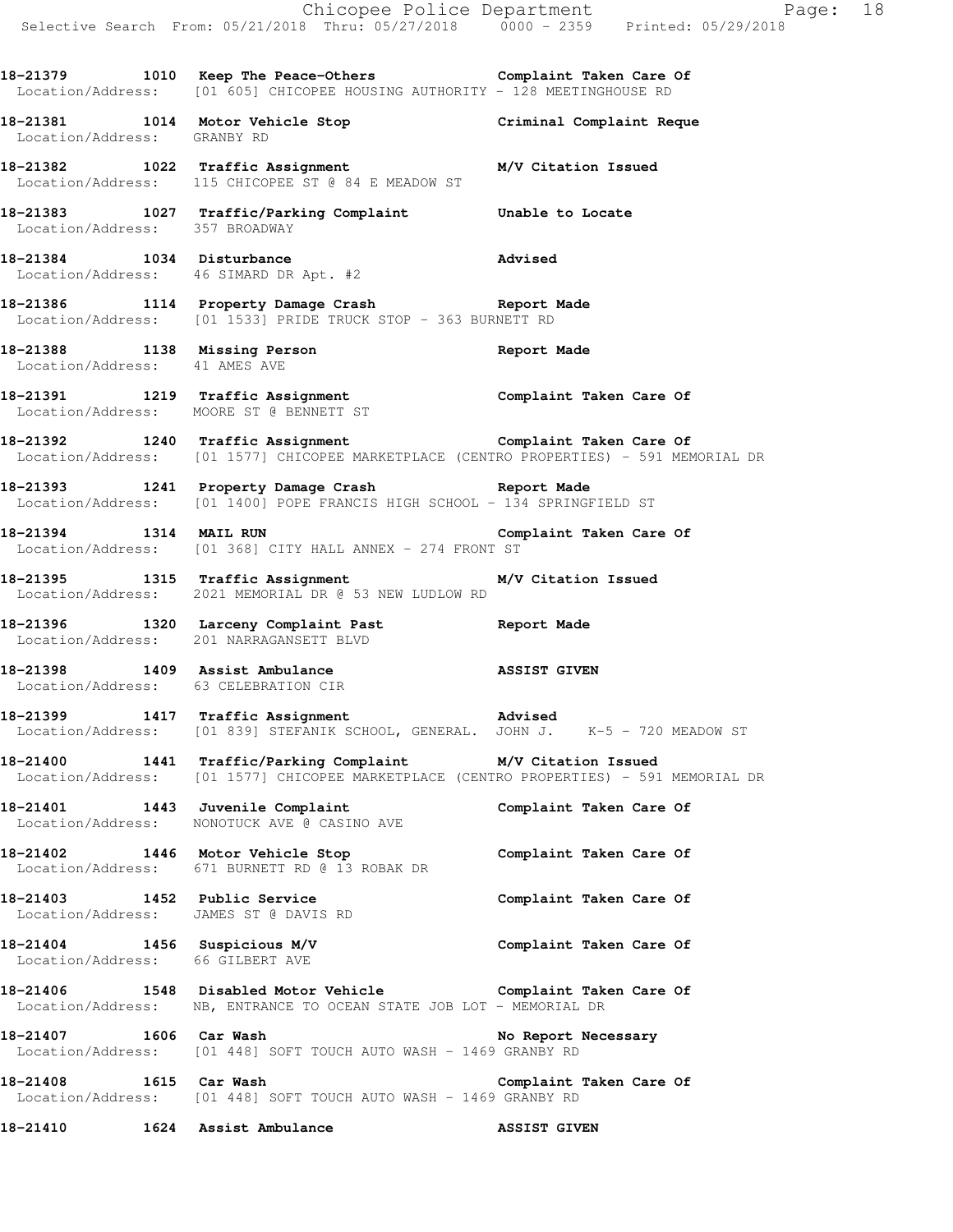Chicopee Police Department Fage: 19 Selective Search From: 05/21/2018 Thru: 05/27/2018 0000 - 2359 Printed: 05/29/2018 Location/Address: 42 MONTAUK RD **18-21411 1638 Shoplifter Arrest**  Location/Address: [01 1191] WALMART - 591 MEMORIAL DR **18-21412 1641 Identity Fraud/Theft Report Made**  Location/Address: 49 EDWARD ST **18-21413 1646 Property Damage Crash Report Made**  Location/Address: [01 1386] WENDY'S RESTAURUANT - 786 MEMORIAL DR **18-21414 1647 Motor Vehicle Stop Advised**  Location/Address: [01 1136] QUINN FAMILY DENTAL ASSOCIATES - 1146 MEMORIAL DR Apt. #B **18-21415 1657 Traffic/Parking Complaint Advised**  Location/Address: 53 MADISON ST @ 89 WASHINGTON ST **18-21416 1701 Property Damage Crash Report Made**  Location/Address: [01 1494] EXIT 2, OFF 391 - CENTER ST **18-21417 1706 Public Service No Report Necessary**  Location/Address: 656 MEADOW ST **18-21419 1711 Missing Person Report Made**  Location/Address: 305 BROADWAY **18-21421 1732 Suspicious Person Arrest**  Location/Address: 16 CENTER ST @ 299 EXCHANGE ST **18-21422 1736 Malicious Damage-Past Unfounded**  Location/Address: [01 638] BJS WHOLESALE FOOD WAREHOUSE - 650 MEMORIAL DR **18-21423 1738 Stolen M/V L/P Report Report Made**  Location/Address: 881 MCKINSTRY AVE **18-21424 1744 Suspicious Person Report Made**  Location/Address: 69 ROYAL ST **18-21426 1750 Stolen M/V L/P Report Report Made**  Location/Address: 11 MYRTLE ST **18-21427 1755 Warrant Service Unable to Locate**  Location/Address: [01 856] NASH FIELD PARK - 90 CALL ST **18-21428 1756 THREATS MADE Report Made**  Location/Address: [01 1735] U.S. TAEKWANDO CENTER - 1487 MEMORIAL DR **18-21430 1815 Assist Ambulance ASSIST GIVEN**  Location/Address: 80 HILTON ST **18-21431 1818 Assist Ambulance ASSIST GIVEN**  Location/Address: [01 857] SZOT PARK - 97 SGT TRACY DR **18-21432 1820 Malicious Damage-Past Report Made**  Location/Address: 72 HAVEN AVE **18-21433 1825 Malicious Damage-Past Report Made**  Location/Address: [01 643] REGISTRY OF MOTOR VEHICLES - 1011 CHICOPEE ST **18-21434 1827 Suspicious M/V Complaint Taken Care Of**  Location/Address: 34 NASSAU ST **18-21435 1841 Assault & Battery Complaint Arrest**  Location/Address: 214 CLARENDON AVE **18-21438 1931 Assist Other Police Department ASSIST GIVEN**  Location/Address: 292 EAST MAIN ST Apt. #2D **18-21437 1932 Property Damage Crash Report Made**  Location/Address: [01 542] DUGOUT - 134 MEADOW ST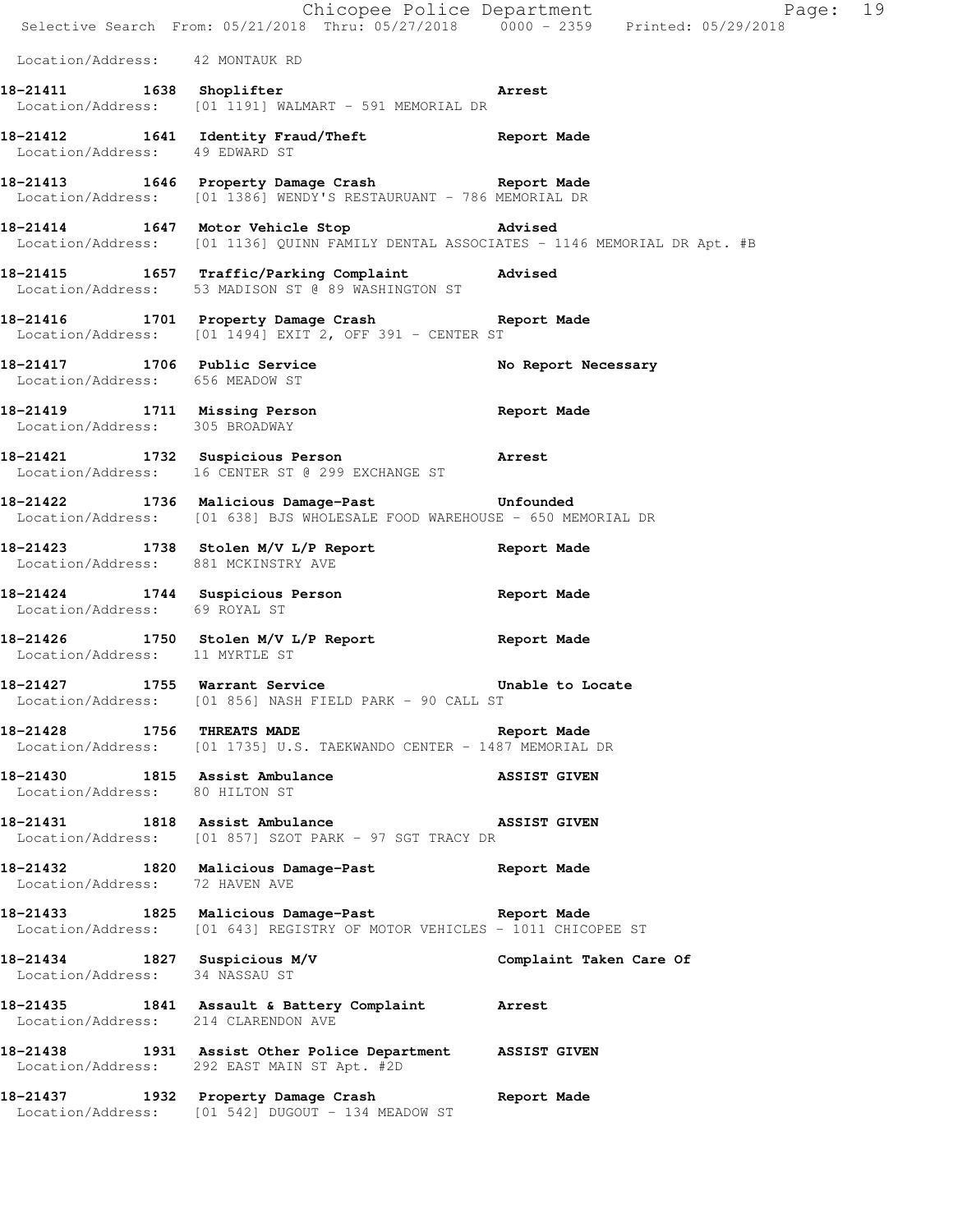|                                                                     | Selective Search From: 05/21/2018 Thru: 05/27/2018 0000 - 2359 Printed: 05/29/2018                                                                 | Chicopee Police Department<br>Page: 20                                                              |
|---------------------------------------------------------------------|----------------------------------------------------------------------------------------------------------------------------------------------------|-----------------------------------------------------------------------------------------------------|
|                                                                     | 18-21439 1941 Suspicious Person Complaint Taken Care Of<br>Location/Address: [01 1160] CHICOPEE LIBRARY-EMILY PARTYKA CENTER BRANCH - 449 FRONT ST |                                                                                                     |
|                                                                     | 18-21441 1950 Assault & Battery Complaint Report Made<br>Location/Address: [01 1191] WALMART - 591 MEMORIAL DR                                     |                                                                                                     |
| Location/Address: 77 ELM ST Apt. #1L                                | 18-21442 2002 Disturbance                                                                                                                          | Complaint Taken Care Of                                                                             |
| Location/Address: 195 BEAUCHAMP TER                                 | 18-21443 2005 Disturbance                                                                                                                          | Unable to Locate                                                                                    |
| 18-21444 2032 Disturbance<br>Location/Address: 6 CHESTNUT ST        |                                                                                                                                                    | Unfounded                                                                                           |
|                                                                     | 18-21446 2043 Public Service <b>18-21446</b> Unfounded<br>Location/Address: DANA PARK PIZZA - 490 SPRINGFIELD ST                                   |                                                                                                     |
| Location/Address: EAST MAIN ST                                      | 18-21447 2116 Loud Music                                                                                                                           | Unable to Locate                                                                                    |
| Location/Address: CHESTNUT ST                                       | 18-21448 2117 Juvenile Complaint                                                                                                                   | Unfounded                                                                                           |
|                                                                     | 18-21451 2157 Larceny Complaint Past Criminal Complaint Reque<br>Location/Address: 46 AMES AVE Apt. #2FL                                           |                                                                                                     |
|                                                                     | 18-21452 2251 Property Damage Crash Report Made<br>Location/Address: [01 272] CHURCH OF GOD - 256 MONTGOMERY ST                                    |                                                                                                     |
| Location/Address: SHERIDAN ST                                       | 18-21455 2347 Motor Vehicle Stop M/V Citation Issued                                                                                               |                                                                                                     |
| For Date: $05/25/2018$ - Friday                                     |                                                                                                                                                    |                                                                                                     |
|                                                                     | 18-21456 0005 Assist Ambulance ASSIST GIVEN                                                                                                        | Location/Address: [01 242] BIRCH PARK PLACE APARTMENTS CHICOPEE HOUSING - 630 CHICOPEE ST Apt. #502 |
| 18-21457 0020 Animal Complaint<br>Location/Address: 103 FAIRWAY DR  |                                                                                                                                                    | Advised                                                                                             |
| 18-21477 0150 Assist Ambulance<br>Location/Address: 22 SERGEANT AVE |                                                                                                                                                    | <b>ASSIST GIVEN</b>                                                                                 |
| Location: 22 NEWS                                                   | 18-21478 		 0153 Motor Vehicle Stop 		 M/V Citation Issued                                                                                         |                                                                                                     |
| 18-21480 0207 Disturbance                                           | Location/Address: [01 168] ROLLIN ROC TAVERN - 258 EXCHANGE ST                                                                                     | <b>Advised</b>                                                                                      |
| 18-21484 0229 Suspicious M/V                                        | <b>Example 2</b> Advised<br>Location/Address: [01 857] SZOT PARK - 97 SGT TRACY DR                                                                 |                                                                                                     |
| 18-21487 0234 Assist Ambulance<br>Location/Address: 47 MADISON ST   |                                                                                                                                                    | <b>ASSIST GIVEN</b>                                                                                 |
| 18-21493 0259 Suspicious M/V                                        |                                                                                                                                                    | Advised                                                                                             |

Location/Address: [01 325] BOAT RAMP, MEDINA STREET - 100 MEDINA ST

**18-21500 0319 Transport Service Transport complete** 

- Location/Address: [02] MERCY MEDICAL CTR **18-21502 0336 Suspicious M/V Complaint Taken Care Of**  Location/Address: 14 ALVORD AVE
- **18-21518 0503 Property Damage Crash Report Made**  Location/Address: [01 561] POLEP, J. DISTR SERVICES - 705 MEADOW ST

**18-21522 0551 Property Damage Crash Report Made**  Location/Address: 2041 MEMORIAL DR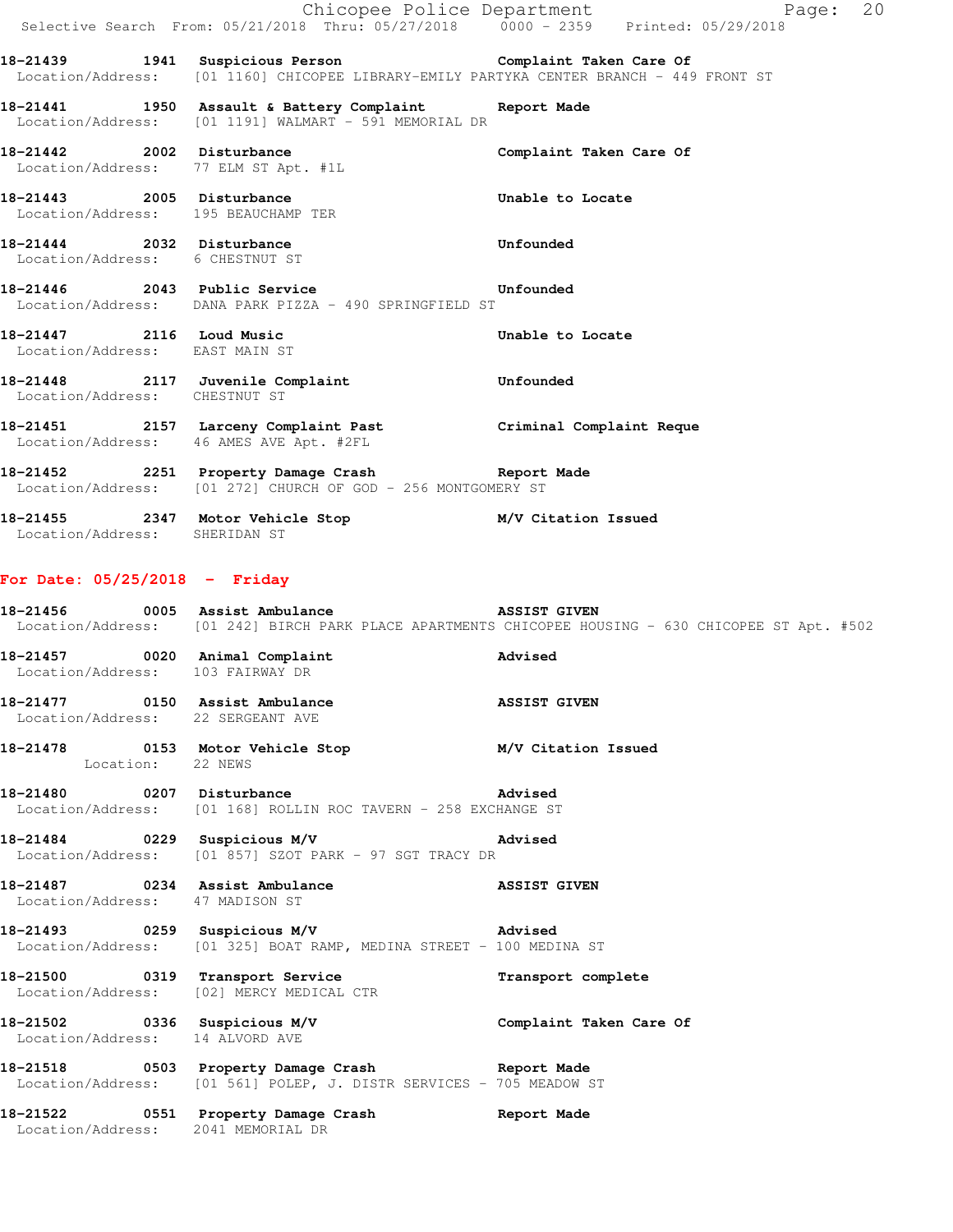**18-21523 0621 Disturbance Advised** 

Location/Address: [01 455] CHICOPEE COUNTRY CLUB CART BUILDING - 1290 BURNETT RD

**18-21525 0629 Traffic Assignment Complaint Taken Care Of**  Location/Address: FRONT ST **18-21524 0635 Traffic Assignment Complaint Taken Care Of**  Location/Address: MEMORIAL DR **18-21526 0638 Traffic Assignment Complaint Taken Care Of**  Location/Address: 161 CHICOPEE ST @ 11 WILSON AVE **18-21527 0641 Traffic/Parking Complaint Complaint Taken Care Of**  Location/Address: 1050 BURNETT RD **18-21529 0649 Motor Vehicle Stop Advised**  Location/Address: [01 1287] CHANNEL 22 NEWS CENTER - 1 BROADCAST CTR **18-21530 0700 Traffic Assignment Complaint Taken Care Of**  Location/Address: CHICOPEE ST **18-21531 0704 Service of a Summons SERVED IN HAND**  Location/Address: 127 EAST ST **18-21533 0707 Motor Vehicle Stop M/V Citation Issued**  Location/Address: [01 1117] CHICOPEE PROVISION - 19 SITARZ AVE **18-21534 0711 Assist Ambulance ASSIST GIVEN**  Location/Address: 84 FREEDOM ST **18-21535 0712 Property Damage Crash No Report Necessary**  Location/Address: ASSELIN ST @ ANDOVER RD **18-21536 0723 Public Service Transport complete**  Location/Address: [01 825] CHICOPEE DISTRICT COURT - 30 CHURCH ST **18-21537 0730 Service of a Summons NOT SERVED**  Location/Address: 828 CHICOPEE ST Apt. #7 **18-21538 0732 Abandoned/Found Property Report Made**  Location/Address: [01 841] SZETELA EARLY CHILDHOOD SCHOOL - 66 MACEK DR **18-21544 0812 Traffic/Parking Complaint Complaint Taken Care Of**  Location/Address: [01 61] ST JOAN/ ST GEORGE SCHOOL - 589 GRATTAN ST @ 7 PERCY ST **18-21546 0815 Public Service Complaint Taken Care Of**  Location/Address: CMG - 677 MEADOW ST **18-21547 0818 Car Wash Complaint Taken Care Of**  Location/Address: [01 448] SOFT TOUCH AUTO WASH - 1469 GRANBY RD **18-21549 0821 Transport Service Complaint Taken Care Of**  Location/Address: [01 825] CHICOPEE DISTRICT COURT - 30 CHURCH ST **18-21550 0826 Traffic/Parking Complaint Complaint Taken Care Of**  Location/Address: [01 836] LAMBERT - LAVOIE SCHOOL K-5 - 99 KENDALL ST **18-21556 0830 Check The Well Being Report Made**  Location/Address: 45 ROY ST **18-21553 0831 Traffic/Parking Complaint Complaint Taken Care Of**  Location/Address: [01 1577] CHICOPEE MARKETPLACE (CENTRO PROPERTIES) - 591 MEMORIAL DR 18-21562 **0856** Undesirable **Complaint Taken Care Of** Location/Address: WOODSTOCK ST

**18-21563 0902 Traffic Assignment Complaint Taken Care Of**  Location/Address: NEW LUDLOW RD

**18-21565 0916 Traffic/Parking Complaint Complaint Taken Care Of**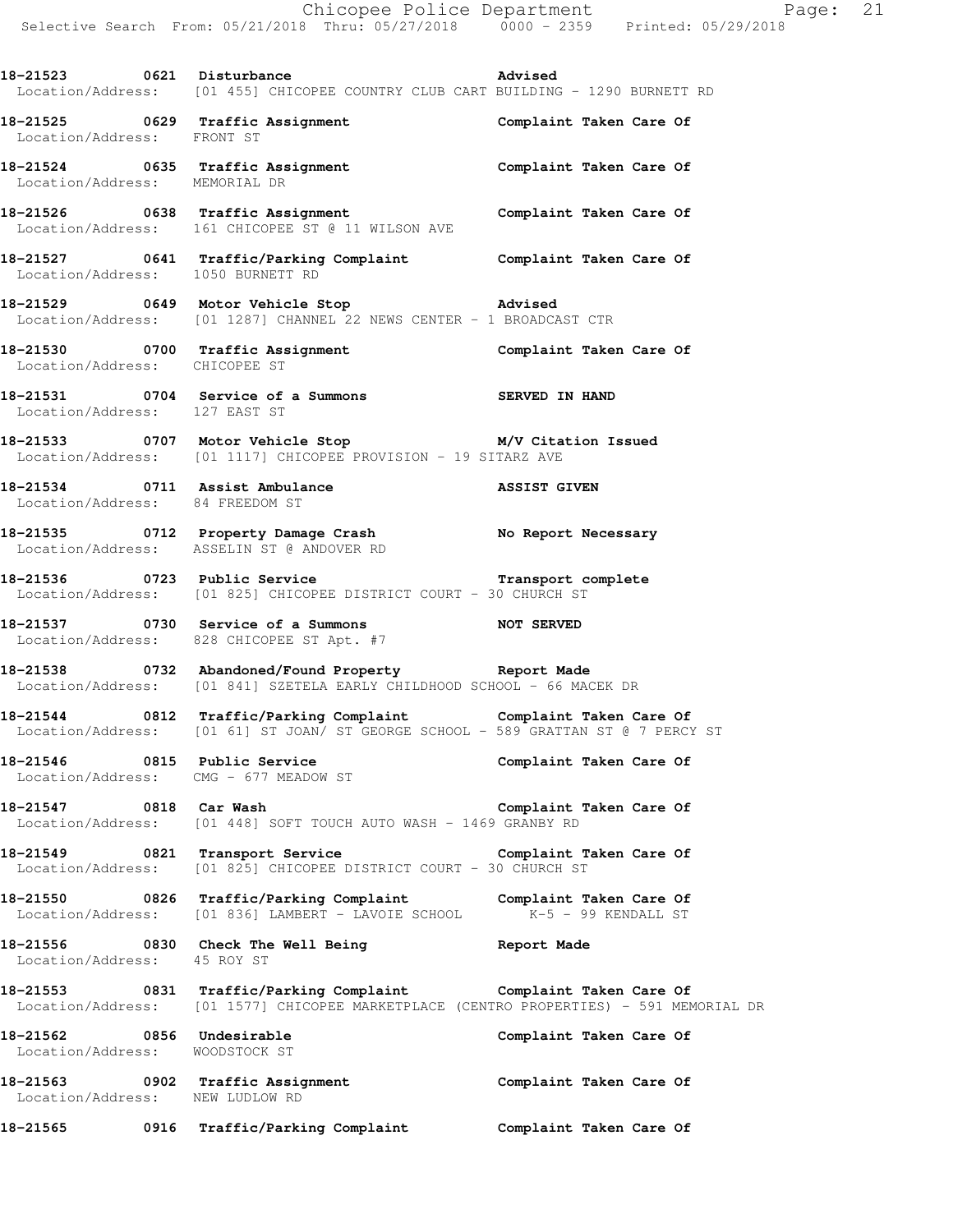|                                                              | Chicopee Police Department<br>Selective Search From: 05/21/2018 Thru: 05/27/2018 0000 - 2359 Printed: 05/29/2018                      | Page: 22                |
|--------------------------------------------------------------|---------------------------------------------------------------------------------------------------------------------------------------|-------------------------|
|                                                              | Location/Address: 72 WALNUT ST @ 11 HIGH ST                                                                                           |                         |
| Location/Address: NEW LUDLOW RD                              | 18-21566 0917 Traffic Assignment Advised                                                                                              |                         |
|                                                              | 18-21567 0919 Traffic/Parking Complaint Unfounded<br>Location/Address: [01 670] CUMBERLAND FARMS - 1061 MEMORIAL DR                   |                         |
| Location/Address: NEW LUDLOW RD<br>Original Call #: 18-21563 | 18-21568 0921 Traffic Assignment Complaint Taken Care Of                                                                              |                         |
|                                                              | 18-21570 0945 Warrant Service<br>Location/Address: 300 EAST MAIN ST Apt. #2B                                                          | <b>Arrest</b>           |
|                                                              | 18-21572 0952 Property Damage Crash<br>Location/Address: FRONTENAC ST @ HAJEC CIR                                                     | Report Made             |
|                                                              | 18-21573 0954 Motor Vehicle Stop 30 Report Made<br>Location/Address: 1231 MEMORIAL DR @ 59 JAMROG DR                                  |                         |
|                                                              | 18-21575 1026 Check The Well Being Seport Made<br>Location/Address: [01 402] CHICOPEE ELECTRIC LIGHT DEPT - 725 FRONT ST              |                         |
|                                                              | 18-21576 1033 Assist Ambulance<br>Location/Address: 1318 MEMORIAL DR Apt. #2A                                                         | <b>ASSIST GIVEN</b>     |
|                                                              | 18-21577 1035 Sudden Death<br>Location/Address: 73 THEROUX DR Apt. #A                                                                 | Report Made             |
|                                                              | 18-21579 1100 Traffic/Parking Complaint Unable to Locate<br>Location/Address: [01 1196] SHELL - 95 WEST ST                            |                         |
|                                                              | 18-21580 1101 Abandoned/Found Property Report Made<br>Location/Address: [01 511] BAYSTATE RUG DIST. - 671 GRATTAN ST                  |                         |
|                                                              | 18-21588 1203 Larceny Complaint Past Report Made<br>Location/Address: [01 853] WISNIOWSKI PARK - 14 SPRUCE ST                         |                         |
|                                                              | 18-21589 1215 Neighbor/Landlord Dispute<br>Location/Address: 735 MEMORIAL DR Apt. #3                                                  | Advised                 |
|                                                              | 18-21590 1228 Traffic/Parking Complaint Complaint Taken Care Of<br>Location/Address: HIS AND HERS SALON - 558 GRATTAN ST              |                         |
|                                                              | 18-21591 1237 Traffic/Parking Complaint M/V Citation Issued<br>Location/Address: [01 919] BIG Y WORLD CLASS MARKETS - 650 MEMORIAL DR |                         |
| Location/Address: 37 SPRING ST                               | 18-21592 1237 Breaking & Entering-Report Arrest                                                                                       |                         |
| Location/Address: ELCON DR                                   | 18-21594 1247 Assist Other Police Department Unable to Locate                                                                         |                         |
|                                                              | 18-21593 1249 Property Damage Crash Report Made<br>Location/Address: 1041 MEMORIAL DR @ 591 PENDLETON AVE                             |                         |
| Location/Address: 147 RIMMON AVE                             | 18-21595 1255 Traffic/Parking Complaint Unable to Locate                                                                              |                         |
|                                                              | 18-21596 1259 Traffic/Parking Complaint Complaint Taken Care Of<br>Location/Address: [01 719] PRICE RITE - 1600 MEMORIAL DR           |                         |
| Location/Address: 537 CHICOPEE ST                            | 18-21597 1309 Neighbor/Landlord Dispute Complaint Taken Care Of                                                                       |                         |
|                                                              | 18-21598 1312 Motor Vehicle Stop Complaint Taken Care Of<br>Location/Address: 1 CADDYSHACK DR @ 1274 BURNETT RD                       |                         |
| 1325 MAIL RUN<br>18-21601                                    | Location/Address: [01 368] CITY HALL ANNEX - 274 FRONT ST                                                                             | Complaint Taken Care Of |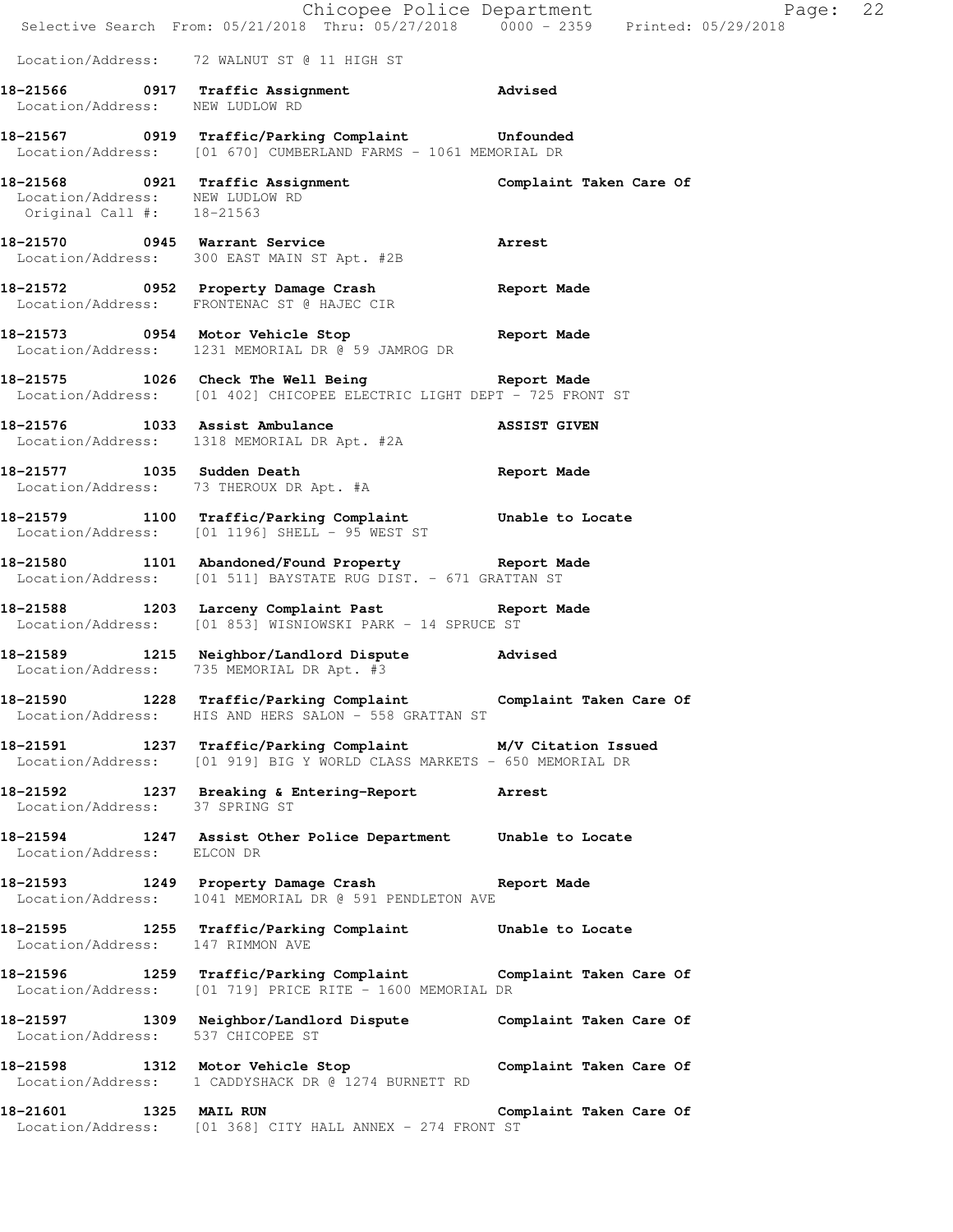**18-21602 1326 Property Damage Crash Report Made**  Vicinity of: [01 805] HUKE LAU - 705 MEMORIAL DR

**18-21604 1359 Traffic Assignment Complaint Taken Care Of**  Location/Address: [01 839] STEFANIK SCHOOL, GENERAL. JOHN J. K-5 - 720 MEADOW ST

**18-21607 1420 THREATS MADE Report Made**  Location/Address: 98 TAYLOR ST

**18-21608 1424 Traffic/Parking Complaint Complaint Taken Care Of**  Location/Address: [01 836] LAMBERT - LAVOIE SCHOOL K-5 - 99 KENDALL ST

**18-21609 1429 Traffic/Parking Complaint Unfounded**  Location/Address: [01 661] LIQUORS 44 - 1461 MEMORIAL DR

**18-21611 1441 Sudden Death Report Made**  Location/Address: 122 CASEY DR

**18-21613 1453 Harassing Phone Calls Report Made**  Location/Address: 515 GRANBY RD

**18-21615 1504 Check The Well Being Complaint Taken Care Of**  Location/Address: 1766 MEMORIAL DR

**18-21617 1515 Traffic/Parking Complaint Unable to Locate**  Location/Address: [01 1191] WALMART - 591 MEMORIAL DR

**18-21619 1551 Juvenile Complaint Advised**  Location/Address: [01 325] BOAT RAMP, MEDINA STREET - 100 MEDINA ST

**18-21620 1600 Traffic/Parking Complaint Complaint Taken Care Of**  Location/Address: NEAR 391 - CENTER ST

**18-21621 1612 Motor Vehicle Stop M/V Citation Issued**  Location/Address: 1230 MEMORIAL DR @ 161 IRENE ST

**18-21622 1618 Disabled Motor Vehicle Complaint Taken Care Of**  Location/Address: [01 865] UNIQUE AUTO INC - 40 PROSPECT ST

**18-21623 1624 Check The Well Being Unable to Locate**  Location/Address: [01 529] ARNOLDS MEAT - 307 GRATTAN ST

**18-21624 1634 Assist Ambulance ASSIST GIVEN**  Location/Address: 92 LAWNDALE ST

**18-21625 1635 Stolen M/V L/P Report Report Made**  Location/Address: 43 GRATTAN ST Apt. #B

**18-21626 1637 Traffic/Parking Complaint Unable to Locate**  Location/Address: [01 1191] WALMART - 591 MEMORIAL DR

**18-21630 1646 Warrant Service Unable to Locate**  Location/Address: 350 CHICOPEE ST

**18-21628 1647 Motor Vehicle Stop M/V Citation Issued**  Location/Address: 2021 MEMORIAL DR @ 53 NEW LUDLOW RD

**18-21629 1647 Animal Complaint Complaint Taken Care Of**  Location/Address: 74 STATE ST

**18-21632 1652 Abandoned 911 Call Appears Secure After Che**  Location/Address: 60 FULLER RD

**18-21633 1706 Motor Vehicle Stop M/V Citation Issued**  Location/Address: 2021 MEMORIAL DR @ 53 NEW LUDLOW RD

**18-21634 1712 Criminal Harassment Report Made**  Location/Address: [01 843] CHICOPEE COMP HIGH SCHOOL - 617 MONTGOMERY ST

**18-21635 1712 Animal Complaint Criminal Complaint Reque**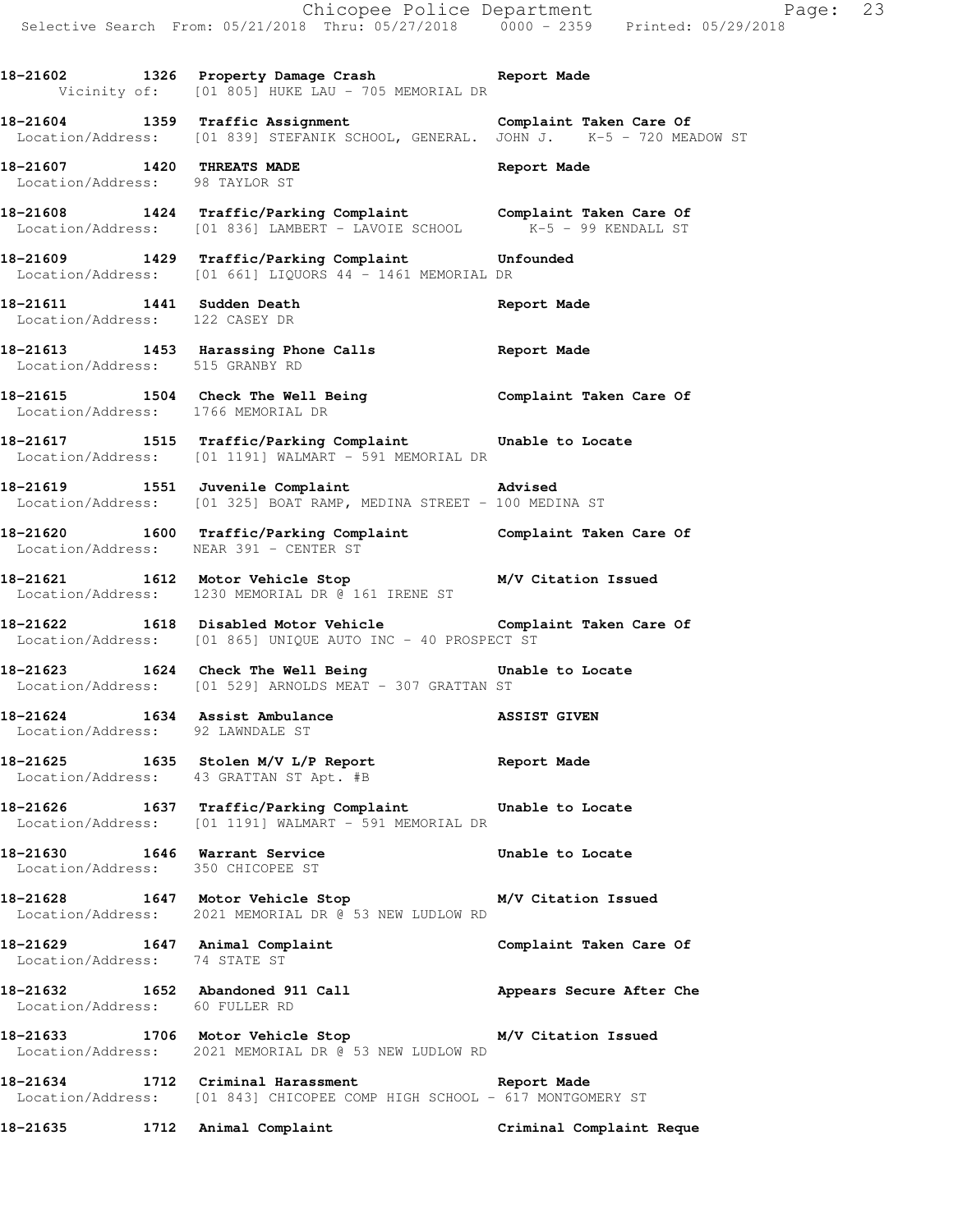|                                                            | E Chicopee Police Department<br>Selective Search From: 05/21/2018 Thru: 05/27/2018 0000 - 2359 Printed: 05/29/2018               | Page: 24              |
|------------------------------------------------------------|----------------------------------------------------------------------------------------------------------------------------------|-----------------------|
|                                                            | Location/Address: [01 1390] DOLLAR TREE - 591 MEMORIAL DR Apt. #B                                                                |                       |
|                                                            | 18-21636 1724 Motor Vehicle Stop<br>Location/Address: 2021 MEMORIAL DR @ 53 NEW LUDLOW RD                                        | M/V Citation Issued   |
| Location/Address: 29 HILLSIDE AVE                          | 18-21637 1726 Identity Fraud/Theft 18-21637                                                                                      |                       |
| Location/Address: 46 MADISON ST                            | 18-21639 1757 Public Service 1988 Complaint Taken Care Of                                                                        |                       |
|                                                            | 18-21638 1758 Motor Vehicle Stop M/V Citation Issued<br>Location/Address: 365 MEMORIAL DR @ 30 FULLER RD                         |                       |
| Location/Address: 46 SIMARD DR Apt. #1                     | 18-21640 1805 Neighbor/Landlord Dispute Advised                                                                                  |                       |
|                                                            | 18-21641 1808 Disabled Motor Vehicle ASSIST GIVEN<br>Location/Address: 194 GRATTAN ST                                            |                       |
| Location/Address: BILLINGS ST                              | 18-21642 1808 Suspicious M/V Complaint Taken Care Of                                                                             |                       |
|                                                            | 18-21643 1818 Motor Vehicle Stop M/V Citation Issued<br>Location/Address: 560 MEMORIAL DR @ 5 MASSACHUSETTS TPKE                 |                       |
| Location/Address: 132 ONDRICK DR                           | 18-21645 1837 Loud Music                                                                                                         | Advised               |
|                                                            | 18-21647 1840 Motor Vehicle Stop 31 Arrest<br>Location/Address: 3 EAST ST @ 97 BROADWAY                                          |                       |
|                                                            | 18-21648 1843 Traffic/Parking Complaint Advised<br>Location/Address: 413 CHICOPEE ST @ 15 DALEY ST                               |                       |
| Location/Address: BROADWAY                                 | 18-21649 1850 Assist Other Police Department ASSIST GIVEN                                                                        |                       |
|                                                            | 18-21650 1900 Assist Ambulance 18 ASSIST GIVEN<br>Location/Address: [01 1889] MED EXPRESS - 1505 MEMORIAL DR                     |                       |
| 18-21651                                                   | 1911 Suspicious Person<br>Location/Address: [01 828] MAR AUTO SERVICE - 31 PROSPECT ST                                           | Unable to Locate      |
|                                                            | 18-21652 1912 Check The Well Being The Unable to Locate<br>Location/Address: [01 276] SUNOCO A PLUS MINI MART - 1031 CHICOPEE ST |                       |
| Location/Address: 350 CHICOPEE ST                          | 18-21653 1914 Check The Well Being Complaint Taken Care Of                                                                       |                       |
|                                                            | 18-21654 1921 Assist Ambulance<br>Location/Address: 29 ROSE ST Apt. #1FLR                                                        | <b>ASSIST GIVEN</b>   |
|                                                            | 18-21655 2001 Investigation/DB<br>Location/Address: RAVOLI BAR - 43 SPRINGFIELD ST                                               | Report Made           |
|                                                            | 18-21656 2022 Traffic/Parking Complaint Report Made<br>Location/Address: [01 718] CVS 693 - 1616 MEMORIAL DR                     |                       |
| Location/Address: 63 EMMET ST                              | 18-21657 2024 Assist Other Police Department Unable to Locate                                                                    |                       |
| Location/Address: 24 MONTVUE ST                            | 18-21658 2051 Check The Well Being                                                                                               | Advised               |
|                                                            | 18-21659 2103 Assist Ambulance<br>Location/Address: 76 MEADOW ST Apt. #A                                                         | Assisted other Agency |
| 18-21660 2109 Disturbance<br>Location/Address: 81 MAPLE ST |                                                                                                                                  | Advised               |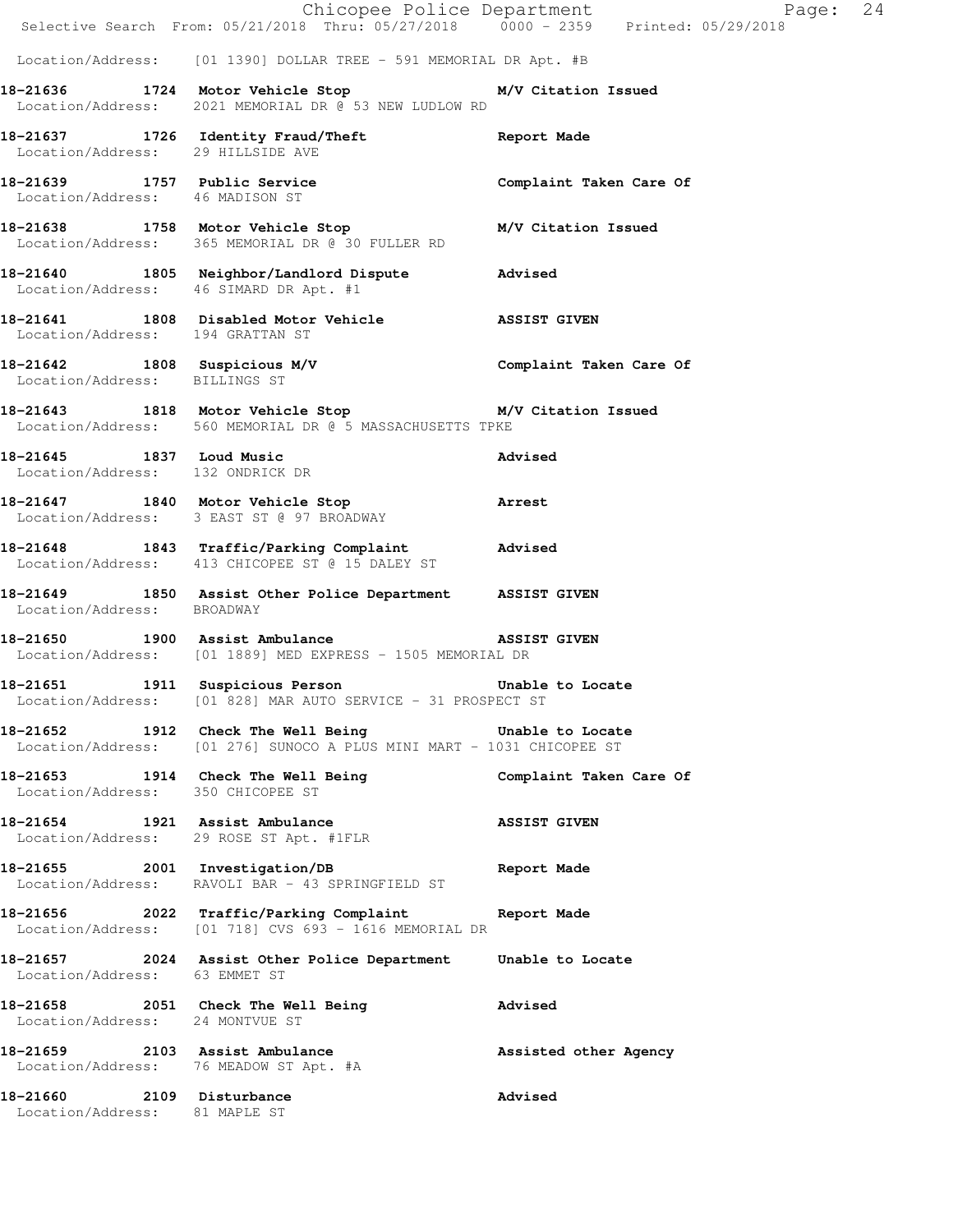Chicopee Police Department Fage: 25 Selective Search From: 05/21/2018 Thru: 05/27/2018 0000 - 2359 Printed: 05/29/2018 **18-21661 2111 Loud Music Complaint Taken Care Of**  Location/Address: 21 WALTER ST Apt. #306 **18-21662 2123 Property Damage Crash Report Made**  Location/Address: 882 CHICOPEE ST **18-21663 2151 Loud Music Advised**  Location/Address: 85 CIRCLE DR **18-21665 2211 Loud Music Complaint Taken Care Of**  Location/Address: [01 1213] BUXTON - 45 PLAINFIELD ST 18-21664 2212 Assist Ambulance **Assisted other Agency Assisted** other Agency Location/Address: 38 SIMARD DR Apt. #3 **18-21668 2236 Assist Ambulance ASSIST GIVEN**  Location/Address: 695 GRATTAN ST Apt. #1FL **18-21669 2238 Suspicious Person Officer Canceled**  Location/Address: [01 1191] WALMART - 591 MEMORIAL DR **18-21672 2259 Drug Overdose Report Made**  Location/Address: [01 968] PINES MOTEL, CREATIVE - 1508 MEMORIAL DR Apt. #112 **18-21676 2307 Assist Other Police Department Advised**  Location/Address: 63 EMMET ST **18-21674 2309 Motor Vehicle Stop Advised**  Location/Address: [01 1813] BUFFALO WILD WINGS - 480 MEMORIAL DR **18-21675 2310 Disabled Motor Vehicle ASSIST GIVEN**  Location/Address: OLD CHICOPEE ST **18-21677 2327 Motor Vehicle Stop Advised**  Location/Address: 427 EAST MAIN ST @ 17 HELEN ST **18-21678 2338 Motor Vehicle Stop Advised**  Location/Address: 30 FULLER RD @ 365 MEMORIAL DR **For Date: 05/26/2018 - Saturday 18-21680 0016 Traffic/Parking Complaint Appears Secure After Che**  Location/Address: 76 PEMBROKE PL **18-21686 0054 Assist Ambulance ASSIST GIVEN**  Location/Address: 32 FAIRMONT ST **18-21688 0103 Traffic/Parking Complaint Advised**  Location/Address: [01 1639] SALTER COLLEGE - 645 SHAWINIGAN DR **18-21689 0110 Assist Ambulance Officer Canceled**  Location/Address: 32 FAIRMONT ST Original Call #: 18-21686 **18-21693 0116 Property Damage Crash Report Made**  Location/Address: [01 636] DENNYS - 467 MEMORIAL DR **18-21697 0122 Motor Vehicle Stop M/V Citation Issued**  Location/Address: [01 1096] ARBOR KIDS, THE - 999 MEMORIAL DR **18-21705 0146 Motor Vehicle Stop Advised**  Location/Address: [01 882] VIEW STREET TAVERN - 13 VIEW ST **18-21712 0202 Suspicious M/V Advised**  Location/Address: [01 1272] FAMILY DOLLAR #1972 - 209 EXCHANGE ST **18-21714 0206 Motor Vehicle Stop M/V Citation Issued**  Location/Address: [01 276] SUNOCO A PLUS MINI MART - 1031 CHICOPEE ST **18-21716 0214 Abandoned 911 Call Unfounded**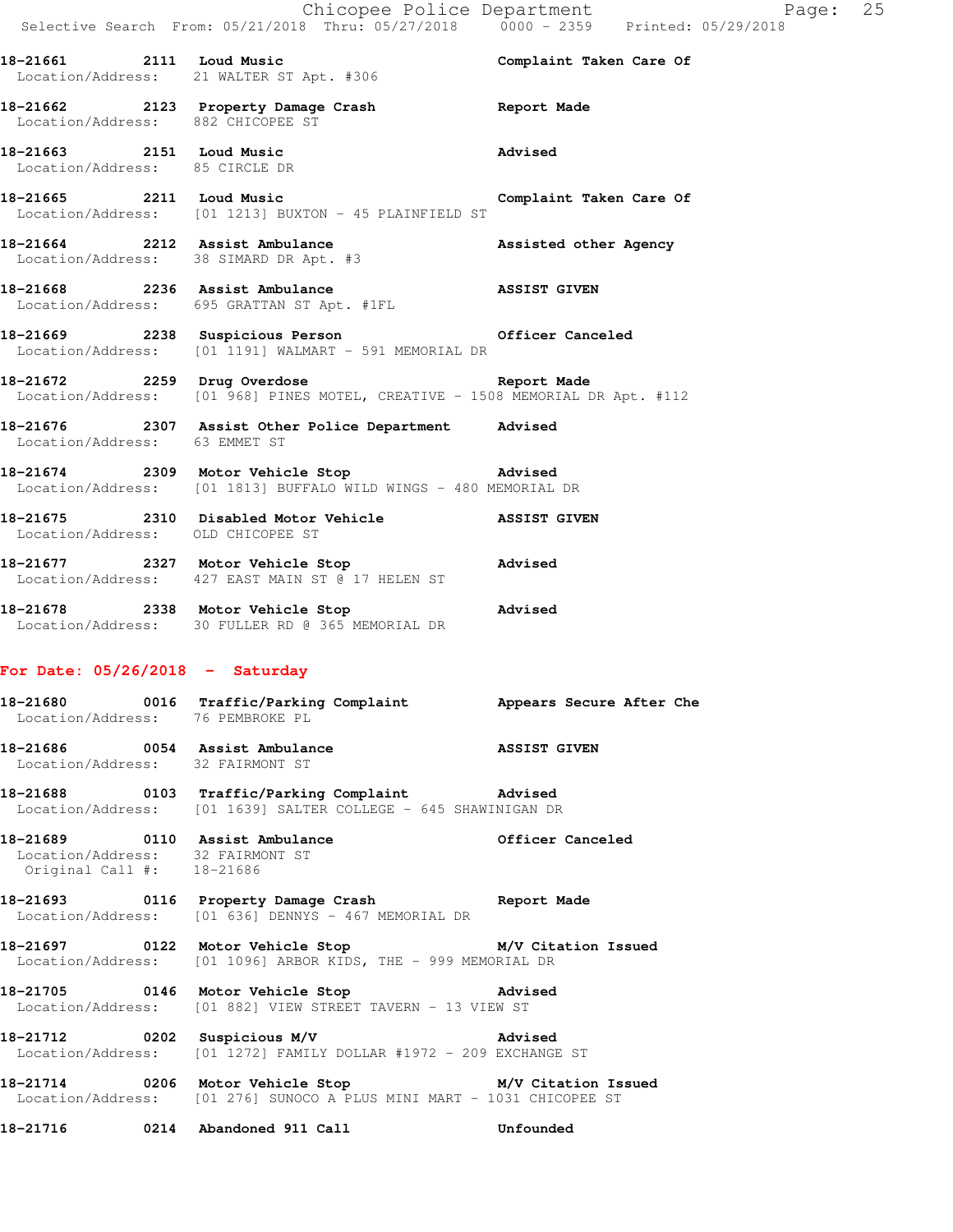|                                   | Chicopee Police Department<br>Selective Search From: 05/21/2018 Thru: 05/27/2018 0000 - 2359 Printed: 05/29/2018                                          | Page: 26                |  |
|-----------------------------------|-----------------------------------------------------------------------------------------------------------------------------------------------------------|-------------------------|--|
|                                   |                                                                                                                                                           |                         |  |
|                                   | Location/Address: [01 495] PUBLIC STORAGE MANAGEMENT INC - 31 JAMROG DR                                                                                   |                         |  |
|                                   | 18-21724 0245 Juvenile Complaint<br>Location/Address: 31 DWIGHT ST @ 151 EXCHANGE ST                                                                      | Complaint Taken Care Of |  |
| Location/Address: CENTER ST       | 18-21725 0252 Traffic/Parking Complaint Advised                                                                                                           |                         |  |
| Location/Address: 62 JOHN ST      | 18-21726   0258   Animal Complaint   Complaint Taken Care Of                                                                                              |                         |  |
| Location/Address: 900 CHICOPEE ST | 18-21740 0423 Disturbance                                                                                                                                 | Report Made             |  |
| Location: [02] BAYSTATE           | 18-21751 0612 Public Service Complaint Taken Care Of                                                                                                      |                         |  |
|                                   | 18-21753 0621 Traffic/Parking Complaint M/V Citation Issued<br>Location/Address: 7 BELCHER ST @ 166 EAST MAIN ST                                          |                         |  |
| Location/Address: 17 MYRTLE ST    | 18-21755 0626 Service of a Summons Unable to Locate                                                                                                       |                         |  |
| Location/Address: 6 KON TIKI CIR  | 18-21756 0627 Assist Ambulance Massisted other Agency                                                                                                     |                         |  |
|                                   | 18-21757 0639 Disturbance<br>Location/Address: [01 455] CHICOPEE COUNTRY CLUB CART BUILDING - 1290 BURNETT RD                                             | Advised                 |  |
|                                   | 18-21758 0654 Service of a Summons NOT SERVED<br>Location/Address: 256 GRATTAN ST Apt. #2FL                                                               |                         |  |
|                                   | 18-21761 0712 Motor Vehicle Stop M/V Citation Issued<br>Location/Address: [01 968] PINES MOTEL, CREATIVE - 1508 MEMORIAL DR                               |                         |  |
| Location/Address: 501 GRANBY RD   | 18-21762 0713 Motor Vehicle Stop M/V Citation Issued                                                                                                      |                         |  |
|                                   | 18-21763 0717 Suspicious M/V 300 Advised<br>Location/Address: [01 1519] MONTCALM HEIGHTS - 419 MONTCALM ST                                                |                         |  |
| 18-21764 0722 Undesirable         | Location/Address: [01 1797] PETROS BREAKFAST AND LUNCH - 353 FRONT ST                                                                                     | Complaint Taken Care Of |  |
|                                   | 18-21770 0826 Check The Well Being Complaint Taken Care Of<br>Location/Address: [01 1446] TIMBERLAND TRUCKING LLC - 330 MONTGOMERY ST                     |                         |  |
|                                   | 18-21771 0830 Public Service Complaint Taken Care Of<br>Location/Address: [01 843] CHICOPEE COMP HIGH SCHOOL - 617 MONTGOMERY ST                          |                         |  |
|                                   | 18-21774 0902 Traffic/Parking Complaint Unfounded<br>Location/Address: [01 670] CUMBERLAND FARMS - 1061 MEMORIAL DR                                       |                         |  |
| Location/Address: 861 CHICOPEE ST | 18-21787 0944 Larceny Complaint Past                                                                                                                      | <b>Report Made</b>      |  |
| Location/Address: BUTLER AVE      | 18-21785 0945 Traffic/Parking Complaint Complaint Taken Care Of                                                                                           |                         |  |
|                                   | 18-21786 0945 Disturbance<br>Location/Address: [01 1554] EXPRESS INTERNET CENTER - EXCHANGE ST                                                            | Advised                 |  |
| Location/Address: 161 COCHRAN ST  | 18-21792 1018 Suspicious M/V Complaint Taken Care Of                                                                                                      |                         |  |
|                                   | 18-21794 1036 Traffic/Parking Complaint Complaint Taken Care Of<br>Location/Address: [01 1577] CHICOPEE MARKETPLACE (CENTRO PROPERTIES) - 591 MEMORIAL DR |                         |  |
|                                   | 18-21795 1109 Property Damage Crash Report Made<br>Location/Address: [01 1191] WALMART - 591 MEMORIAL DR                                                  |                         |  |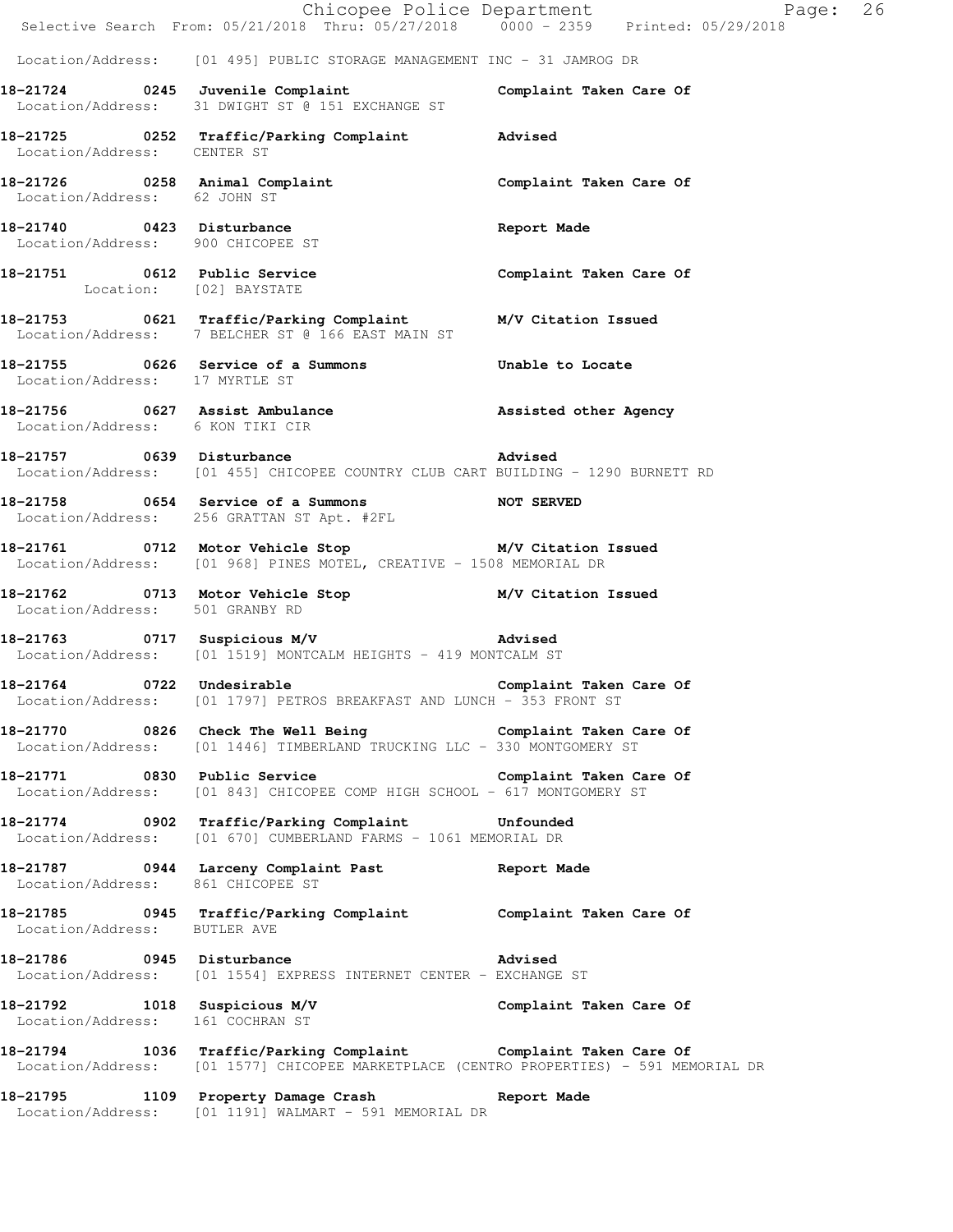|                                       | Selective Search From: 05/21/2018 Thru: 05/27/2018 0000 - 2359 Printed: 05/29/2018                                                                   |                         |
|---------------------------------------|------------------------------------------------------------------------------------------------------------------------------------------------------|-------------------------|
|                                       | 18-21796 1128 Disturbance Unable to Locate<br>Location/Address: [01 1147] MUNICH HAUS - 13 CENTER ST                                                 |                         |
|                                       | 18-21797 1131 Traffic/Parking Complaint Unfounded<br>Location/Address: [01 661] LIQUORS 44 - 1461 MEMORIAL DR                                        |                         |
|                                       | 18-21798 1138 Traffic/Parking Complaint Appears Secure After Che<br>Location/Address: [01 2039] DUNKIN DONUTS - 521 MEADOW ST                        |                         |
|                                       | 18-21800 1146 Traffic/Parking Complaint Appears Secure After Che<br>Location/Address: [01 208] CAVALIER RESTAURANT, ALCOA CATERING - 366 CHICOPEE ST |                         |
|                                       | 18-21801 1146 Traffic/Parking Complaint Complaint Taken Care Of Location/Address: [01 917] ALDEN CREDIT UNION (INSIDE BIG Y) - 650 MEMORIAL DR       |                         |
|                                       | 18-21802 1152 Public Service Complaint Taken Care Of<br>Location/Address: [01 1298] ONDRICK NATURAL EARTH - 729 FULLER RD                            |                         |
|                                       | 18-21803 1153 Neighbor/Landlord Dispute Report Made<br>Location/Address: 21 WALTER ST Apt. #306                                                      |                         |
|                                       | 18-21804 1201 Animal Complaint Consumer Unable to Locate<br>Location/Address: [01 856] NASH FIELD PARK - 90 CALL ST                                  |                         |
|                                       | 18-21805 1217 Motor Vehicle Stop M/V Citation Issued<br>Location/Address: [01 938] HOME DEPOT - 655 MEMORIAL DR                                      |                         |
|                                       | 18-21807 1220 Traffic/Parking Complaint Complaint Taken Care Of Location/Address: [01 660] OCEAN STATE JOB LOT - 1451 MEMORIAL DR                    |                         |
|                                       | 18-21809 1220 Assist Ambulance<br>Location/Address: OUTSIDE, FRONT OF - 865 CHICOPEE ST                                                              | Complaint Taken Care Of |
|                                       | 18-21811 1231 Motor Vehicle Stop M/V Citation Issued<br>Location/Address: 840 MEMORIAL DR @ 1483 GRANBY RD                                           |                         |
|                                       | 18-21812 1232 Property Damage Crash Advised<br>Location/Address: [01 1191] WALMART - 591 MEMORIAL DR                                                 |                         |
|                                       | 18-21813 1253 Motor Vehicle Stop M/V Citation Issued<br>Location/Address: 840 MEMORIAL DR @ 1483 GRANBY RD                                           |                         |
| 18-21814 1254 THREATS MADE            | Location/Address: 82 DEBRA DR Apt. #1A                                                                                                               | Complaint Taken Care Of |
|                                       | 18-21817 1304 Motor Vehicle Stop M/V Citation Issued<br>Location/Address: 840 MEMORIAL DR @ 1483 GRANBY RD                                           |                         |
|                                       | 18-21819 1309 Animal Complaint<br>Location/Address: [01 638] BJS WHOLESALE FOOD WAREHOUSE - 650 MEMORIAL DR                                          | Unable to Locate        |
| Location/Address: 560 SPRINGFIELD ST  | 18-21820 1316 Harassing Phone Calls                                                                                                                  | Report Made             |
|                                       | 18-21821 1325 Neighbor/Landlord Dispute 0fficer Canceled<br>Location/Address: 21 WALTER ST Apt. #106                                                 |                         |
| Location/Address: 392 MEADOW ST       | 18-21822 1327 Animal Complaint                                                                                                                       | Report Made             |
| Location/Address: WALNUT ST           | 18-21823 1331 Suspicious Person                                                                                                                      | Complaint Taken Care Of |
| Location/Address: 54 BELL ST Apt. #21 | 18-21825 1350 Check The Well Being                                                                                                                   | Complaint Taken Care Of |
|                                       | 18-21827 1401 Motor Vehicle Stop M/V Citation Issued<br>Location/Address: 1621 MEMORIAL DR @ 549 JAMES ST                                            |                         |
|                                       | 18-21828 1408 Personal Injury Crash Report Made<br>Location/Address: [01 638] BJS WHOLESALE FOOD WAREHOUSE - 650 MEMORIAL DR                         |                         |

Chicopee Police Department Fage: 27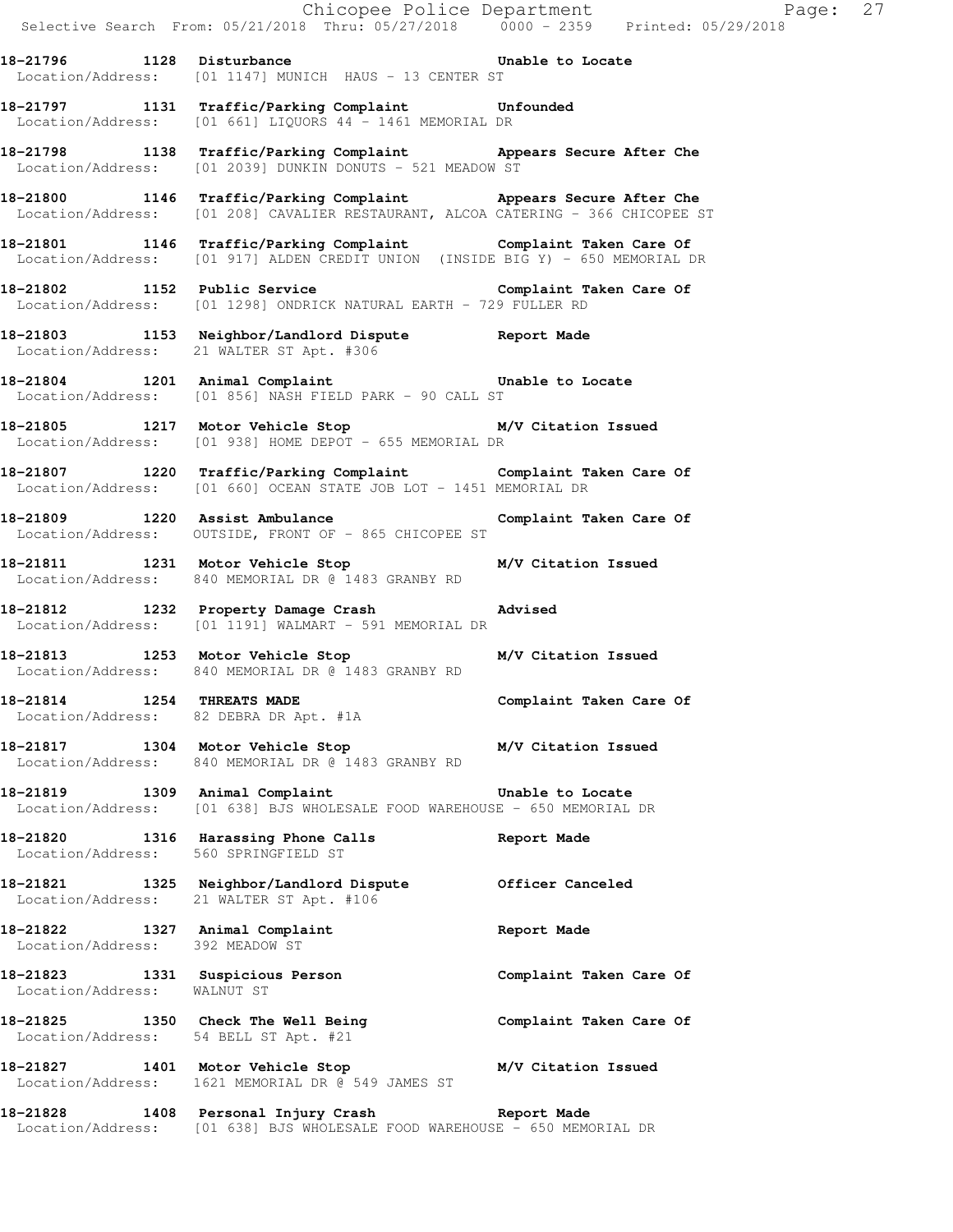18-21829 1418 Public Service **18. Complaint Taken Care Of**  Location/Address: 150 LAWNDALE ST **18-21830 1429 Motor Vehicle Stop M/V Citation Issued**  Location/Address: 560 MEMORIAL DR @ 5 MASSACHUSETTS TPKE **18-21831 1440 Larceny Complaint Past Report Made**  Location/Address: TRU / HILTON - 440 MEMORIAL DR Apt. #219 **18-21832 1443 Motor Vehicle Stop M/V Citation Issued**  Location/Address: [01 938] HOME DEPOT - 655 MEMORIAL DR **18-21833 1448 Property Damage Crash Report Made**  Location/Address: 96 WEST MAIN ST

**18-21835 1515 Motor Vehicle Stop M/V Citation Issued**  Location/Address: 840 MEMORIAL DR @ 1483 GRANBY RD

**18-21836 1523 Firearms/Shots Fired Unable to Locate**  Location/Address: [01 337] WHITE EAGLE LIQUORS - 620 FULLER RD

**18-21838 1602 Disabled Motor Vehicle ASSIST GIVEN**  Location/Address: 107 WEST ST @ 222 CENTER ST

**18-21839 1603 Loud Music Complaint Taken Care Of**  Location/Address: SPRUCE ST @ EXCHANGE ST

18-21840 1606 Assist Ambulance **18-21840** Assisted other Agency Location/Address: 125 ARTISAN ST

**18-21841 1607 Loud Music Complaint Taken Care Of**  Location/Address: 35 GRACE ST

**18-21842 1608 Check The Well Being ASSIST GIVEN**  Location/Address: 17 ASINOF AVE Apt. #3R

**18-21843 1616 Property Damage Crash Report Made**  Location/Address: [01 592] SUNOCO - F.L. ROBERTS - 500 MONTGOMERY ST

**18-21845 1642 Car Wash Complaint Taken Care Of**  Location/Address: [01 448] SOFT TOUCH AUTO WASH - 1469 GRANBY RD

**18-21846 1654 Property Damage Crash Report Made**  Location/Address: [01 865] UNIQUE AUTO INC - 40 PROSPECT ST

**18-21849 1657 Traffic/Parking Complaint Complaint Taken Care Of**  Location/Address: [01 857] SZOT PARK - BACK LOT - 97 SGT TRACY DR

**18-21848 1658 Motor Vehicle Stop Report Made**  Location/Address: 95 LAWRENCE RD

**18-21850 1659 Malicious Damage-Past Advised**  Location/Address: [01 360] BOSTON BOSTON - 16 BOLDUC LN

**18-21851 1701 Breaking & Entering-Report Advised**  Location/Address: TRU HOTEL - 440 MEMORIAL DR Apt. #219

**18-21852 1703 Traffic/Parking Complaint Unfounded**  Location/Address: [01 484] CHICOPEE WELDING & TOOL INC - 40 HAYNES CIR

**18-21853 1704 Traffic/Parking Complaint Complaint Taken Care Of**  Location/Address: 235 GROVE ST @ 2 BEAUDOIN CT

**18-21855 1712 Property Damage Crash Report Made**  Location/Address: 6 EDNSONS CT

**18-21854 1713 Motor Vehicle Stop Advised**  Location/Address: 840 MEMORIAL DR @ 1483 GRANBY RD

**18-21856 1723 Motor Vehicle Stop Advised**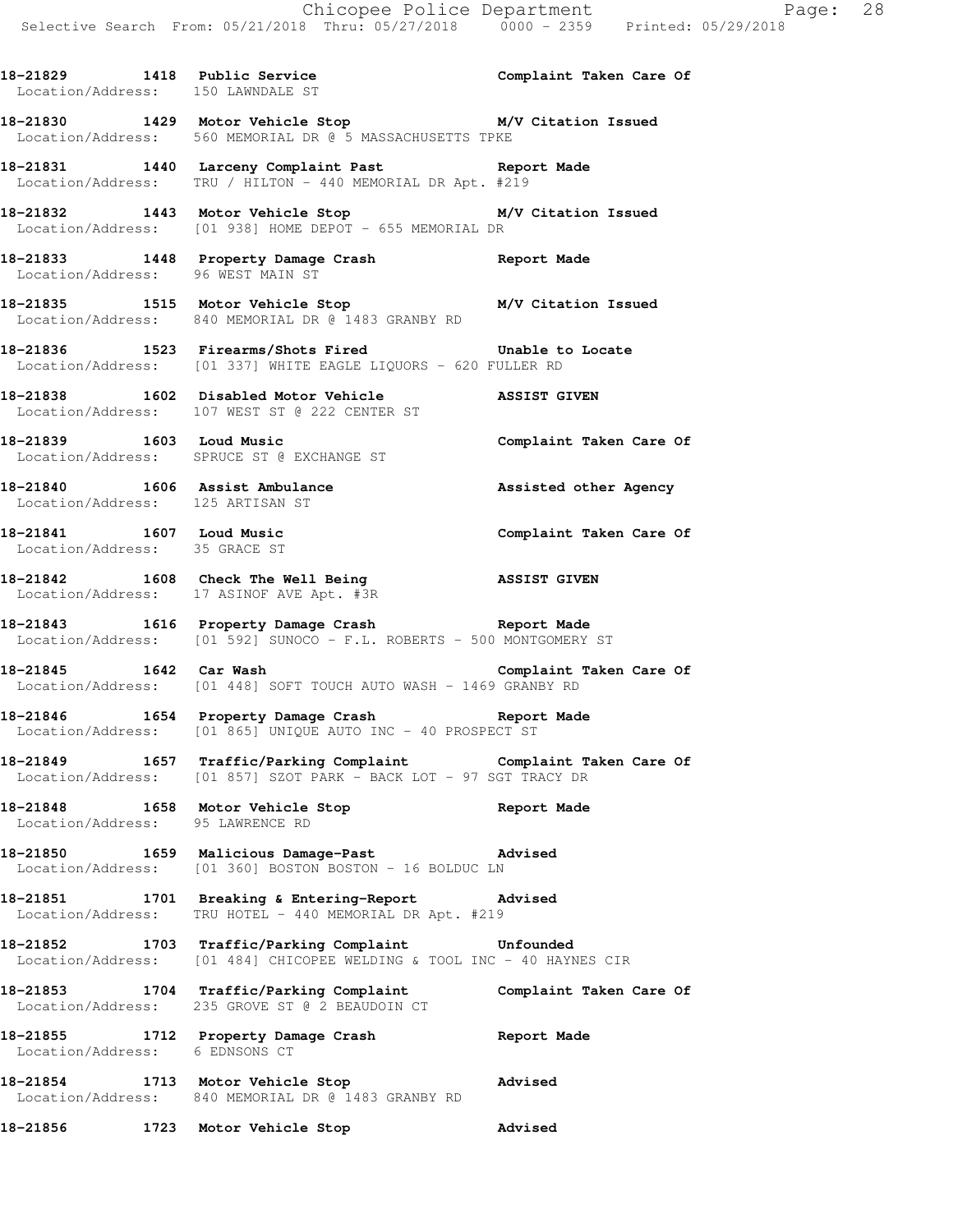|                                        | Chicopee Police Department<br>Selective Search From: 05/21/2018 Thru: 05/27/2018 0000 - 2359 Printed: 05/29/2018             | Page: 29    |  |
|----------------------------------------|------------------------------------------------------------------------------------------------------------------------------|-------------|--|
|                                        | Location/Address: 289 BROADWAY @ 13 MADISON ST                                                                               |             |  |
|                                        | 18-21857 1730 Property Damage Crash Report Made<br>Location/Address: [01 919] BIG Y WORLD CLASS MARKETS - 650 MEMORIAL DR    |             |  |
| Location/Address: 19 EMERSON ST        | 18-21858 1738 Drug Overdose                                                                                                  | Report Made |  |
|                                        | 18-21860 1741 Motor Vehicle Stop M/V Citation Issued<br>Location/Address: 840 MEMORIAL DR @ 1483 GRANBY RD                   |             |  |
|                                        | 18-21861 1750 Property Damage Crash No Report Necessary<br>Location/Address: [01 1386] WENDY'S RESTAURUANT - 786 MEMORIAL DR |             |  |
| 18-21862 1804 Drug Overdose            | Location/Address: 185 IRENE ST Apt. #1                                                                                       | Report Made |  |
|                                        | 18-21863 1807 Motor Vehicle Stop Movised<br>Location/Address: 352 CHICOPEE ST                                                |             |  |
| Location/Address: 86 BONNEVILLE AVE    | 18-21864 1822 Animal Complaint ASSIST GIVEN                                                                                  |             |  |
|                                        | 18-21865 1824 Traffic/Parking Complaint Unable to Locate<br>Location/Address: IN THE AREA OF - SZETELA DR                    |             |  |
| Location/Address: 64 SIMARD DR Apt. #6 | 18-21866 1833 Neighbor/Landlord Dispute Complaint Taken Care Of                                                              |             |  |
| Location/Address: 1045 BURNETT RD      | 18-21867 1846 Assault & Battery Complaint Arrest                                                                             |             |  |
|                                        | 18-21868 1847 Check The Well Being Movised<br>Location/Address: [01 422] MEYERS SERVICE STATION - 176 GRANBY RD              |             |  |
|                                        | 18-21870 1854 Motor Vehicle Stop M/V Citation Issued<br>Location/Address: 1041 MEMORIAL DR @ 591 PENDLETON AVE               |             |  |
|                                        | 18-21871 1903 Assist Fire Complaint Taken Care Of<br>Location/Address: [01 162] MAXIMUM CAPACITY - 116 SCHOOL ST             |             |  |
| Location/Address: 34 ROBINSON DR       | 18-21872 1905 Check The Well Being Complaint Taken Care Of                                                                   |             |  |
| Location/Address: 76 COTE AVE Apt. #2L | 18-21873 1911 Breaking & Entering-Report Neport Made                                                                         |             |  |
|                                        | 18-21874 1915 Motor Vehicle Stop Advised<br>Location/Address: [01 1191] WALMART - 591 MEMORIAL DR                            |             |  |
| Location: 291 EXIT 6                   | 18-21875 1919 Assist Other Police Department ASSIST GIVEN                                                                    |             |  |
|                                        | 18-21876 1925 Abandoned/Found Property 6fficer Canceled<br>Location/Address: [01 563] RITE AID PHARMACY - 577 MEADOW ST      |             |  |
|                                        | 18-21877 1930 Motor Vehicle Stop Movised<br>Location/Address: [01 938] HOME DEPOT - 655 MEMORIAL DR                          |             |  |
| Location/Address: 259 BRITTON ST       | 18-21878 1931 Assist Ambulance ASSIST GIVEN                                                                                  |             |  |
|                                        | 18-21880 1946 Motor Vehicle Stop M/V Citation Issued<br>Location/Address: [01 1191] WALMART - 591 MEMORIAL DR                |             |  |
|                                        | 18-21881 1956 Assault & Battery Complaint No Report Necessary<br>Location/Address: [01 1147] MUNICH HAUS - 13 CENTER ST      |             |  |
|                                        | 18-21882 2001 Motor Vehicle Stop M/V Citation Issued<br>Location/Address: 120 MEMORIAL DR @ 3 MONTGOMERY ST                  |             |  |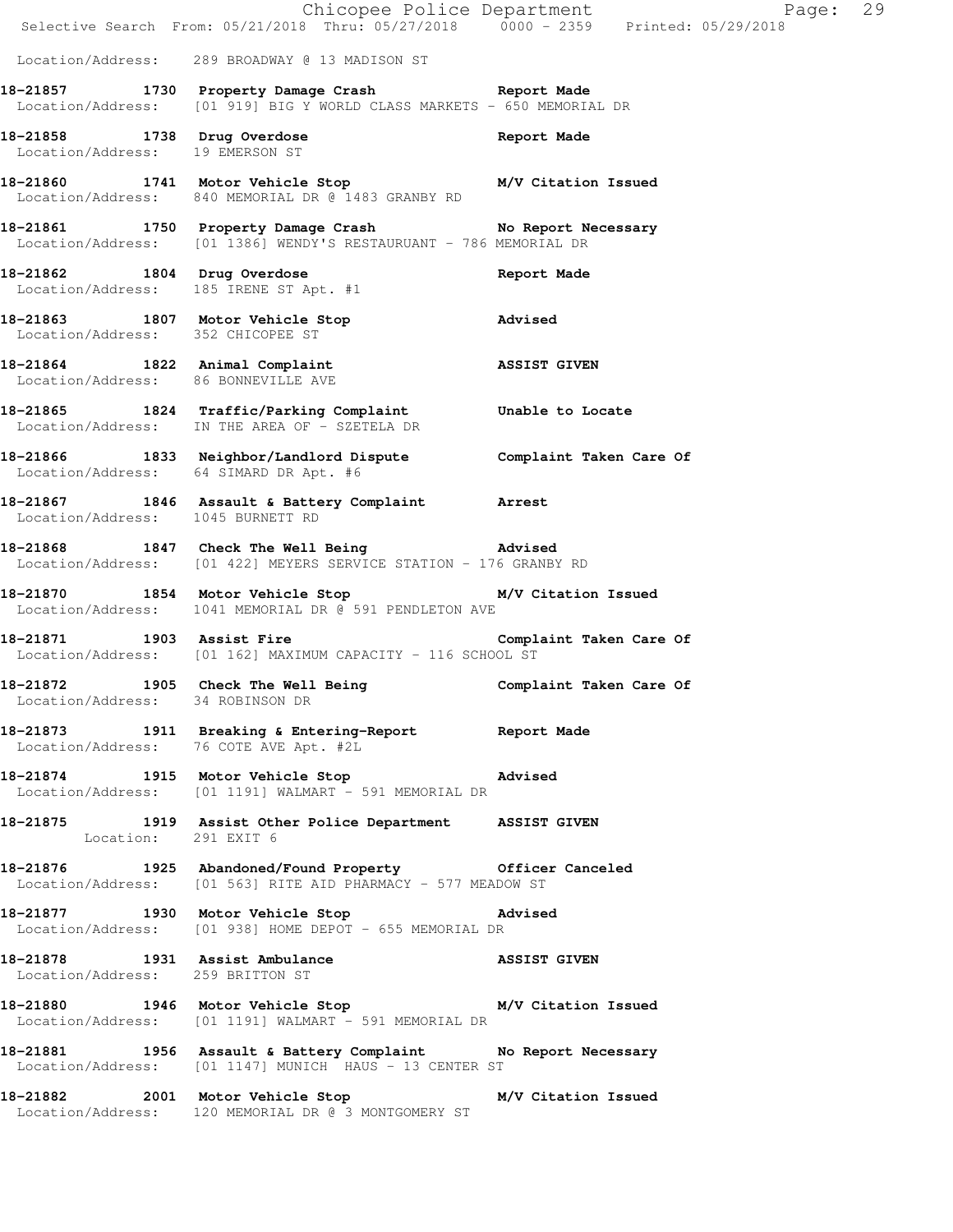|                                                            | Selective Search From: 05/21/2018 Thru: 05/27/2018 0000 - 2359 Printed: 05/29/2018                                                                     |                         |
|------------------------------------------------------------|--------------------------------------------------------------------------------------------------------------------------------------------------------|-------------------------|
|                                                            | 18-21884 2017 Disturbance Complaint Taken Care Of<br>Location/Address: [01 1147] MUNICH HAUS - 13 CENTER ST                                            |                         |
|                                                            | 18-21886 2042 Prisoner Lunch<br>Location/Address: [01 413] FALLS PIZZA - 103 MAIN ST                                                                   | Complaint Taken Care Of |
|                                                            | 18-21888 2045 Larceny Complaint Past No Report Necessary<br>Location/Address: [01 323] POLISH NATIONAL CREDIT UNION - 244 EXCHANGE ST                  |                         |
| Original Call #: 18-21876                                  | 18-21889 2047 Abandoned/Found Property Report Made<br>Location/Address: [01 563] RITE AID PHARMACY - 577 MEADOW ST                                     |                         |
|                                                            | 18-21890 2047 Abandoned/Found Property Report Made<br>Location/Address: [01 448] SOFT TOUCH AUTO WASH - 1469 GRANBY RD                                 |                         |
|                                                            | 18-21893 2128 Transport Service <b>18-18 Transport complete</b><br>Location/Address: [01 1368] WESTERN MA REGIONAL WOMENS CORRECTIONAL - 701 CENTER ST |                         |
|                                                            | 18-21895 2219 Breaking & Entering-Report Report Made<br>Location/Address: 14 ALVORD AVE                                                                |                         |
|                                                            | 18-21896 2221 Motor Vehicle Stop M/V Citation Issued<br>Location/Address: 685 MCKINSTRY AVE @ 665 GRATTAN ST                                           |                         |
| Location/Address: 28 EMERALD ST                            | 18-21897 2225 Check The Well Being Complaint Taken Care Of                                                                                             |                         |
| 18-21898 2306 Sudden Death<br>Location/Address: 44 ROSE ST |                                                                                                                                                        | Report Made             |
| Location/Address: 46 CIRCLE DR                             | -<br>18-21899                2315   Assist Ambulance                         Complaint Taken Care Of                                                   |                         |
| Location/Address: 39 ELMER DR                              | 18-21901 2324 Suspicious M/V Chable to Locate                                                                                                          |                         |
| For Date: $05/27/2018$ - Sunday                            |                                                                                                                                                        |                         |
| Location/Address: 90 COCHRAN ST                            | 18-21903 0014 Check The Well Being 3 Advised                                                                                                           |                         |
| Location/Address: CENTER ST                                | 18-21905 0046 Traffic/Parking Complaint Complaint Taken Care Of                                                                                        |                         |
|                                                            | Location/Address: 279 CHICOPEE ST @ 20 HARDING ST                                                                                                      |                         |
| Location/Address: 10 RIVERVIEW TER                         | 18-21921   0121 Juvenile Complaint    Quebechical Unable to Locate                                                                                     |                         |
| Location/Address: 90 COCHRAN ST                            | 18-21923 		 0124 Suspicious Person 		 Unable to Locate                                                                                                 |                         |
|                                                            | 18-21922 0126 Motor Vehicle Stop 318-21922<br>Location/Address: [01 554] TOP FLIGHT (FORMERLY SPALDING SPORTS) - 425 MEADOW ST                         |                         |
|                                                            | 18-21924 0128 Motor Vehicle Stop M/V Citation Issued<br>Location/Address: 972 CHICOPEE ST @ 5 RIVERVIEW PL                                             |                         |
|                                                            | 18-21925 0131 Motor Vehicle Stop 5 Advised<br>Location/Address: [01 269] JENROSE WINES & LIQUORS - 945 CHICOPEE ST                                     |                         |
|                                                            | 18-21927 0141 Motor Vehicle Stop Mopears Secure After Che<br>Location/Address: [01 208] CAVALIER RESTAURANT, ALCOA CATERING - 366 CHICOPEE ST          |                         |
|                                                            |                                                                                                                                                        |                         |

Chicopee Police Department Page: 30

**18-21928 0142 Traffic/Parking Complaint Complaint Taken Care Of**  Location/Address: CENTER ST Original Call #: 18-21905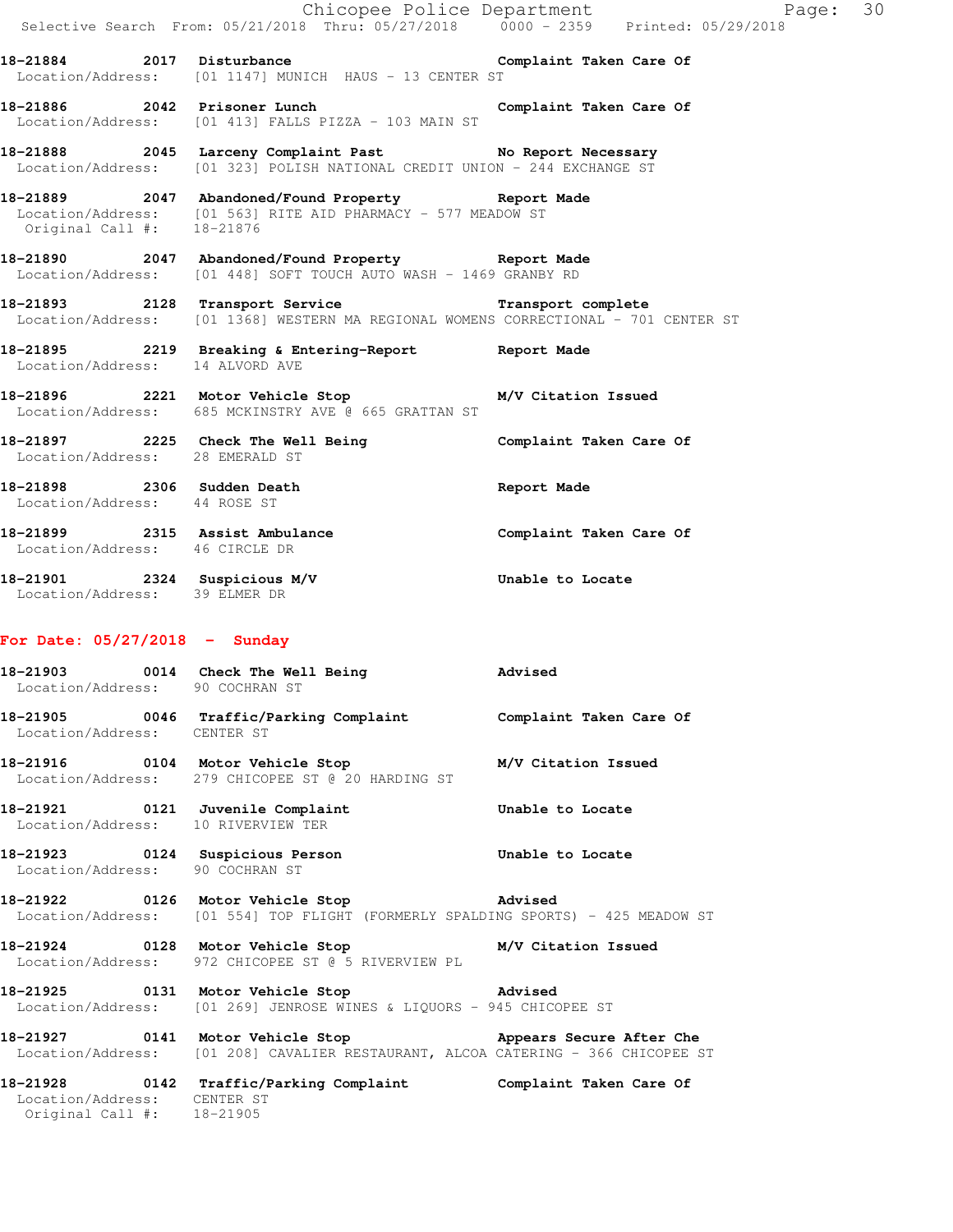|                                   | Chicopee Police Department<br>Selective Search From: 05/21/2018 Thru: 05/27/2018 0000 - 2359 Printed: 05                       |                         |
|-----------------------------------|--------------------------------------------------------------------------------------------------------------------------------|-------------------------|
|                                   | 18-21930   0151 Motor Vehicle Stop   0151 Motor Vehicle Stop<br>Location/Address: 3 MEADOW ST @ 715 CHICOPEE ST                |                         |
|                                   | 18-21938 0220 Disturbance<br>Location/Address: 134 LUKASIK ST                                                                  |                         |
|                                   | 18-21940 0233 Breaking & Entering-Report Arrest<br>Location/Address: 90 COCHRAN ST                                             |                         |
|                                   | 18-21941 0234 Suspicious M/V Advised<br>Location/Address: [01 325] BOAT RAMP, MEDINA STREET - 100 MEDINA ST                    |                         |
|                                   | 18-21947 0331 Motor Vehicle Stop M/V Citation Issued<br>Location/Address: [01 1600] 733 BAR & GRILL - 733 CHICOPEE ST          |                         |
|                                   | 18-21951 0347 Motor Vehicle Stop M/V Citation Issued<br>Location/Address: $[01 1600]$ 733 BAR & GRILL - 733 CHICOPEE ST        |                         |
|                                   | 18-21953 0410 Motor Vehicle Stop Advised<br>Location/Address: [01 1600] 733 BAR & GRILL - 733 CHICOPEE ST                      |                         |
|                                   | 18-21955 0410 Check The Well Being 30 Advised<br>Location/Address: [01 798] GLASS AMERICA - 1400 MEMORIAL DR                   |                         |
|                                   | 18-21964 0603 Check The Well Being 30 Unable to Locate<br>Location/Address: [01 728] MCDONALDS - 1460 MEMORIAL DR              |                         |
|                                   | 18-21965 0623 Disturbance and Madvised<br>Location/Address: 137 SAND TRAP WAY                                                  |                         |
|                                   | 18-21966 0655 Motor Vehicle Stop M/V Citation Issued<br>Location/Address: [01 366] HIGHLAND FARMS - 466 CHICOPEE ST            |                         |
|                                   | 18-21967 0704 Check The Well Being False Alarm<br>Location/Address: [999] 715 NEW LOMBARD RD                                   |                         |
| Location/Address: 936 CHICOPEE ST | 18-21969 0712 Motor Vehicle Stop Advised                                                                                       |                         |
|                                   | 18-21971 0759 Check The Well Being advised<br>Location/Address: SCHOOL ST                                                      |                         |
|                                   | 18-21972 0817 Personal Injury Crash Report Made Location/Address: [01 1116] CHILL N FILL - 1177 GRANBY RD                      |                         |
|                                   | 18-21973 0819 Traffic/Parking Complaint Complaint Taken Care Of Location/Address: [01 670] CUMBERLAND FARMS - 1061 MEMORIAL DR |                         |
| Location/Address: LACLEDE AVE     | 18-21974 0825 Check The Well Being Complaint Taken Care Of                                                                     |                         |
| Location/Address: LITWIN LN       | 18-21977 0848 Public Service Complaint Taken Care Of                                                                           |                         |
|                                   | 18-21976 0856 Traffic/Parking Complaint Unfounded<br>Location/Address: [01 938] HOME DEPOT - 655 MEMORIAL DR                   |                         |
|                                   | 18-21978 0904 Breaking & Entering-Report Report Made<br>Location/Address: IN-LAW APT IN BACK - 17 ST JACQUES AVE               |                         |
|                                   | 18-21980 0933 Suspicious Person<br>Location/Address: [01 276] SUNOCO A PLUS MINI MART - 1031 CHICOPEE ST                       | Unable to Locate        |
| Location/Address: 51 ASSELIN ST   | 18-21981 0939 Property Damage Crash No Report Necessary                                                                        |                         |
| 18-21982 0944 Public Service      | Location/Address: [01 854] SARAH JANE PARK - 21 VIVIAN ST                                                                      | Complaint Taken Care Of |
|                                   | 18-21983 0947 Public Service Unfounded<br>Location/Address: [01 854] SARAH JANE PARK - 21 VIVIAN ST                            |                         |

 $Page: 31$ <br> $0.5/29/2018$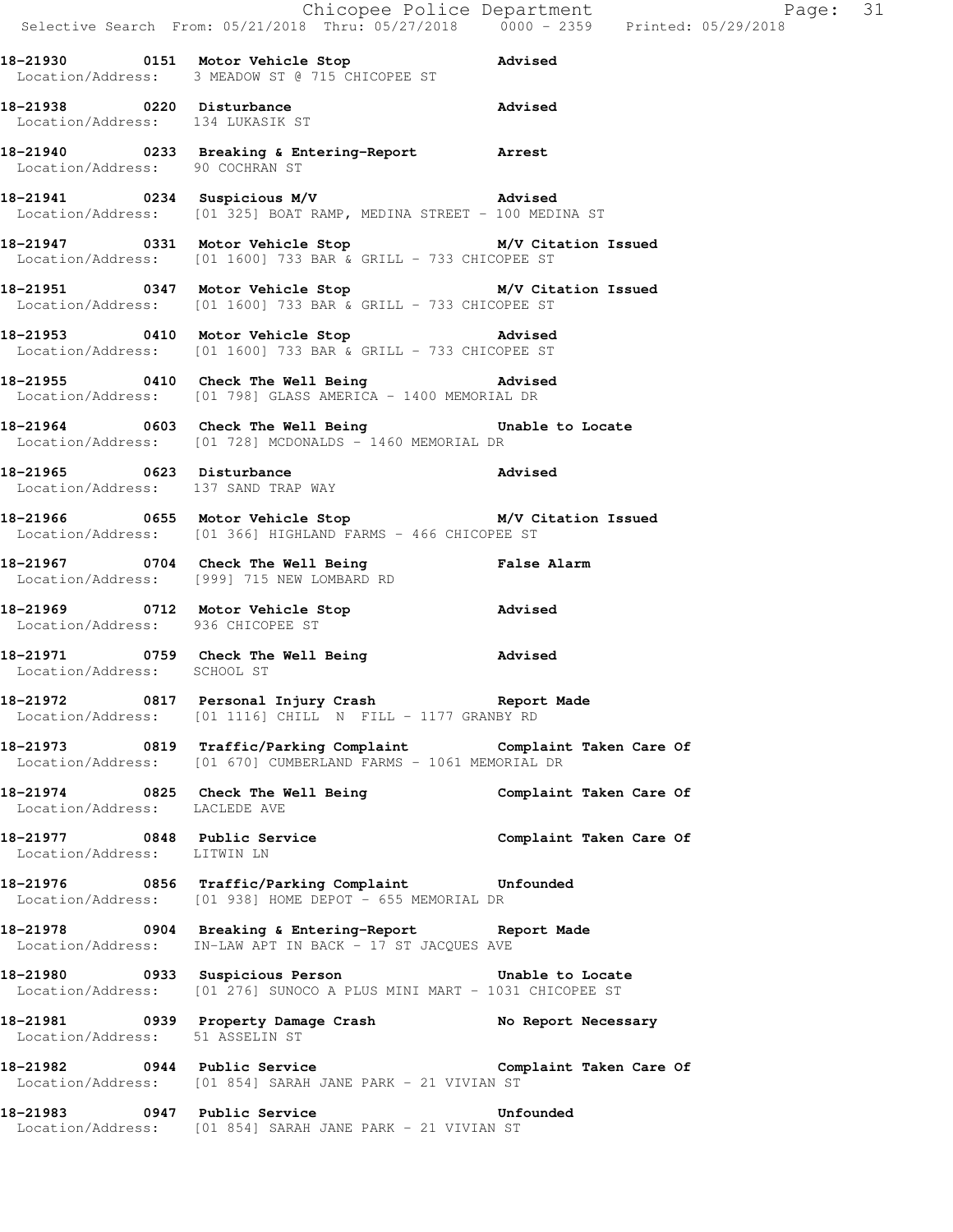**18-21984 0949 Traffic/Parking Complaint Unable to Locate**  Location/Address: PENDLETON AVE **18-21985 1024 Traffic/Parking Complaint Appears Secure After Che**  Location/Address: [01 644] STOP & SHOP SUPERMARKET - 672 MEMORIAL DR **18-21986 1025 Transport Service Transport complete**  Location: LUDLOW JAIL **18-21987 1027 Traffic/Parking Complaint Appears Secure After Che**  Location/Address: [01 638] BJS WHOLESALE FOOD WAREHOUSE - 650 MEMORIAL DR **18-21989 1032 Traffic/Parking Complaint Appears Secure After Che**  Location/Address: [01 919] BIG Y WORLD CLASS MARKETS - 650 MEMORIAL DR **18-21990 1039 Assist Ambulance ASSIST GIVEN**  Location/Address: 17 NAOMI ST **18-21991 1040 Malicious Damage-Past Report Made**  Location/Address: 90 DEBRA DR Apt. #2E **18-21992 1044 Property Damage Crash No Report Necessary**  Location/Address: [01 885] PIONEER VALLEY REFRIGERATED WAREHOUSE - 149 PLAINFIELD ST **18-21996 1117 Service of a Summons Complaint Taken Care Of**  Location/Address: 17 MYRTLE ST **18-22000 1135 Service of a Summons Unable to Locate**  Location/Address: 107 FREEDOM ST **18-22001 1144 Traffic/Parking Complaint Appears Secure After Che**  Location/Address: TRU HILTON - 440 MEMORIAL DR **18-22003 1154 Assist Fire Report Made**  Location/Address: 79 OLD FARM RD **18-22005 1229 Malicious Damage-Past Report Made**  Location/Address: 172 CENTER ST Apt. #1R **18-22007 1229 Public Service Advised**  Location/Address: 11 WASHINGTON ST Apt. #2R **18-22010 1312 Motor Vehicle Stop Advised**  Location/Address: 908 CHICOPEE ST **18-22014 1405 Suspicious M/V Unfounded**  Location/Address: 7 FITZPATRICK LN **18-22015 1409 Larceny Complaint Past Report Made**  Location/Address: [01 638] BJS WHOLESALE FOOD WAREHOUSE - 650 MEMORIAL DR **18-22016 1429 Traffic/Parking Complaint Unfounded**  Location/Address: [01 1577] CHICOPEE MARKETPLACE (CENTRO PROPERTIES) - 591 MEMORIAL DR **18-22019 1459 Malicious Damage-Past Report Made**  Location/Address: [01 1910] 33 WINTWORTH ST **18-22020 1527 Motor Vehicle Stop M/V Citation Issued**  Location/Address: 1041 MEMORIAL DR @ 591 PENDLETON AVE **18-22021 1538 Service of a Summons NOT SERVED**  Location/Address: 36 SHERIDAN ST **18-22024 1639 Abandoned 911 Call False Alarm**  Location/Address: 845 SHERIDAN ST **18-22025 1702 Property Damage Crash Advised**  Location/Address: [01 1390] DOLLAR TREE - 591 MEMORIAL DR Apt. #B

**18-22026 1722 Suspicious M/V Advised**